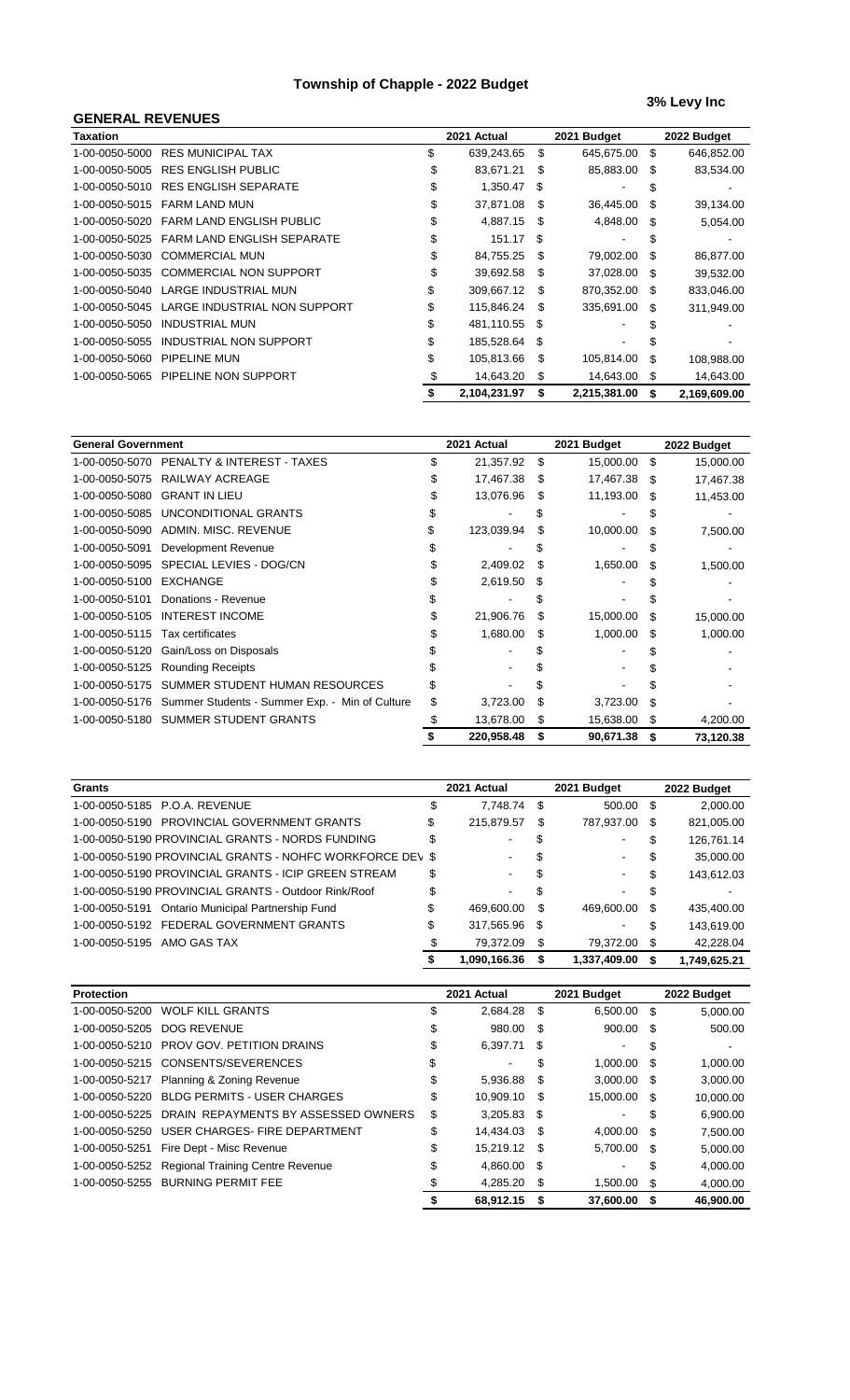| <b>Transportation</b>          |                                                    |                      | 2021 Actual    |                     | 2021 Budget    | 2022 Budget     |
|--------------------------------|----------------------------------------------------|----------------------|----------------|---------------------|----------------|-----------------|
| 1-00-0050-5300                 | ROADS MISC. REVENUE                                | \$                   | 12,683.50      | \$                  | 13,500.00      | \$<br>13,500.00 |
| 1-00-0050-5310                 | SNOWPLOW USER CHARGES                              | \$                   | 2,475.00       | \$                  | 3,500.00       | \$<br>3,500.00  |
| 1-00-0050-5385                 | Trf for Roads Sick Leave Reserve                   | \$                   |                | \$                  |                | \$              |
| 1-00-0050-5390                 | TRANS, ONE TIME FUNDING                            | \$                   |                | \$                  |                | \$              |
| 1-00-0050-5395                 | Roads - Contributions from Reserves                | \$                   |                | \$                  |                | \$              |
| 1-00-0050-5399 Roads - Grants  |                                                    | \$                   |                | \$                  |                | \$              |
|                                |                                                    | $\overline{\bullet}$ | 15,158.50      | \$                  | 17,000.00      | \$<br>17,000.00 |
|                                |                                                    |                      |                |                     |                |                 |
| <b>Water Services</b>          |                                                    |                      | 2021 Actual    |                     | 2021 Budget    | 2022 Budget     |
| 1-00-0050-5400                 | W & S CONTRIBUTION FROM GENERAL                    | \$                   |                | \$                  |                | \$              |
| 1-00-0050-5405                 | DO NOT USE                                         | \$                   |                | \$                  |                | \$              |
|                                | 1-00-0050-5410 REVENUE WATER                       | \$                   | 85,033.65      | \$                  | 87,000.00      | \$<br>85,000.00 |
|                                | 1-00-0050-5415 REVENUE TRUCK FILL                  | \$                   | 2,320.00       | \$                  | 3,000.00       | \$<br>2,000.00  |
|                                | 1-00-0050-5420 PROVINCIAL GRANTS W & S             | \$                   |                | \$                  |                | \$              |
|                                | 1-00-0050-5425 WATER SERVICES - PENALTY & INTEREST | \$                   | 844.17         | \$                  | 700.00         | \$<br>750.00    |
|                                |                                                    | \$                   | 88,197.82      | \$                  | 90,700.00      | \$<br>87,750.00 |
|                                |                                                    |                      |                |                     |                |                 |
| <b>Sewer Services</b>          |                                                    |                      | 2021 Actual    |                     | 2021 Budget    | 2022 Budget     |
|                                | 1-00-0050-5430 Sewer Service- Revenue              | \$                   | 10,571.40      | \$                  | 10,500.00      | \$<br>10,500.00 |
|                                | 1-00-0050-5435 Sewer Service - Penalty/Interest    | \$                   |                | \$                  |                | \$              |
| 1-00-0050-5440 Utility Refunds |                                                    | \$                   | (12, 941.21)   | \$                  |                | \$              |
|                                |                                                    | \$                   | (2,369.81)     | \$                  | 10,500.00      | \$<br>10,500.00 |
| <b>Waste Disposal Services</b> |                                                    |                      | 2021 Actual    |                     | 2021 Budget    | 2022 Budget     |
|                                | 1-00-0050-5450 REVENUE WASTE DISPOSAL SITE         | \$                   | 189,897.20     | \$                  | 176,000.00     | \$<br>75,000.00 |
|                                | 1-00-0050-5455 Waste Disposal - Penalty & Interest | \$                   |                | \$                  |                | \$              |
|                                |                                                    | \$                   | 189,897.20     | \$                  | 176,000.00     | \$<br>75,000.00 |
|                                |                                                    |                      |                |                     |                |                 |
| <b>Cemetery</b>                |                                                    |                      | 2021 Actual    |                     | 2021 Budget    | 2022 Budget     |
| 1-00-0050-5500                 | BURIAL PERMIT FEE - REGISTRAR GENERAL              | \$                   | 380.00         | $\pmb{\mathsf{\$}}$ | 40.00          | \$<br>1,000.00  |
| 1-00-0050-5505                 | <b>CEM OPENING &amp; CLOSING</b>                   | \$                   | 1,050.00       | \$                  | 1,000.00       | \$<br>1,000.00  |
|                                | 1-00-0050-5510 CEM BURIAL PLOTS                    | \$                   | 250.00         | \$                  | 250.00         | \$<br>250.00    |
|                                | 1-00-0050-5515 CEM PERPETUAL CARE (TRUST)          | \$                   | 1,800.00       | \$                  | 1,250.00       | \$<br>1,750.00  |
|                                |                                                    | \$                   | 3,480.00       | \$                  | 2,540.00       | \$<br>4,000.00  |
| <b>TOTAL REVENUES</b>          |                                                    |                      | \$3,778,632.67 |                     | \$3,977,801.38 | \$4,233,504.59  |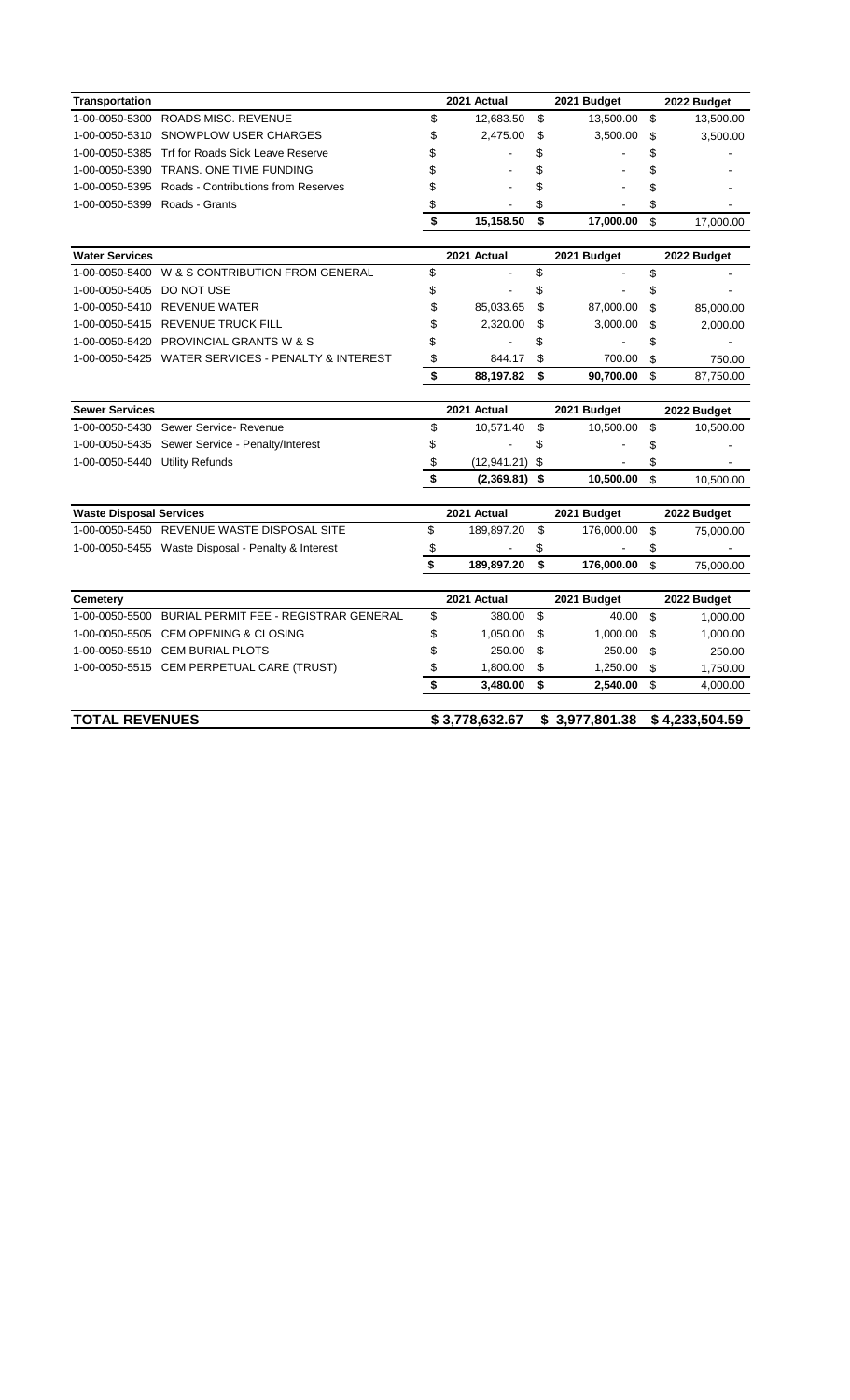#### **GENERAL EXPENDITURES**

| General                     |                                                         | 2021 Actual          |          | 2021 Budget    | 2022 Budget             |
|-----------------------------|---------------------------------------------------------|----------------------|----------|----------------|-------------------------|
| 1-01-1000-6000              | SALARY CLERK-TREAS.                                     | \$<br>47,087.87      | \$       | 46,200.00      | \$<br>48,279.00         |
| 1-01-1000-6001              | Admin - CAO/Clerk - Wages - Overtime                    | \$                   | \$       |                | \$                      |
|                             | 1-01-1000-6170 Admin - CPP Employer                     | \$<br>1,266.57       | \$       | 1,200.00       | \$<br>1,400.00          |
| 1-01-1000-6175              | Admin - El Employer                                     | \$<br>498.16         | \$       | 500.00         | \$<br>500.00            |
| 1-01-1000-6180              | Admin - EHT Employer                                    | \$<br>918.09         | \$       | 800.00         | \$<br>925.00            |
|                             | 1-01-1000-6190 Admin OMERS Employer                     | \$<br>5,387.70       | \$       | 5,400.00       | \$<br>5,500.00          |
| 1-01-1000-6195 Admin - WSIB |                                                         | \$<br>1,109.24       | \$       | 1,250.00       | \$<br>1,300.00          |
| 1-01-1000-6235              | CLERK-MISC. EXP.                                        | \$<br>1,017.60       | \$       | 1,000.00       | \$<br>1,000.00          |
| 1-01-1005-6000              | SALARY DEPUTY CLERK-TREAS                               | \$<br>23,341.58      | \$       | 23,200.00      | \$<br>25,995.00         |
| 1-01-1005-6001              | Admin - Dep Clerk- Wages - Overtime                     | \$                   | \$       |                | \$                      |
| 1-01-1005-6170              | Admin CPP Employer                                      | \$<br>1,195.84       | \$       | 1,259.00       | \$<br>1,400.00          |
| 1-01-1005-6175              | Admin EI Employer                                       | \$<br>498.22         | \$       | 600.00         | \$<br>600.00            |
| 1-01-1005-6180              | Admin EHT Employer                                      | \$<br>455.12         | \$       | 600.00         | \$<br>550.00            |
| 1-01-1005-6190              | Admin OMERS Employer                                    | \$<br>2,101.88       | \$       | 2,088.00       | \$<br>2,300.00          |
| 1-01-1005-6195 Admin - WSIB |                                                         | \$<br>665.18         | \$       | 850.00         | \$<br>750.00            |
|                             | 1-01-1005-6201 Admin - OT/Vac/Sick Time Liability       | \$<br>6,250.93       | \$       |                | \$                      |
| 1-01-1010-6000              | <b>SALARY PART TIME</b>                                 | \$<br>20,020.56      | \$       | 20,020.00      | \$<br>20,925.00         |
|                             | 1-01-1010-6005 Admin - PT Staff- Part time Wages        | \$                   | \$       |                | \$                      |
|                             | 1-01-1010-6170 PT Wages - ADMIN- CPP Employer           | \$<br>1,019.02       | \$       | 1,100.00       | \$<br>1,100.00          |
|                             | 1-01-1010-6175 PT - EI Employer                         | \$<br>442.80         | \$       | 550.00         | \$<br>500.00            |
|                             | 1-01-1010-6180 PT - EHT Employer                        | \$<br>390.48         | \$       | 450.00         | \$<br>425.00            |
|                             | 1-01-1010-6190 PT - OMERS Employer                      | \$<br>1,801.68       | \$       | 1,800.00       | \$<br>1,850.00          |
| 1-01-1010-6195 PT - WSIB    |                                                         | \$<br>570.48         | \$       | 650.00         | \$<br>650.00            |
|                             | 1-01-1015-6000 Administration - Internship              | \$<br>$\blacksquare$ | \$       | $\overline{a}$ | \$<br>26,450.00         |
|                             | 1-01-1015-6170 ADMIN - CPP Employer                     | \$                   | \$       |                | \$<br>1,450.00          |
|                             | 1-01-1015-6175 ADMIN - EI Employer                      | \$<br>٠              | \$       | ۰              | \$<br>425.00            |
|                             | 1-01-1015-6180 ADMIN - EHT Employer                     | \$                   | \$       |                | \$<br>525.00            |
|                             | 1-01-1015-6190 ADMIN OMERS Employer                     | \$                   | \$       |                | \$                      |
| 1-01-1015-6195              | ADMIN - WSIB                                            | \$                   | \$       |                | \$<br>640.00            |
| 1-01-1020-6200              | <b>Administration - Group Benefits</b>                  | \$<br>20,004.94      | \$       | 25,000.00      | \$<br>25,000.00         |
| 1-01-1100-6210              | Office - WATER/SEWER/GARBAGE                            | \$<br>1,203.30       | \$       | 1,205.00       | \$<br>1,205.00          |
| 1-01-1100-6215              | Office - CENTRA GAS                                     | \$<br>734.56         | \$       | 800.00         | \$<br>1,500.00          |
| 1-01-1100-6220              | Office - TELEPHONE                                      | \$<br>1,647.69       | \$       | 1,800.00       | \$<br>1,800.00          |
| 1-01-1100-6225              | Office - Hydro                                          | \$<br>1,379.83       | \$       | 1,500.00       | \$<br>1,500.00          |
|                             | 1-01-1100-6230 OFFICE SUPPLIES / EQUIP                  | \$<br>18,829.25      | \$       | 15,000.00      | \$<br>15,000.00         |
| 1-01-1100-6235              | OFFICE SUPPLIES/ MISC                                   | \$<br>12,870.32      | \$       | 15,000.00      | \$<br>15,000.00         |
| 1-01-1100-6315              | OFFICE - Repairs/Maintenance                            | \$<br>600.85         | \$       | 1,000.00       | \$<br>1,000.00          |
|                             | 1-01-1105-6000 Cleaning Office - Wages                  | \$<br>2,343.51       | \$       | 5,400.00       | \$<br>2,865.00          |
|                             | 1-01-1105-6170 PT- CLEANING - CPP Employer              | \$<br>118.79         | \$       |                | \$                      |
|                             | 1-01-1105-6175 PT- Cleaning - El Employer               | \$<br>51.85          | \$       | 100.00         | \$<br>100.00            |
|                             | 1-01-1105-6180 PT- Cleaning - EHT Employer              | \$<br>45.67          | \$       |                | \$<br>50.00             |
| 1-01-1105-6190              | cleaning office - OMERS Employer                        | \$<br>210.89         | \$       | 150.00         | \$<br>225.00            |
| 1-01-1105-6195              | PT - Cleaning - WSIB                                    | \$<br>66.86          | \$       | 50.00          | \$<br>100.00            |
| 1-01-1110-6245              | MISC. LEVY/MEMBERSHIPS                                  | \$<br>4,755.66       | \$       | 5,000.00       | \$<br>5,000.00          |
| 1-01-1120-6250              | CONVENTIONS/TRAINING                                    | \$<br>1,791.42       | \$       | 5,000.00       | \$<br>10,000.00         |
| 1-01-1130-6235              | Council - Misc Expenses                                 | \$<br>2,783.41       | \$       | 2,500.00       | \$                      |
| 1-01-1130-6250              | Council - Training/Conventions                          | \$<br>(25.00)        | \$       | 1,500.00       | \$<br>5,000.00          |
| 1-01-1130-6255              | COUNCIL-REMUNERATION                                    | \$<br>26,464.45      | \$       | 29,000.00      | \$<br>29,000.00         |
| 1-01-1130-6260              | REEVE/STIPEND                                           | \$<br>4,200.00       | \$       | 4,200.00       | \$<br>4,200.00          |
| 1-01-1130-6275              | COUNCIL/MILEAGE                                         | \$<br>1,966.01       | \$       | 2,000.00       | \$<br>2,500.00          |
| 1-01-1135-6265              | AUDIT ADMINISTRATION                                    | \$<br>47,784.45      | \$       | 41,000.00      | \$<br>48,000.00         |
| 1-01-1136-6000              | Admin - Health & Safety - FT Wages                      | \$<br>1,225.88       | \$       | 1,000.00       | \$                      |
| 1-01-1136-6170              | Admin - Health & Safety - CPP Employer                  | \$<br>62.14          | \$       | 75.00          | \$<br>1,000.00<br>75.00 |
| 1-01-1136-6175              | Admin - Health & Safety - El Employer                   | \$<br>27.11          | \$       | 25.00          | \$<br>30.00             |
| 1-01-1136-6180              |                                                         | \$<br>23.89          | \$       | 25.00          |                         |
|                             | Admin - Health & Safety - EHT Employer                  | 110.32               | \$       | 100.00         | \$<br>25.00             |
|                             | 1-01-1136-6190 Admin - Health & Safety - OMERS Employer | \$                   |          |                | \$<br>125.00            |
|                             | 1-01-1136-6195 Admin - Health & Safety - WSIB           | \$<br>34.95          | \$<br>\$ | 50.00          | \$<br>50.00             |
| 1-01-1136-6235              | Health & Safety - Misc Expenses                         | \$<br>344.97         |          | 1,000.00       | \$<br>1,000.00          |
|                             | 1-01-1137-6000 COVID-19 - FT Wages                      | \$<br>514.17         | \$       | 1,500.00       | \$                      |
|                             | 1-01-1137-6170 COVED-19 - CPP Employer                  | \$<br>29.60          | \$       | 100.00         | \$                      |
|                             | 1-01-1137-6175 COVID-19 - El Employer                   | \$<br>11.37          | \$       | 50.00          | \$                      |
|                             | 1-01-1137-6180 COVID-19 - EHT Employer                  | \$<br>10.02          | \$       | 50.00          | \$                      |
|                             | 1-01-1137-6190 OMERS Employer                           | \$<br>46.27          | \$       | 150.00         | \$                      |
| 1-01-1137-6195              | COVID-19 - WSIB                                         | \$<br>14.65          | \$       | 75.00          | \$                      |
|                             | 1-01-1137-6235 Admin - COVID-19 - Misc Expenses         | \$<br>13,463.25      | \$       | 18,500.00      | \$<br>5,000.00          |
| 1-01-1138-6000              | <b>Emergency Management - Wages</b>                     | \$<br>47.49          | \$       | 250.00         | \$<br>250.00            |
| 1-01-1138-6001              | Emergency Management - Wages - Overtime                 | \$                   | \$       |                | \$                      |
| 1-01-1138-6005              | Emergency Management - Part time Wages                  | \$<br>$\overline{a}$ | \$       | 50.00          | \$                      |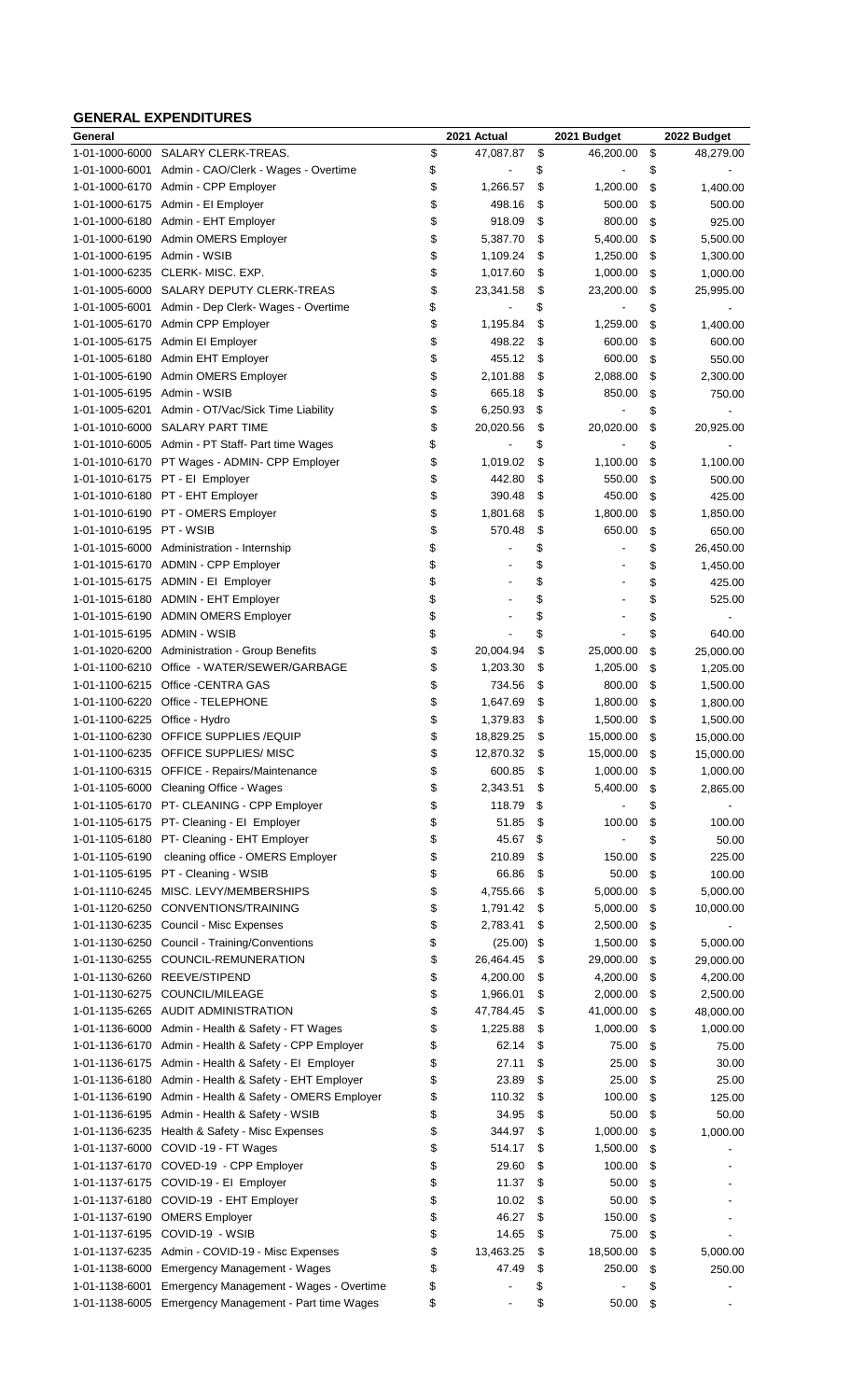|                                |                                                             | \$<br>515,120.87 | \$<br>430,470.00 | \$<br>518,007.42 |
|--------------------------------|-------------------------------------------------------------|------------------|------------------|------------------|
| 1-01-7010-6225 RV Park - Hydro |                                                             | \$               | \$               | \$               |
|                                | 1-01-1193-6233 Summer Students - Safety                     | \$<br>154.54     | \$<br>100.00     | \$<br>150.00     |
|                                | 1-01-1191-6237 EXPERIENCE/MUSEUM - ADVERTISING              | \$               | \$               | \$               |
|                                | 1-01-1191-6195 Museum -Summer Experience-WSIB               | \$<br>121.15     | \$               | \$               |
|                                | 1-01-1191-6180 Museum - Summer Experience-EHT Employer      | \$<br>82.88      | \$               | \$               |
|                                | 1-01-1191-6175 Museum -Summer Experience-El Employer        | \$<br>94.02      | \$               | \$               |
|                                | 1-01-1191-6170 Museum - Summer Experience-CPP Employer      | \$               | \$               | \$               |
|                                | 1-01-1191-6005 Museum - Summer Experience- Part time Wages  | \$<br>4,250.68   | \$<br>3,723.00   | \$               |
|                                | 1-01-1190-6237 CANADA SUMMER JOBS - ADVERTISING             | \$<br>149.79     | \$<br>500.00     | \$<br>500.00     |
|                                | 1-01-1190-6195 Canada Summer Jobs -WSIB                     | \$               | \$<br>200.00     | \$<br>200.00     |
|                                | 1-01-1190-6180 Canada Summer Jobs - EHT Employer            | \$               | \$<br>150.00     | \$<br>150.00     |
|                                | 1-01-1190-6175 Canada Summer Jobs - El Employer             | \$               | \$<br>150.00     | \$<br>150.00     |
|                                | 1-01-1190-6170 Canada Summer Jobs - CPP Employer            | \$               | \$               | \$               |
|                                | 1-01-1190-6005 PART TIME WAGES                              | \$               | \$<br>7,840.00   | \$<br>8,400.00   |
|                                | 1-01-1190-6000 Canada Summer Job - Wages                    | \$               | \$               | \$               |
|                                | 1-01-1185-6235 Election Expenses                            | \$<br>1,565.07   | \$<br>500.00     | \$<br>3,500.00   |
|                                | 1-01-1180-6235 TAX WRITE OFFS / TAX SALES                   | \$<br>104,780.09 | \$<br>5,000.00   | \$<br>5,000.00   |
| 1-01-1175-6235 DONATIONS       |                                                             | \$<br>10,200.00  | \$<br>8,500.00   | \$<br>15,000.00  |
|                                | 1-01-1171-6235 LOAN - Interest Charges                      | \$<br>11,900.30  | \$<br>5,950.00   | \$<br>4,405.00   |
|                                | 1-01-1170-6235 BANK CHARGES                                 | \$<br>860.83     | \$<br>1,000.00   | \$<br>1,000.00   |
| 1-01-1165-6240 INSURANCE       |                                                             | \$<br>4,557.38   | \$<br>4,450.00   | \$<br>6,900.00   |
|                                | 1-01-1161-6235 PSAB/Asset Management                        | \$               | \$<br>1,000.00   | \$<br>5,000.00   |
|                                | 1-01-1160-6325 CLERICAL ASSISTANCE                          | \$               | \$               | \$               |
|                                | 1-01-1155-6285 FLOWERS/ CARE & MAINT.                       | \$<br>8,191.58   | \$<br>7,800.00   | \$               |
|                                | 1-01-1155-6195 Flower Care/Maintenance - WSIB               | \$<br>141.52     | \$<br>200.00     | \$<br>200.00     |
|                                | 1-01-1155-6190 Flower Care - OMERS Employer                 | \$<br>20.44      | \$<br>50.00      | \$<br>50.00      |
|                                | 1-01-1155-6180 Flower Care - EHT Employer                   | \$<br>4.43       | \$<br>15.00      | \$<br>15.00      |
|                                | 1-01-1155-6175 Flower Care - El Employer                    | \$<br>5.03       | \$<br>15.00      | \$<br>15.00      |
|                                | 1-01-1155-6170 Flower Care - CPP Employer                   | \$<br>11.50      | \$<br>25.00      | \$<br>25.00      |
|                                | 1-01-1155-6005 PT - Flower Care - Part time Wages           | \$               | \$               | \$               |
|                                | 1-01-1155-6000 Flower Care - FT Wages                       | \$<br>227.11     | \$<br>250.00     | \$<br>250.00     |
|                                | 1-01-1154-6285 Admin - Contracted Services                  | \$<br>48,059.11  | \$<br>47,800.00  | \$<br>65,000.00  |
| 1-01-1150-6280                 | MPAC                                                        | \$<br>24,079.12  | \$<br>24,080.00  | \$<br>23,658.42  |
|                                | 1-01-1145-6270 LEGAL/SURVEY                                 | \$<br>2,804.72   | \$<br>15,000.00  | \$<br>50,000.00  |
| 1-01-1140-6235                 | <b>COMPUTER EQUIP/SUPPLIES</b>                              | \$<br>10,060.25  | \$<br>4,000.00   | \$<br>5,000.00   |
| 1-01-1138-6250                 | <b>Emergency Management Training</b>                        | \$<br>899.81     | \$<br>2,000.00   | \$<br>1,000.00   |
|                                | 1-01-1138-6235 Admin - Emergency Management - Misc Expenses | \$<br>55.70      | \$<br>250.00     | \$<br>250.00     |
|                                | 1-01-1138-6195 Emergency Management - WSIB                  | \$<br>1.35       | \$<br>25.00      | \$<br>25.00      |
|                                | 1-01-1138-6190 Emergency Management - OMERS Employer        | \$<br>4.27       | \$<br>100.00     | \$<br>50.00      |
|                                | 1-01-1138-6180 Emergency Management - EHT Employer          | \$<br>0.93       | \$<br>25.00      | \$<br>25.00      |
|                                | 1-01-1138-6175 Emergency Management - El Employer           | \$<br>1.05       | \$<br>25.00      | \$<br>25.00      |
|                                | 1-01-1138-6170 Emergency Management - CPP Employer          | \$<br>2.43       | \$<br>25.00      | \$<br>25.00      |

| <b>Protection</b> |                                                     | 2021 Actual             |      | 2021 Budget   |     | 2022 Budget              |
|-------------------|-----------------------------------------------------|-------------------------|------|---------------|-----|--------------------------|
| 1-02-2000-6195    | Livestock Valuer - WSIB                             | \$<br>5.70 <sup>°</sup> |      | $50.00$ \$    |     | 50.00                    |
|                   | 1-02-2000-6260 LIVE STOCK/STIPEND                   | \$<br>200.00            | - \$ | 1,500.00 \$   |     | $\blacksquare$           |
|                   | 1-02-2000-6275 LIVE STOCK/MILEAGE                   | \$<br>$31.52$ \$        |      | 500.00 \$     |     | 200.00                   |
|                   | 1-02-2010-6290 LIVE STOCK DAMAGES                   | \$<br>$2.684.28$ \$     |      | $6.500.00$ \$ |     | 5,000.00                 |
|                   | 1-02-2015-6285 VETERINARY SERVICES                  | \$<br>226.45            | - \$ | 425.00 \$     |     | $\blacksquare$           |
|                   | 1-02-2016-6235 Emergency Management - Misc Expenses | \$<br>$\blacksquare$    | \$   | 500.00 \$     |     | 500.00                   |
|                   | 1-02-2020-6235 DOG CONTROL                          | $\blacksquare$          | \$   | ۰.            | S   | $\overline{\phantom{a}}$ |
|                   |                                                     | 3.147.95                | - \$ | 9.475.00      | - 5 | 5.750.00                 |

| <b>Police</b>                   | 2021 Actual | 2021 Budget | 2022 Budget |
|---------------------------------|-------------|-------------|-------------|
| <b>POLICE</b><br>1-02-2005-6280 | 136.802.40  | 138.514.00  | 136.280.00  |
|                                 | 136.802.40  | 138,514.00  | 136,280.00  |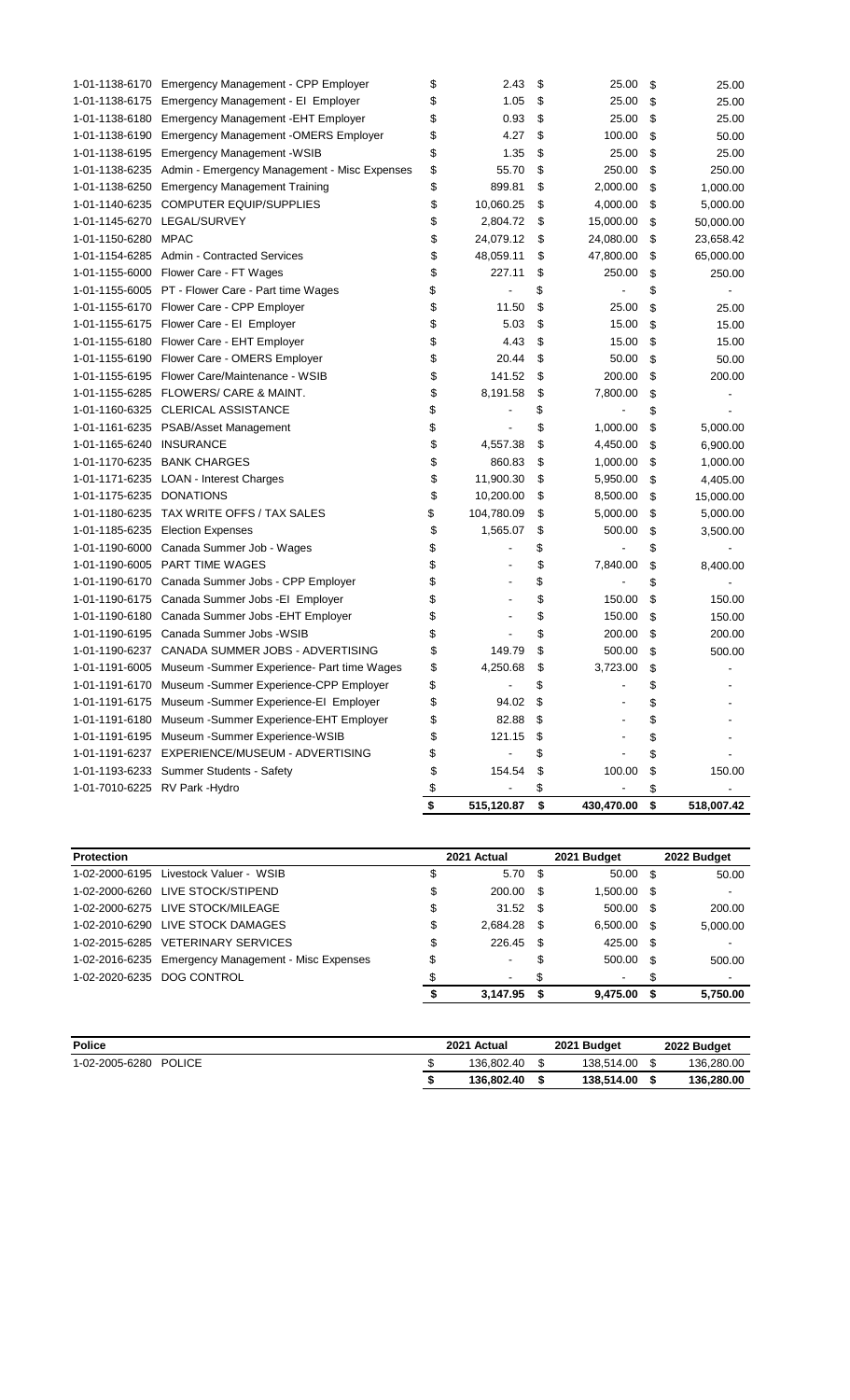| Fire           |                                                                           | 2021 Actual      | 2021 Budget     | 2022 Budget          |
|----------------|---------------------------------------------------------------------------|------------------|-----------------|----------------------|
| 1-02-2025-6000 | Fire Dept Training - Training Officer                                     | \$               | \$<br>300.00    | \$                   |
| 1-02-2025-6005 | Fire Dept - Training - PT Wages                                           | \$               | \$              | \$                   |
| 1-02-2025-6170 | Fire Dept - Training - CPP Employer                                       | \$               | \$              | \$                   |
| 1-02-2025-6175 | Fire Dept - Training - El Employer                                        | \$               | \$              | \$                   |
| 1-02-2025-6180 | Fire Dept - Training - EHT Employer                                       | \$               | \$              | \$                   |
| 1-02-2025-6190 | Fire Dept - Training - OMERS Employer                                     | \$               | \$              | \$                   |
| 1-02-2025-6195 | Fire Dept - Training - WSIB                                               | \$               | \$              | \$                   |
| 1-02-2025-6250 | Fire Dept - TRAINING                                                      | \$<br>7,530.80   | \$<br>5,000.00  | \$<br>15,000.00      |
| 1-02-2026-6250 | Fire - Conferences                                                        | \$<br>121.50     | \$<br>1,000.00  | \$<br>6,000.00       |
| 1-02-2030-6230 | FIRE - COMMUNICATIONS                                                     | \$<br>3,741.21   | 2,000.00        |                      |
|                |                                                                           |                  | \$              | \$<br>850.00         |
| 1-02-2035-6235 | FIRE: PUBLIC EDUCATION/SMOKE DETECTORS                                    | \$<br>888.02     | \$<br>1,000.00  | \$<br>2,500.00       |
| 1-02-2040-6210 | Fire Hall - WATER/SEWER/GARBAGE                                           | \$<br>1,203.30   | \$<br>1,200.00  | \$<br>1,200.00       |
| 1-02-2040-6215 | Fire - Centra Gas                                                         | \$<br>1,586.72   | \$<br>1,500.00  | \$<br>1,700.00       |
| 1-02-2040-6220 | Fire Dept - Telephone                                                     | \$<br>608.65     | \$<br>700.00    | \$<br>700.00         |
| 1-02-2040-6225 | Fire Dept - Hydro                                                         | \$<br>1,232.55   | \$<br>1,500.00  | \$<br>1,500.00       |
| 1-02-2045-6240 | FIRE DEPT INSURANCE                                                       | \$<br>7,138.03   | \$<br>8,000.00  | \$<br>8,885.00       |
| 1-02-2050-6230 | Fire Dept - Equipt/Supplies                                               | \$<br>31,066.06  | \$<br>37,750.00 | \$<br>31,200.00      |
| 1-02-2050-6235 | Fire Dept - Equipt/Misc                                                   | \$<br>3,029.71   | \$<br>1,500.00  | \$<br>12,930.00      |
| 1-02-2050-6310 | FIRE DEPT. EQUIP.- Gas/Oil                                                | \$<br>47.87      | \$<br>100.00    | \$<br>100.00         |
| 1-02-2051-6235 | Unit 5-1 Pumper/Tanker - Misc Expenses                                    | \$<br>(8,931.32) | \$              | \$<br>500.00         |
| 1-02-2051-6310 | Unit 5-1 - 2021 Pumper/Tanker Combo - Gas/Oil                             | \$<br>473.69     | \$<br>500.00    | \$<br>1,900.00       |
| 1-02-2051-6315 | 5-1 Pumper/Tanker - Repairs/Maintenance                                   | \$<br>2,078.68   | \$              | \$<br>1,500.00       |
| 1-02-2052-6310 | Unit 5-2 - FIRE TRUCK 2001 Freightlinter - Gas/Oil                        | \$<br>648.75     | \$<br>700.00    | \$<br>1,200.00       |
| 1-02-2052-6315 | Fire - Unit 5-2 - 2001 Pumper - Repairs/Maintenance                       | \$<br>6,027.56   | \$<br>3,000.00  | \$<br>2,000.00       |
| 1-02-2057-6235 | Unit 5-6 - 2005 GMC Rescue Truck - Misc Expenses                          | \$<br>898.19     | \$<br>100.00    | \$<br>1,000.00       |
| 1-02-2057-6310 | Unit 5-6 - 2005 GMC Rescue Truck - Gas/Oil                                | \$<br>241.15     | \$<br>450.00    | \$<br>900.00         |
| 1-02-2057-6315 | Unit 5-6 - 2005 GMC Rescue Truck - Repairts/Mtnce                         | \$<br>5,168.24   | \$<br>4,000.00  | \$<br>3,000.00       |
| 1-02-2058-6235 |                                                                           | \$               | 1,500.00        |                      |
|                | Unit 5-4 2017 Freightliner - Misc Expenses                                | 1,241.62         | \$              | \$<br>500.00         |
| 1-02-2058-6310 | Unit 5-4 2017 Freightliner -Gas/Oil                                       | \$<br>712.35     | \$<br>1,400.00  | \$<br>1,200.00       |
| 1-02-2058-6315 | Unit 5-4 2017 Freightliner - Repairs/Maintenance                          | \$<br>5,021.82   | \$<br>2,500.00  | \$<br>2,500.00       |
|                | Joint Fire Chief Truck - Maintenance                                      | \$               | \$              | \$<br>1,950.00       |
| 1-02-2070-6285 | Fire Chief - Contracted Services                                          | \$<br>25,013.56  | \$<br>35,000.00 | \$<br>35,000.00      |
| 1-02-2071-6175 | Deputy Fire Chief - El Employer                                           | \$               | \$              | \$                   |
| 1-02-2071-6260 | Deputy Fire Chief Stipend                                                 | \$<br>2,400.00   | \$<br>2,400.00  | \$<br>2,400.00       |
|                | 1-02-2072-6260 Fire - Training Officer                                    | \$               | \$<br>1,200.00  | \$<br>2,520.00       |
|                | 1-02-2073-6260 Fire - Public Education Officer                            | \$               | \$              | \$                   |
| 1-02-2075-6000 | Fire Vol FT Wages                                                         | \$               | \$<br>1,000.00  | \$<br>1,000.00       |
| 1-02-2075-6005 | Fire Volunteer PT Part time Wages                                         | \$               | \$              | \$                   |
| 1-02-2075-6170 | Fire VolunteerCPP Employer                                                | \$               | \$              | \$                   |
| 1-02-2075-6175 | Fire VolunteerEI Employer                                                 | \$<br>637.04     | \$<br>500.00    | \$<br>500.00         |
| 1-02-2075-6180 | Fire VolunteerEHT Employer                                                | \$<br>626.31     | \$<br>500.00    | \$<br>500.00         |
| 1-02-2075-6190 | Fire VolunteerOMERS Employer                                              | \$               | \$              | \$                   |
| 1-02-2075-6195 | Fire Dept - WSIB                                                          | \$<br>4,078.20   | \$<br>5,000.00  | \$<br>4,200.00       |
| 1-02-2075-6235 | Fire - Volunteers - Misc Expenses                                         | \$<br>11.38      | \$<br>500.00    | \$<br>4,000.00       |
| 1-02-2075-6260 | Fire - VOLUNTEERS - ON CALL                                               | \$<br>8,290.02   | \$<br>11,400.00 | \$<br>15,000.00      |
| 1-02-2075-6275 | Fire - Volunteers - Mileage                                               | \$               | \$<br>200.00    | \$<br>1,000.00       |
| 1-02-2080-6000 | S Fire Building - FT Wages                                                | \$<br>1,868.67   | \$<br>2,000.00  | \$<br>2,000.00       |
|                | 1-02-2080-6005 S Fire Building - Part time Wages                          | \$               | \$<br>100.00    | \$                   |
|                | 1-02-2080-6170 S Fire Building - CPP Employer                             | \$<br>95.09      | \$<br>125.00    | \$<br>100.00         |
|                | 1-02-2080-6175 S Fire Building - El Employer                              | \$<br>41.34      | \$<br>60.00     | \$<br>50.00          |
| 1-02-2080-6180 | S Fire Building - EHT Employer                                            | \$<br>36.43      | \$<br>50.00     | \$<br>50.00          |
|                |                                                                           | 168.19           | \$<br>200.00    |                      |
| 1-02-2080-6190 | S Fire Building - OMERS Employer<br>1-02-2080-6195 S Fire Building - WSIB | \$               |                 | \$<br>200.00         |
|                |                                                                           | \$<br>53.26      | \$<br>75.00     | \$<br>75.00          |
| 1-02-2080-6235 | FIRE BUILDING MISC & REPAIRS,                                             | \$<br>5,082.60   | \$<br>1,700.00  | \$<br>5,500.00       |
| 1-02-2085-6000 | N. Fire Hall - Wages                                                      | \$               | \$<br>400.00    | \$<br>500.00         |
| 1-02-2085-6005 | N Fire Hall - Part time Wages                                             | \$               | \$<br>200.00    | \$                   |
| 1-02-2085-6170 | N. Fire Hall - CPP Employer                                               | \$               | \$<br>50.00     | \$<br>50.00          |
| 1-02-2085-6175 | N. Fire Hall - EI Employer                                                | \$               | \$<br>25.00     | \$<br>25.00          |
| 1-02-2085-6180 | N. Fire Hall - EHT Employer                                               | \$               | \$<br>25.00     | \$<br>25.00          |
| 1-02-2085-6190 | N. Fire Hall - OMERS Employer                                             | \$               | \$<br>50.00     | \$<br>50.00          |
| 1-02-2085-6195 | N. Fire Hall - WSIB                                                       | \$<br>89.37      | \$<br>100.00    | \$<br>100.00         |
| 1-02-2085-6225 | North Fire Hall - Hydro                                                   | \$<br>755.92     | \$<br>900.00    | \$<br>900.00         |
| 1-02-2085-6235 | North Fire Hall - Misc Expenses                                           | \$               | \$<br>150.00    | \$<br>150.00         |
| 1-02-2085-6310 | North Fire Hall - Gas/Oil                                                 | \$<br>1,996.87   | \$<br>2,000.00  | \$<br>2,500.00       |
| 1-02-2085-6315 | North Fire Hall - Repairs/Maintenance                                     | \$<br>44.77      | \$<br>500.00    | \$<br>500.00         |
| 1-02-2090-6235 | <b>Community Wildland Fire Protection Misc Expenses</b>                   | \$               | \$<br>1,000.00  | \$<br>$\blacksquare$ |
| 1-02-2800-6235 | 911 EXPENSES                                                              | \$<br>1,015.28   | \$<br>1,500.00  | \$<br>1,500.00       |
|                | 1-02-2815-6245 Fire - Mutual Aid                                          | \$<br>657.55     | \$              | \$<br>400.00         |
|                | 1-02-2820-6005 Regional Training Centre - Part time Wages                 | \$               | \$              | \$                   |
|                |                                                                           |                  |                 |                      |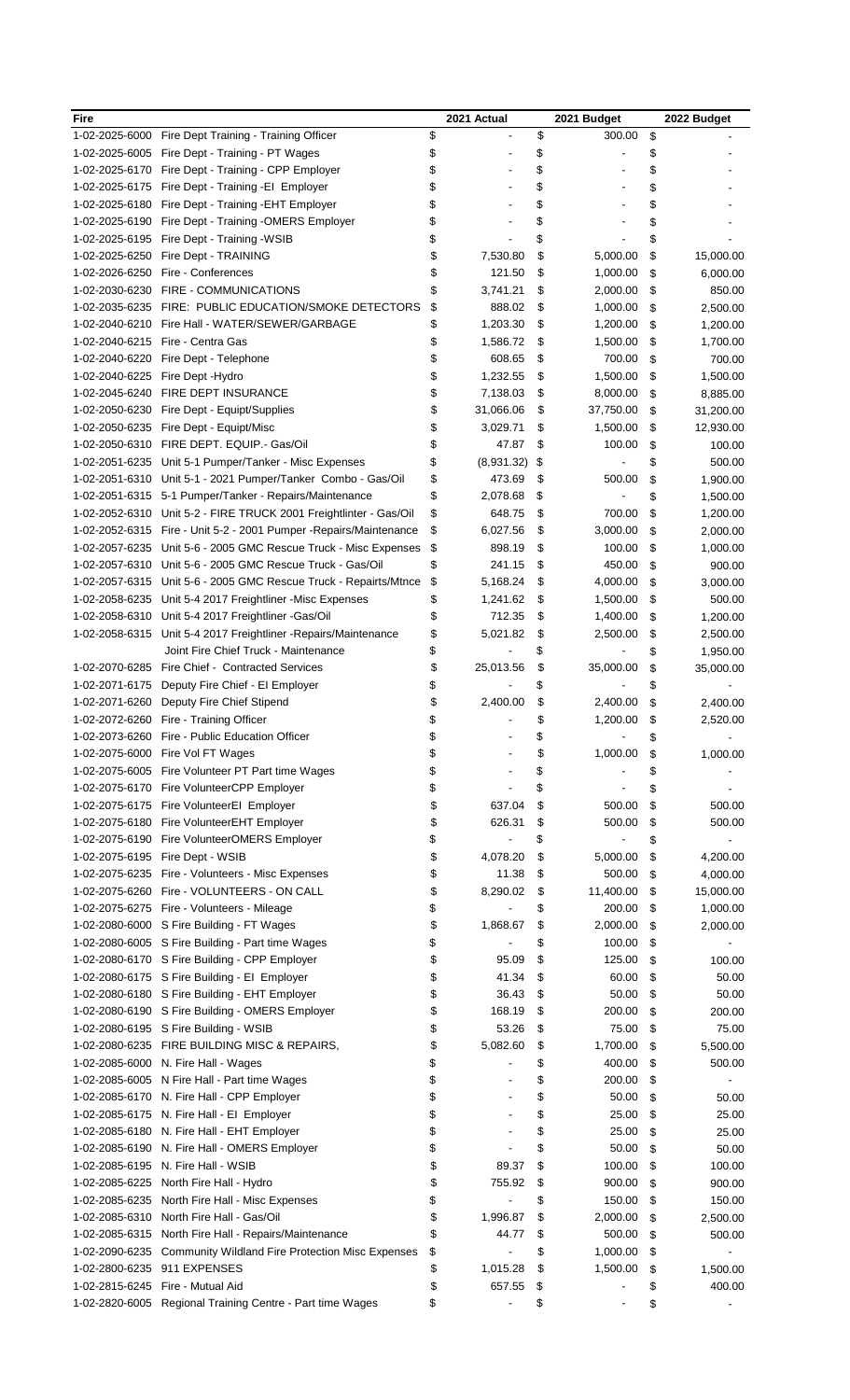| 1-02-2820-6170 | Regional Training Centre - CPP Employer               |   |            |            |            |
|----------------|-------------------------------------------------------|---|------------|------------|------------|
|                | 1-02-2820-6175 Regional Training Centre - El Employer |   |            |            |            |
| 1-02-2820-6180 | Regional Training Centre - EHT Employer               |   |            |            |            |
| 1-02-2820-6190 | <b>Regional Training Centre - OMERS Employer</b>      |   |            |            |            |
| 1-02-2820-6195 | <b>Regional Training Centre - WSIB</b>                |   |            |            |            |
| 1-02-2820-6251 | Fire - Regional Training Centre Expenses              |   | 1.277.97   |            |            |
| 1-02-2821-6000 | Regional Training Centre - Rds Workers - Wages        |   |            |            |            |
| 1-02-2821-6005 | Regional Training Centre - Rds Workers - PT Wages \$  |   |            |            |            |
| 1-02-2821-6170 | Regional Training Centre - Rds Workers - CPP Empl \$  |   |            |            |            |
| 1-02-2821-6175 | Regional Training Centre - Rds Workers - El Emplr     | S |            |            |            |
| 1-02-2821-6180 | Regional Training Centre - Rds Workers - EHT Empli \$ |   |            |            |            |
| 1-02-2821-6190 | Regional Training Centre - Rds Wrker - OMERS Emr \$   |   |            |            |            |
| 1-02-2821-6195 | Regional Training Centre - Rds Workers - WSIB         |   |            |            |            |
|                |                                                       |   | 126,014.97 | 144,610.00 | 181,510.00 |
|                |                                                       |   |            |            |            |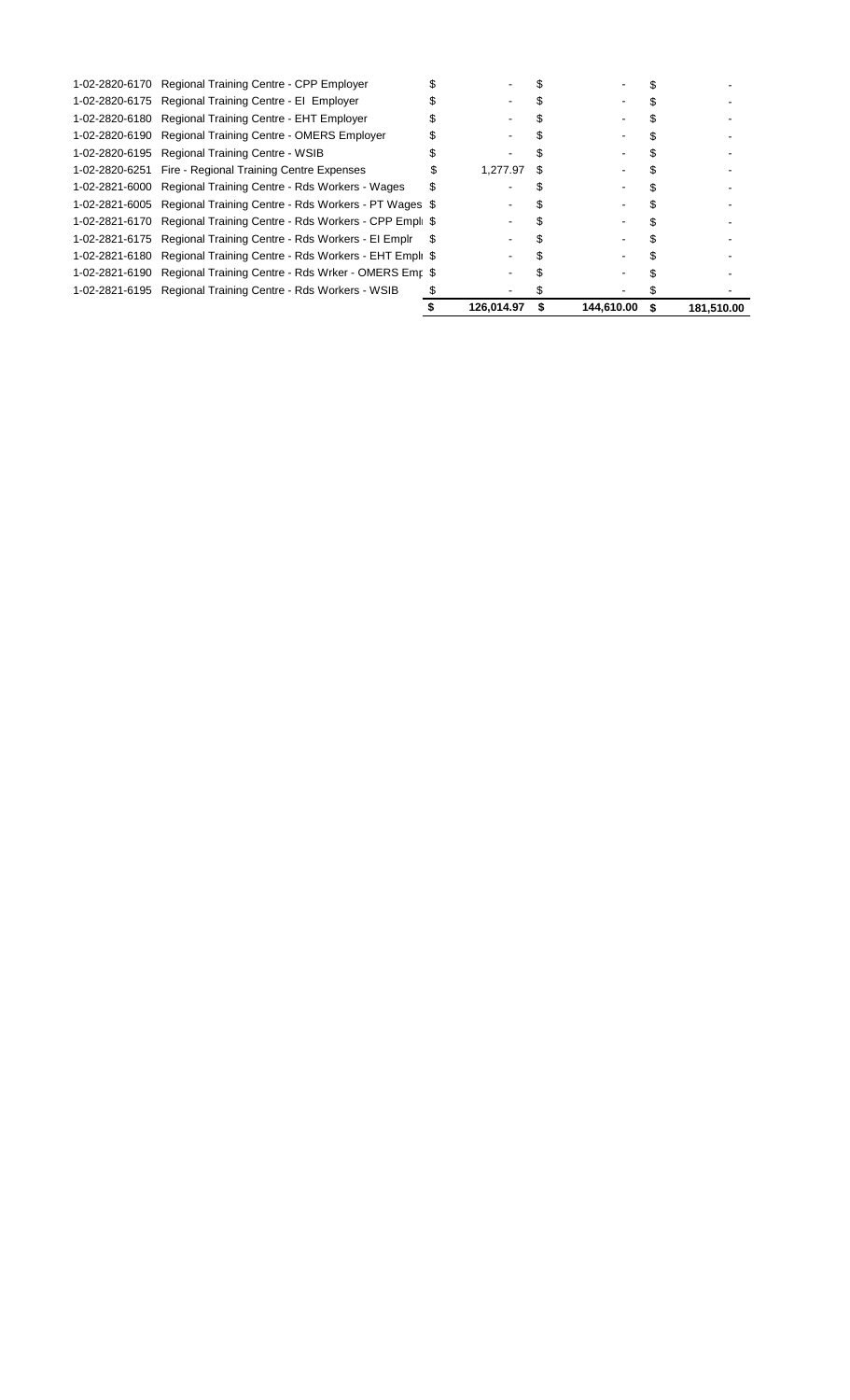| <b>Transportation</b> |                                                              | 2021 Actual     | 2021 Budget     | 2022 Budget     |
|-----------------------|--------------------------------------------------------------|-----------------|-----------------|-----------------|
| 1-03-3000-6000        | Garage Maintenance Custodian                                 | \$              | \$              | \$<br>26,822.50 |
| 1-03-3000-6000        | Garage - Wages                                               | \$<br>54,005.59 | \$<br>53,945.00 | \$<br>40,000.00 |
| 1-03-3000-6005        | Garage - Part time Wages                                     | \$<br>4,641.05  | \$<br>1,500.00  | \$<br>3,000.00  |
| 1-03-3000-6170        | Garage - CPP Employer                                        | \$<br>2,906.84  | \$<br>1,500.00  | \$<br>3,000.00  |
| 1-03-3000-6175        | Garage - El Employer                                         | \$<br>1,172.91  | \$<br>600.00    | \$<br>1,200.00  |
| 1-03-3000-6180        | Garage - EHT Employer                                        | \$<br>1,120.84  | \$<br>850.00    | \$<br>1,200.00  |
| 1-03-3000-6190        | Garage - OMERS Employer                                      | \$<br>5,185.79  | \$<br>3,000.00  | \$<br>5,500.00  |
| 1-03-3000-6195        | Garage - WSIB                                                | \$<br>1,638.29  | \$<br>1,200.00  | \$<br>1,700.00  |
| 1-03-3000-6210        | Garage - Water/Sewer/Garbage                                 | \$<br>1,203.30  | \$<br>1,200.00  | \$<br>1,205.00  |
| 1-03-3000-6215        | Garage - Centra Gas                                          | \$<br>2,459.13  | \$<br>4,000.00  | \$<br>3,500.00  |
| 1-03-3000-6220        | Garage - Telephone                                           | \$<br>2,560.33  | \$<br>3,000.00  | \$              |
|                       |                                                              |                 |                 | 2,800.00        |
| 1-03-3000-6225        | Garage - Hydro                                               | \$<br>4,619.40  | \$<br>4,000.00  | \$<br>4,700.00  |
| 1-03-3000-6234        | Garage - Health & Safety                                     | \$<br>344.97    | \$<br>1,000.00  | \$<br>1,000.00  |
| 1-03-3000-6235        | <b>GARAGE - Misc Expenses</b>                                | \$<br>6,195.56  | \$<br>10,000.00 | \$<br>20,000.00 |
| 1-03-3000-6240        | Garage - Roads Insurance                                     | \$<br>30,896.69 | \$<br>30,900.00 | \$<br>35,120.00 |
| 1-03-3000-6315        | Garage - Repairs/Maintenance                                 | \$<br>183.17    | \$<br>2,500.00  | \$<br>3,000.00  |
| 1-03-3001-6230        | Roads - Communications - Supplies                            | \$<br>280.88    | \$<br>2,000.00  | \$<br>2,000.00  |
| 1-03-3005-6195        | <b>Contracted Services - WSIB</b>                            | \$<br>92.24     | \$<br>200.00    | \$<br>200.00    |
| 1-03-3005-6285        | <b>CONTRACTED SERVICES</b>                                   | \$<br>5,394.00  | \$<br>17,000.00 | \$<br>6,000.00  |
|                       | 1-03-3006-6005 Public Works Summer Student Part time Wages   | \$<br>8,151.04  | \$              | \$              |
| 1-03-3006-6170        | PW Summer Student CPP Employer                               | \$              | \$              | \$              |
| 1-03-3006-6175        | PW Summer Student EI Employer                                | \$<br>180.31    | \$              | \$              |
| 1-03-3006-6180        | PW Summer Student EHT Employer                               | \$<br>158.93    | \$              | \$              |
| 1-03-3006-6195        | <b>PW Summer Student WSIB</b>                                | \$<br>232.31    | \$              | \$              |
| 1-03-3006-6234        | PW - Summer Students - Health & Safety                       | \$<br>40.70     | \$              | \$              |
| 1-03-3010-6000        | RD. SUPER SALARY                                             | \$<br>72,876.16 | \$<br>76,006.61 | \$<br>79,425.00 |
|                       | Road Superintendent - CPP Employer                           | \$<br>3,001.81  | \$              |                 |
| 1-03-3010-6170        |                                                              |                 | 2,900.00        | \$<br>3,000.00  |
| 1-03-3010-6175        | Roads Sup - El Employer                                      | \$<br>1,175.36  | \$<br>900.00    | \$<br>1,200.00  |
| 1-03-3010-6180        | Roads Sup - EHT Employer                                     | \$<br>1,421.19  | \$<br>1,600.00  | \$<br>1,500.00  |
| 1-03-3010-6190        | Roads Sup - OMERS Employer                                   | \$<br>7,316.87  | \$<br>7,700.00  | \$<br>7,800.00  |
| 1-03-3010-6195        | Roads Sup - WSIB                                             | \$<br>2,077.01  | \$<br>2,600.00  | \$<br>2,250.00  |
| 1-03-3010-6201        | Roads - OT/Vac/Sick Time Liability                           | \$<br>8,936.13  | \$              | \$              |
| 1-03-3012-6230        | Roads Sup - Safety Clothing                                  | \$<br>650.38    | \$<br>572.83    | \$<br>598.61    |
| 1-03-3015-6000        | <b>CLERICAL ASSISTANCE</b>                                   | \$<br>90,450.47 | \$<br>89,420.00 | \$<br>95,195.00 |
|                       | 1-03-3015-6001 Clearical Assit - Wages - Overtime            | \$              | \$              | \$              |
|                       | 1-03-3015-6005 Roads - Clerical Assistance - Part time Wages | \$              | \$              | \$              |
| 1-03-3015-6170        | Roads - Admin - CPP Employer                                 | \$<br>3,481.20  | \$<br>3,500.00  | \$<br>3,600.00  |
| 1-03-3015-6175        | Roads - Admin - El Employer                                  | \$<br>1,439.15  | \$<br>1,500.00  | \$<br>1,600.00  |
| 1-03-3015-6180        | Roads - Admin - EHT Employer                                 | \$<br>1,763.86  | \$<br>1,700.00  | \$<br>1,800.00  |
| 1-03-3015-6190        | Roads - Admin - OMERS Employer                               | \$<br>9,291.48  | \$<br>9,300.00  | \$<br>9,500.00  |
| 1-03-3015-6195        | Roads - Admin - WSIB                                         | \$<br>2,345.21  | \$<br>2,500.00  | \$<br>2,500.00  |
| 1-03-3016-6200        | <b>ROADS - GROUP BENEFITS</b>                                | \$<br>33,458.16 | \$<br>29,000.00 | \$<br>35,000.00 |
| 1-03-3020-6000        | Roads - Wages Holidays                                       | \$<br>15,899.14 | \$<br>24,000.00 | \$<br>16,500.00 |
| 1-03-3020-6005        | Roads Holidays - Part time Wages                             |                 | \$<br>1,800.00  |                 |
|                       |                                                              | \$              |                 | \$              |
| 1-03-3020-6170        | Roads - Holidays -CPP Employer                               | \$<br>815.49    | \$<br>1,100.00  | \$<br>1,000.00  |
| 1-03-3020-6175        | Roads - Holidays - El Employer                               | \$<br>351.70    | \$<br>650.00    | \$<br>500.00    |
| 1-03-3020-6180        | Roads - Holidays - EHT Employer                              | \$<br>310.02    | \$<br>600.00    | \$<br>500.00    |
| 1-03-3020-6190        | Roads - Holidays - OMERS Employer                            | \$<br>1,449.07  | \$<br>2,200.00  | \$<br>1,800.00  |
| 1-03-3020-6195        | Roads - Holidays - WSIB                                      | \$<br>453.12    | \$<br>1,000.00  | \$<br>700.00    |
| 1-03-3021-6235        | Rds - COVID-19 - Misc Expenses                               | \$<br>2,326.09  | \$<br>1,500.00  | \$<br>500.00    |
| 1-03-3025-6235        | <b>FREIGHT</b>                                               | \$              | \$<br>1,000.00  | \$<br>500.00    |
| 1-03-3030-6235        | SMALL TOOLS                                                  | \$<br>1,972.07  | \$<br>2,000.00  | \$<br>3,000.00  |
| 1-03-3035-6000        | Rds Training - Wages                                         | \$<br>1,678.37  | \$<br>2,500.00  | \$<br>1,500.00  |
| 1-03-3035-6170        | Roads - Training - CPP Employer                              | \$<br>85.75     | \$<br>100.00    | \$<br>100.00    |
| 1-03-3035-6175        | Roads - Training - El Employer                               | \$<br>37.14     | \$<br>50.00     | \$<br>50.00     |
| 1-03-3035-6180        | Roads - Training - EHT Employer                              | \$<br>32.72     | \$<br>50.00     | \$<br>50.00     |
| 1-03-3035-6190        | Roads - Training - OMERS Employer                            | \$<br>151.05    | \$<br>150.00    | \$<br>150.00    |
| 1-03-3035-6195        | Roads - Training - WSIB                                      | \$<br>47.83     | \$<br>50.00     | \$<br>50.00     |
| 1-03-3035-6235        | Roads - Training, MISC EXPENSES                              | \$              | \$<br>500.00    | \$<br>500.00    |
| 1-03-3035-6250        | Roads - TRAINING                                             | \$<br>1,809.09  | \$<br>3,000.00  | \$<br>1,500.00  |
| 1-03-3040-6000        | Rds Safety Devices - Wages                                   | \$<br>3,086.63  | \$<br>2,500.00  | \$              |
|                       |                                                              |                 |                 | 1,450.00        |
| 1-03-3040-6005        | Roads - Signs & Safety Devices - Part time Wages             | \$              | \$<br>250.00    | \$<br>250.00    |
| 1-03-3040-6170        | Roads-Signs & Safety Devices - CPP Employer                  | \$<br>157.49    | \$<br>125.00    | \$<br>175.00    |
| 1-03-3040-6175        | Roads-Signs & Safety Devices - El Employer                   | \$<br>68.29     | \$<br>50.00     | \$<br>75.00     |
| 1-03-3040-6180        | Roads-Signs & Safety Devices - EHT Employer                  | \$<br>60.19     | \$<br>50.00     | \$<br>50.00     |
| 1-03-3040-6190        | Roads- Signs & Safety Devices - OMERS Employer               | \$<br>277.79    | \$<br>259.00    | \$<br>300.00    |
| 1-03-3040-6195        | Roads-Signs & Safety Devices - WSIB                          | \$<br>87.98     | \$<br>100.00    | \$<br>100.00    |
| 1-03-3040-6230        | Signs, Safety Devices, Supplies                              | \$<br>2,646.85  | \$<br>2,500.00  | \$<br>2,500.00  |
| 1-03-3040-6235        | ROADS - Signs & Safety Devices                               | \$<br>1,707.98  | \$<br>2,000.00  | \$<br>2,500.00  |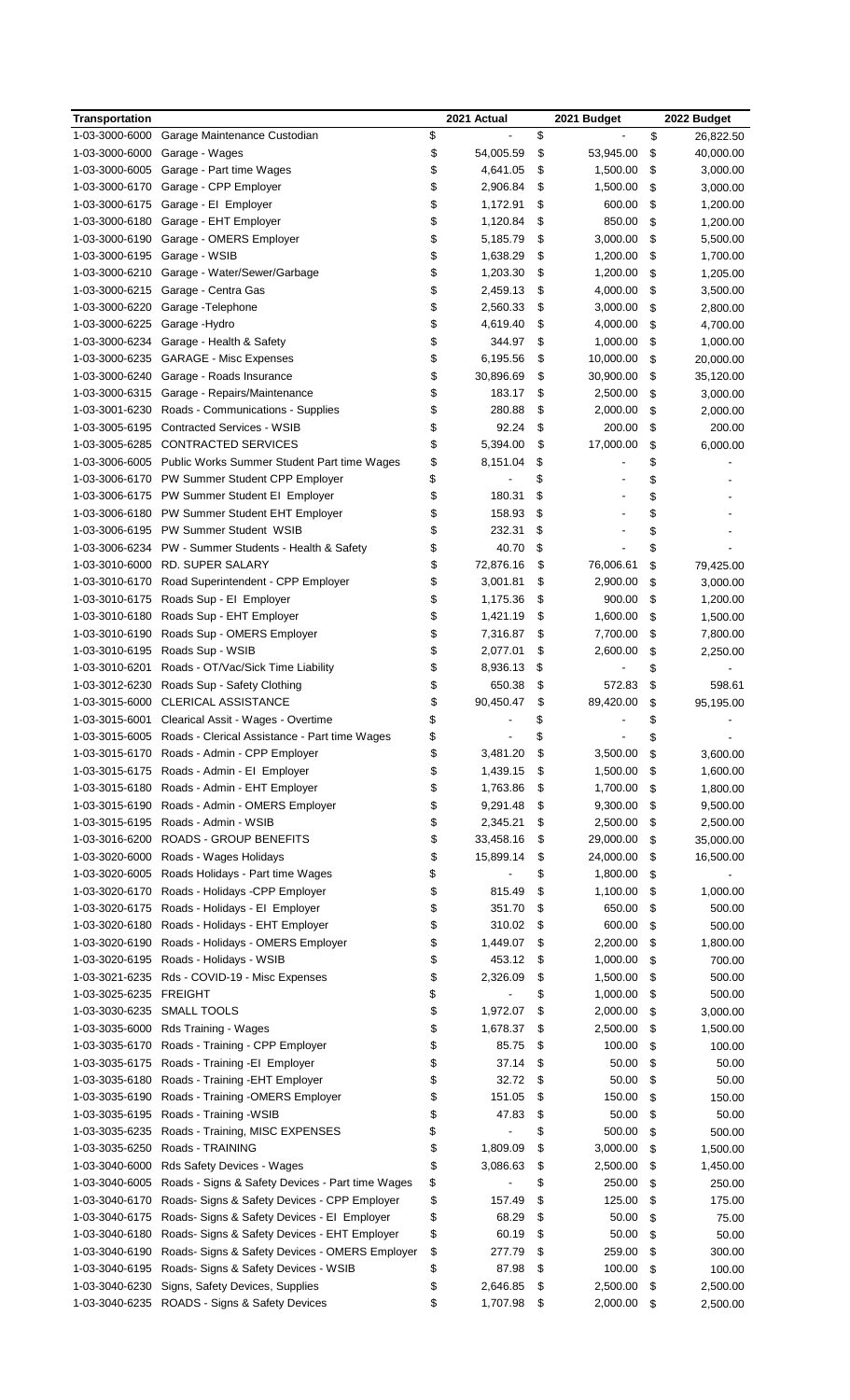|                | 1-03-3041-6233 Safety Clothing - Full Time - Murray       | \$<br>615.79                   | \$<br>572.83         | \$ | 598.61    |
|----------------|-----------------------------------------------------------|--------------------------------|----------------------|----|-----------|
| 1-03-3042-6233 | Safety Clothing - Full Time - Doug                        | \$<br>15.26                    | \$<br>358.05         | S  | 598.61    |
|                | 1-03-3043-6233 Safety Clothing - Full Time - Matt         | \$<br>571.42                   | \$<br>572.83         |    |           |
|                |                                                           |                                |                      | S  | 598.61    |
|                | 1-03-3044-6233 Safety Clothing - Part Time - Jason        | \$<br>103.67                   | \$<br>286.41         | \$ | 299.30    |
|                | 1-03-3045-6235 CN - NIGHSWANDER ROAD                      | \$<br>653.00                   | \$<br>÷,             | \$ |           |
| 1-03-3045-6245 | MEMBERSHIPS                                               | \$<br>576.88                   | \$<br>1,500.00       | \$ | 1,000.00  |
|                |                                                           |                                |                      |    |           |
| 1-03-3046-6235 | CN Crossing - Main St                                     | \$<br>4,244.50                 | \$                   | \$ |           |
|                | 1-03-3047-6233 Safety Clothing - Full Time - Rick         | \$<br>486.86                   | \$<br>501.23         | \$ | 598.61    |
| 1-03-3100-6000 | WAGES - CULVERTS THAWING                                  | \$<br>146.91                   | \$<br>150.00         | \$ | 2,150.00  |
| 1-03-3100-6005 | <b>Culverts Thawing Part time Wages</b>                   | \$                             | \$                   | \$ |           |
|                |                                                           |                                |                      |    |           |
| 1-03-3100-6170 | Roads- Culverts - Thawing- CPP                            | \$<br>10.31                    | \$<br>15.00          | \$ | 125.00    |
| 1-03-3100-6175 | Roads- Culverts - Thawing -EI Employer                    | \$<br>3.25                     | \$<br>5.00           | \$ | 50.00     |
| 1-03-3100-6180 | Roads- Culverts - Thawing- EHT Employer                   | \$<br>2.86                     | \$<br>5.00           | \$ | 50.00     |
| 1-03-3100-6190 | Roads- Culverts - Thawing - OMERS Employer                | \$<br>13.22                    | \$<br>15.00          | \$ | 200.00    |
|                |                                                           |                                |                      |    |           |
| 1-03-3100-6195 | Roads- Culverts - Thawing - WSIB                          | \$<br>4.19                     | \$<br>5.00           | \$ | 75.00     |
| 1-03-3100-6230 | <b>Culverts-Thawing -Supplies</b>                         | \$                             | \$                   | \$ |           |
| 1-03-3100-6235 | Culverts/Thawing -Misc Expenses                           | \$                             | \$                   | \$ |           |
|                |                                                           |                                |                      |    |           |
|                | 1-03-3100-6315 Culverts-Thawing - Repairs/Maintenance     | \$                             | \$<br>500.00         | \$ | 100.00    |
| 1-03-3110-6000 | WAGES - CULVERTS/BRIDGES                                  | \$<br>5,918.77                 | \$<br>7,500.00       | \$ | 6,000.00  |
|                | 1-03-3110-6005 Roads - Culverts/Bridges - Part time Wages | \$<br>$\overline{\phantom{0}}$ | \$<br>1,000.00       | \$ | 1,000.00  |
|                |                                                           |                                | 250.00               |    |           |
|                | 1-03-3110-6170 Roads - Culverts/Bridges - CPP Employer    | \$<br>306.45                   | \$                   | \$ | 300.00    |
|                | 1-03-3110-6175 Roads - Culverts & Bridges - El Employer   | \$<br>132.34                   | \$<br>75.00          | \$ | 150.00    |
| 1-03-3110-6180 | Roads - Culverts & Bridges - EHT Employer                 | \$<br>116.69                   | \$<br>75.00          | \$ | 125.00    |
| 1-03-3110-6190 | Roads - Culverts & Bridges - OMERS Employer               | \$<br>545.12                   | \$<br>300.00         | \$ | 550.00    |
|                |                                                           |                                |                      |    |           |
| 1-03-3110-6195 | Roads - Culverts & Bridges - WSIB                         | \$<br>170.45                   | \$<br>75.00          | \$ | 175.00    |
|                | 1-03-3110-6230 Rds- Culverts/ Bridges - Supplies          | \$<br>9,463.68                 | \$<br>24,000.00      | \$ | 45,000.00 |
|                | 1-03-3110-6235 Rds- Culverts/Bridges - Misc Expenses      | \$<br>$\overline{a}$           | \$<br>2,500.00       | S  | 3,000.00  |
|                |                                                           |                                |                      |    |           |
| 1-03-3111-6000 | Storm Sewers - Wages                                      | \$                             | \$<br>500.00         | \$ | 250.00    |
| 1-03-3111-6170 | Storm Sewers - CPP Employers                              | \$                             | \$<br>25.00          | \$ | 15.00     |
|                | 1-03-3111-6175 Roads - Storm Sewers - El Employer         | \$                             | \$<br>25.00          | \$ | 15.00     |
|                | 1-03-3111-6180 Storm Sewers - EHT Employer                | \$                             | \$<br>25.00          | \$ | 15.00     |
|                |                                                           |                                |                      |    |           |
| 1-03-3111-6190 | Storm Sewers - OMERS Employer                             | \$                             | \$<br>50.00          | \$ | 25.00     |
|                | 1-03-3111-6195 Storm Sewers - WSIB                        | \$                             | \$<br>25.00          | \$ | 15.00     |
|                | 1-03-3111-6315 Storm Sewers - Repairs/Maintenance         | \$<br>39.13                    | \$<br>1,000.00       | \$ | 3,000.00  |
|                |                                                           |                                |                      |    |           |
|                | 1-03-3112-6000 Sidewalks - Wages                          | \$                             | \$<br>500.00         | \$ | 250.00    |
|                | 1-03-3112-6005 Sidewalks - Part time Wages                | \$                             | \$                   | \$ |           |
|                | 1-03-3112-6170 Sidewalks - CPP Employer                   | \$                             | \$<br>35.00          | \$ | 25.00     |
|                | 1-03-3112-6175 Sidewalks - El Employer                    | \$                             | \$<br>25.00          | \$ |           |
|                |                                                           |                                |                      |    | 15.00     |
|                | 1-03-3112-6180 Sidewalks - EHT Employer                   | \$                             | \$<br>15.00          | \$ | 10.00     |
|                | 1-03-3112-6190 Sidewalks - OMERS Employer                 | \$                             | \$<br>75.00          | \$ | 50.00     |
|                | 1-03-3112-6195 Sidewalks - WSIB                           | \$                             | \$<br>25.00          | \$ | 15.00     |
|                |                                                           |                                |                      |    |           |
|                | 1-03-3112-6315 Sidewalks - Repairs/Maintenance            | \$                             | \$<br>500.00         | \$ | 500.00    |
|                | 1-03-3115-6000 Snow Removal - Wages                       | \$<br>19,502.95                | \$<br>27,000.00      | \$ | 30,000.00 |
|                | 1-03-3115-6005 Rds - Snow Removal - PT Wages              | \$                             | \$<br>1,000.00       | \$ |           |
| 1-03-3115-6170 | Roads - Snow Removal - CPP Employer                       | \$<br>976.02                   | \$<br>1,200.00       | \$ | 1,700.00  |
|                |                                                           |                                |                      |    |           |
|                | 1-03-3115-6175 Roads - Snow Removal - El Employer         | \$<br>344.17                   | \$<br>500.00         | \$ | 700.00    |
| 1-03-3115-6180 | Roads - Snow Removal - EHT Employer                       | \$<br>380.28                   | \$<br>500.00         | \$ | 600.00    |
| 1-03-3115-6190 | Roads - Snow Removal - OMERS Employer                     | \$<br>1,762.70                 | \$<br>2,200.00       | \$ | 2,700.00  |
|                |                                                           |                                |                      |    |           |
| 1-03-3115-6195 | Roads - Snow Removal - WSIB                               | \$<br>466.49                   | \$<br>750.00         | \$ | 900.00    |
| 1-03-3116-6000 | Snow Removal - Overtime                                   | \$<br>367.25                   | \$<br>$\overline{a}$ | \$ |           |
| 1-03-3116-6001 | Rds Snow Removal - Wages - Overtime                       | \$                             | \$                   | \$ |           |
|                | 1-03-3116-6005 Snow OT - Part time Wages                  | \$                             | \$                   | \$ |           |
|                |                                                           |                                |                      |    |           |
|                | 1-03-3116-6170 Snow Removal - Overtime CPP                | \$<br>18.82                    | \$                   | \$ |           |
|                | 1-03-3116-6175 Snow Removal - Overtime EI                 | \$<br>7.56                     | \$                   | \$ |           |
|                | 1-03-3116-6180 Snow Removal - Overtime EHT                | \$<br>7.16                     | \$                   | \$ |           |
|                |                                                           |                                |                      |    |           |
|                | 1-03-3116-6190 Rds - Snow Removal OT-OMERS Employer       | \$<br>33.05                    | \$                   | \$ |           |
|                | 1-03-3116-6195 Snow Removal - Overtime WSIB               | \$<br>10.47                    | \$                   | \$ |           |
|                | 1-03-3120-6000 WAGES - SANDING/SALTING                    | \$<br>1,659.12                 | \$<br>1,500.00       | \$ | 1,000.00  |
|                |                                                           |                                |                      |    |           |
|                | 1-03-3120-6170 Roads - Sanding/Salting - CPP Employer     | \$<br>84.85                    | \$<br>25.00          | \$ | 50.00     |
|                | 1-03-3120-6175 Rds -Sanding/Salting - El Employer         | \$<br>33.92                    | \$<br>15.00          | \$ | 25.00     |
| 1-03-3120-6180 | Roads - Sanding/Salting - EHT Employer                    | \$<br>32.35                    | \$<br>15.00          | \$ | 15.00     |
| 1-03-3120-6190 | Roads - Sanding/Salting - OMERS Employer                  | \$<br>149.31                   | \$<br>50.00          | \$ | 100.00    |
|                |                                                           |                                |                      |    |           |
| 1-03-3120-6195 | Roads - Sanding/Salting - WSIB                            | \$<br>47.29                    | \$<br>25.00          | \$ | 25.00     |
| 1-03-3120-6285 | Sanding/Salting Contracted Services                       | \$<br>4,986.23                 | \$<br>7,500.00       | \$ | 8,500.00  |
| 1-03-3125-6326 | Winter Control FIR Allocation                             | \$<br>65,630.00                | \$                   | \$ |           |
| 1-03-3130-6000 | <b>BEAVER CONTROL - WAGES</b>                             | 8,395.38                       | 7,500.00             |    |           |
|                |                                                           | \$                             | \$                   | \$ | 8,500.00  |
|                | 1-03-3130-6005 Roads - Beaver Control - Pt Wages          | \$                             | \$<br>720.00         | \$ | 720.00    |
|                | 1-03-3130-6170 Roads- Beaver Control - CPP Employer       | \$<br>72.17                    | \$<br>50.00          | \$ | 75.00     |
| 1-03-3130-6175 | Roads-Beaver Control - El Employer                        | \$<br>30.67                    | \$<br>25.00          | \$ | 50.00     |
|                |                                                           |                                |                      |    |           |
|                | 1-03-3130-6180 Roads- Beaver Control - EHT Employer       | \$<br>27.44                    | \$<br>25.00          | \$ | 30.00     |
|                | 1-03-3130-6190 Roads- Beaver Control - OMERS Employer     | \$<br>126.66                   | \$<br>100.00         | \$ | 125.00    |
|                | 1-03-3130-6195 Roads- Beaver Control -WSIB                | \$<br>239.26                   | \$<br>150.00         | \$ | 250.00    |
|                |                                                           |                                |                      |    |           |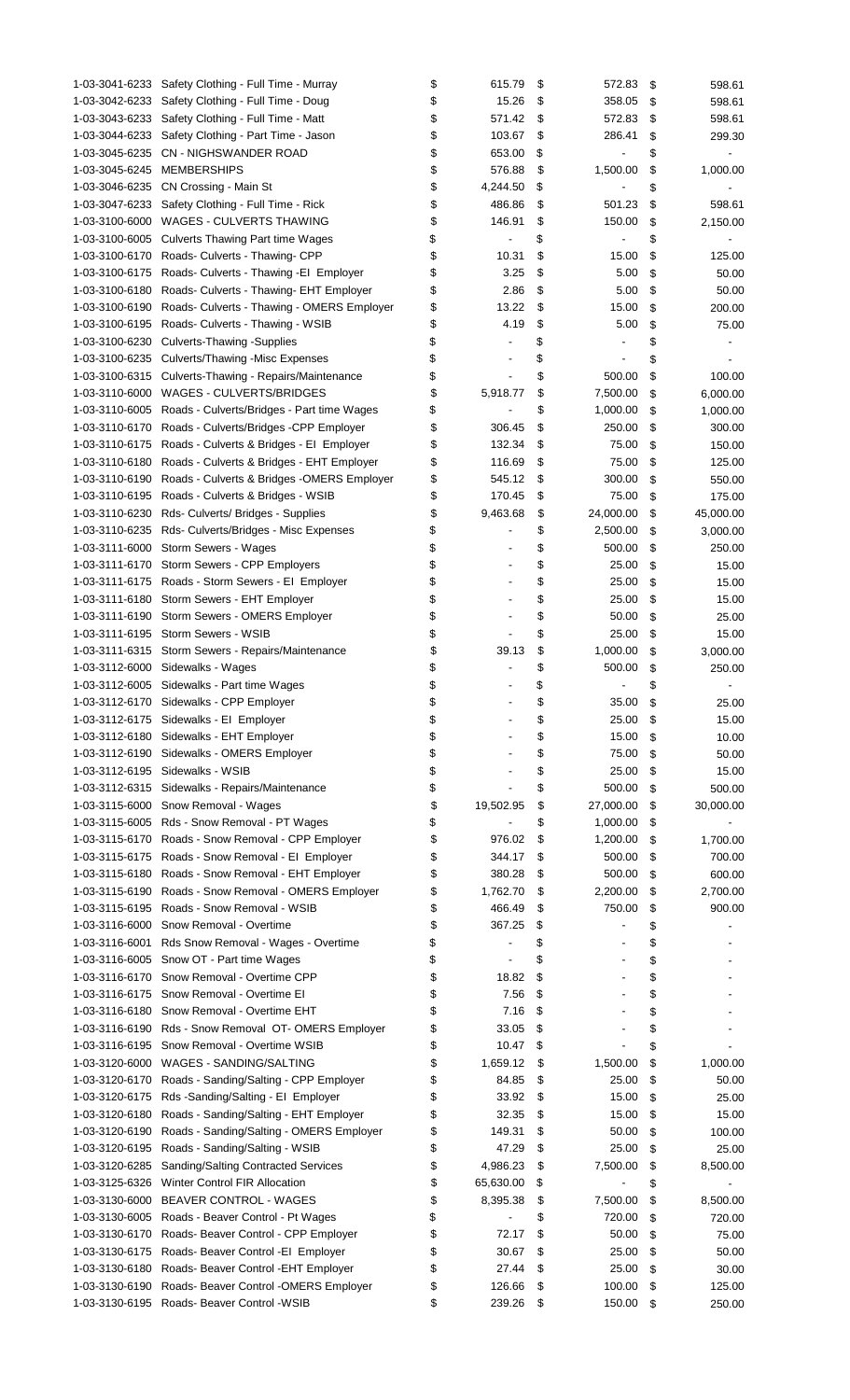| 1-03-3130-6230 | <b>BEAVER CONTROL - SUPPLIES</b>                                                          | \$       | 264.58         | \$       | 500.00    | \$       | 500.00    |
|----------------|-------------------------------------------------------------------------------------------|----------|----------------|----------|-----------|----------|-----------|
|                | 1-03-3130-6235 BEAVER CONTROL - MISC EXPENSES                                             | \$       | 478.27         | \$       | 500.00    | \$       | 500.00    |
|                | 1-03-3150-6230 ASPHALT - SUPPLIES                                                         | \$       |                | \$       |           |          |           |
|                |                                                                                           |          |                |          |           | \$       |           |
|                | 1-03-3155-6000 Surface Treatment - wages                                                  | \$       |                | \$       | 100.00    | \$       | 100.00    |
|                | 1-03-3155-6170 Rds Prime & Surface Treatment - CPP Employer                               | \$       |                | \$       | 10.00     | \$       | 10.00     |
|                | 1-03-3155-6175 Roads - Prime & Surface Treatment - El Employer                            | \$       |                | \$       | 10.00     | \$       | 10.00     |
|                |                                                                                           |          |                |          |           |          |           |
| 1-03-3155-6180 | Roads - Prime & Surface Treatment - EHT Employer                                          | \$       |                | \$       | 10.00     | \$       | 10.00     |
| 1-03-3155-6190 | Roads - Prime & Surface Treatment - OMERS Emplo \$                                        |          |                | \$       | 10.00     | \$       | 10.00     |
| 1-03-3155-6195 | Roads - Prime & Surface Treatment - WSIB                                                  | \$       |                | \$       | 10.00     | \$       | 10.00     |
| 1-03-3155-6235 | PRIME & SURFACE TREATMENT - MISC EXPENSI                                                  | \$       | 3,715.47       | \$       | 5,000.00  | \$       |           |
|                |                                                                                           |          |                |          |           |          | 1,000.00  |
| 1-03-3160-6000 | <b>GRASS MOWING/WEED SPRAYING - WAGES</b>                                                 | \$       | 2,639.94       | \$       | 4,500.00  | \$       | 1,100.00  |
| 1-03-3160-6005 | Grass Mowing - Part time Wages                                                            | \$       |                | \$       | 500.00    | \$       | 500.00    |
|                | 1-03-3160-6170 Roads - Grass Mowing - CPP Employer                                        | \$       | 133.95         | \$       | 150.00    | \$       | 75.00     |
|                |                                                                                           |          |                |          |           |          |           |
| 1-03-3160-6175 | Roads - Grass Mowing - El Employer                                                        | \$       | 58.39          | \$       | 100.00    | \$       | 25.00     |
| 1-03-3160-6180 | Roads - Grass Mowing - EHT Employer                                                       | \$       | 51.49          | \$       | 75.00     | \$       | 25.00     |
| 1-03-3160-6190 | Roads - Grass Mowing - OMERS Employer                                                     | \$       | 237.61         | \$       | 325.00    | \$       | 175.00    |
|                |                                                                                           |          |                |          |           |          |           |
| 1-03-3160-6195 | Roads - Grass Mowing - WSIB                                                               | \$       | 75.25          | \$       | 100.00    | \$       | 50.00     |
| 1-03-3160-6230 | <b>GRASS MOWING/WEED SPRAYING - SUPPLIES</b>                                              | \$       | 61.05          | \$       | 300.00    | \$       | 300.00    |
| 1-03-3160-6235 | <b>GRASS MOWING/WEED SPRAYING - MISC EXPEI \$</b>                                         |          | 648.15         | \$       | 500.00    | \$       | 700.00    |
| 1-03-3170-6000 | BRUSHING/TREE TRIMMING & REMOVAL - WAGE \$                                                |          | 6,311.52       | \$       | 3,500.00  | \$       | 3,500.00  |
|                |                                                                                           |          |                |          |           |          |           |
| 1-03-3170-6005 | Rds - Brushing/Tree Trimming - Part time Wages                                            | \$       |                | \$       | 11,000.00 | \$       | 12,000.00 |
| 1-03-3170-6170 | Roads - Brushing - CPP Employer                                                           | \$       | 333.07         | \$       | 650.00    | \$       | 650.00    |
| 1-03-3170-6175 | Roads - Brushing - El Employer                                                            | \$       | 143.73         | \$       | 300.00    | \$       | 300.00    |
|                |                                                                                           |          |                |          |           |          |           |
| 1-03-3170-6180 | Roads - Brushing - EHT Employer                                                           | \$       | 126.69         | \$       | 275.00    | \$       | 275.00    |
| 1-03-3170-6190 | Roads - Brushing - OMERS Employer                                                         | \$       | 597.86         | \$       | 1,300.00  | \$       | 1,300.00  |
| 1-03-3170-6195 | Roads - Brushing - WSIB                                                                   | \$       | 185.18         | \$       | 425.00    | \$       | 425.00    |
| 1-03-3170-6230 | BRUSHING/TREE TRIMMING & REMOVAL - SUPPI \$                                               |          |                | \$       | 500.00    |          |           |
|                |                                                                                           |          |                |          |           | \$       | 500.00    |
| 1-03-3170-6235 | BRUSHING/TREE TRIMMING & REMOVAL - MISC                                                   | \$       |                | \$       | 200.00    | \$       | 200.00    |
| 1-03-3180-6000 | <b>DITCHING - WAGES</b>                                                                   | \$       | 27,354.15      | \$       | 4,015.00  | \$       | 5,000.00  |
| 1-03-3180-6005 | Rds-Ditching - Part time Wages                                                            | \$       |                | \$       | 3,000.00  | \$       | 5,000.00  |
|                |                                                                                           |          |                |          |           |          |           |
| 1-03-3180-6170 | Ditching - CPP EMPLYR                                                                     | \$       | 1,423.67       | \$       | 250.00    | \$       | 500.00    |
| 1-03-3180-6175 | Ditching EI Emplyr                                                                        | \$       | 614.23         | \$       | 100.00    | \$       | 200.00    |
| 1-03-3180-6180 | Ditching EHT Employer                                                                     | \$       | 541.41         | \$       | 100.00    | \$       | 200.00    |
|                |                                                                                           |          | 2,522.99       |          |           |          |           |
| 1-03-3180-6190 | <b>Ditching OMERS Employer</b>                                                            | \$       |                | \$       | 450.00    | \$       | 750.00    |
| 1-03-3180-6195 | Ditching WSIB                                                                             | \$       | 791.32         | \$       | 150.00    | \$       | 250.00    |
|                | 1-03-3180-6230 DITCHING - SUPPLIES                                                        | \$       | 260.52         | \$       | 3,500.00  | \$       | 1,000.00  |
|                | 1-03-3180-6235 DITCHING - MISC EXPENSES                                                   | \$       | 76.25          | \$       | 200.00    | \$       | 250.00    |
|                |                                                                                           |          |                |          |           |          |           |
|                | 1-03-3190-6000 DEBRIS - WAGES                                                             | \$       | 1,395.76       | \$       | 1,500.00  | \$       | 1,500.00  |
|                | 1-03-3190-6005 Roads - Debris- Part time Wages                                            | \$       |                | \$       | 500.00    | \$       | 500.00    |
|                | 1-03-3190-6170 Roads-Debris - CPP Employer                                                | \$       | 70.51          | \$       | 100.00    | \$       | 100.00    |
|                | 1-03-3190-6175 Roads - Debris- El Employer                                                |          | 30.87          | \$       |           |          |           |
|                |                                                                                           | \$       |                |          | 50.00     | \$       | 50.00     |
| 1-03-3190-6180 | Roads - Debris- EHT Employer                                                              | \$       | 27.22          | \$       | 50.00     | \$       | 50.00     |
| 1-03-3190-6190 | Raods- Debris - OMERS Employer                                                            | \$       | 125.62         | \$       | 150.00    | \$       | 150.00    |
| 1-03-3190-6195 | Roads - Debris - WSIB                                                                     | \$       | 39.77          | \$       | 75.00     | \$       | 75.00     |
|                |                                                                                           |          |                |          |           |          |           |
| 1-03-3190-6230 | <b>DEBRIS - SUPPLIES</b>                                                                  | \$       |                | \$       |           | \$       |           |
| 1-03-3190-6235 | <b>DEBRIS - MISC EXPENSES</b>                                                             | \$       |                | \$       |           | \$       |           |
| 1-03-3200-6000 | PATCHING/WASHOUTS - WAGES                                                                 | \$       | 769.32         | \$       | 1,700.00  | \$       | 1,000.00  |
|                |                                                                                           |          |                |          |           |          |           |
| 1-03-3200-6005 | Rds - Patching/Washouts - Part time Wages                                                 | \$       |                | \$       | 200.00    | \$       | 200.00    |
| 1-03-3200-6170 | Roads - Patching/Washouts - CPP Employer                                                  | \$       | 39.43          | \$       | 75.00     | \$       | 50.00     |
| 1-03-3200-6175 | Roads - Patching/Washouts -El Employer                                                    | \$       | 17.01          | \$       | 50.00     | \$       | 25.00     |
| 1-03-3200-6180 | Roads - Patching/Washouts - EHT Employer                                                  | \$       | 14.99          | \$       | 50.00     | \$       | 25.00     |
|                |                                                                                           |          |                |          |           |          |           |
| 1-03-3200-6190 | Roads - Patching/Washouts - OMERS Employer                                                | \$       | 69.23          | \$       | 100.00    | \$       | 100.00    |
| 1-03-3200-6195 | Roads - Patching/Washouts -WSIB                                                           | \$       | 21.94          | \$       | 50.00     | \$       | 50.00     |
| 1-03-3200-6230 | Roads- Patching/Washouts - SUPPLIES                                                       | \$       | $\blacksquare$ | \$       |           | \$       |           |
|                |                                                                                           |          |                |          |           |          |           |
| 1-03-3210-6000 | <b>HARD TOP PATCHING - WAGES</b>                                                          | \$       | 582.88         | \$       | 1,000.00  | \$       | 1,000.00  |
| 1-03-3210-6005 | Rds - Hard Top Patching - Part time Wages                                                 | \$       |                | \$       | 200.00    | \$       |           |
| 1-03-3210-6170 | Roads-Hard Top Patching - CPP Employer                                                    | \$       | 29.78          | \$       | 50.00     | \$       | 50.00     |
|                |                                                                                           |          |                |          |           |          |           |
| 1-03-3210-6175 | Roads-Hard Top Patching - El Employer                                                     | \$       | 12.91          | \$       | 25.00     | \$       | 25.00     |
| 1-03-3210-6180 | Roads- Hard Top Patching - EHT Employer                                                   | \$       | 11.36          | \$       | 25.00     | \$       | 25.00     |
| 1-03-3210-6190 | Roads- Hard Top Patching - OMERS Employer                                                 | \$       | 52.45          | \$       | 75.00     | \$       | 100.00    |
|                |                                                                                           | \$       | 16.62          | \$       | 50.00     |          |           |
| 1-03-3210-6195 | Roads- Hard Top Patching - WSIB                                                           |          |                |          |           | \$       | 50.00     |
| 1-03-3210-6230 | <b>HARD TOP PATCHING - WAGES</b>                                                          | \$       |                | \$       |           | \$       |           |
| 1-03-3210-6235 | HARD TOP PATCHING - MISC EXPENSES                                                         | \$       |                | \$       |           | \$       |           |
| 1-03-3220-6000 | <b>GRADING/SCARIFYING - WAGES</b>                                                         | \$       | 33,904.13      | \$       | 35,000.00 | \$       | 30,000.00 |
|                |                                                                                           |          |                |          |           |          |           |
| 1-03-3220-6005 | Roads - Grading - Part time Wages                                                         | \$       |                | \$       | 5,150.00  | \$       | 5,375.00  |
| 1-03-3220-6170 | Roads - Grading/Scarifying - CPP Employer                                                 | \$       | 1,727.28       | \$       | 1,500.00  | \$       | 1,500.00  |
|                |                                                                                           |          | 744.79         | \$       | 750.00    | \$       | 750.00    |
|                |                                                                                           |          |                |          |           |          |           |
| 1-03-3220-6175 | Roads - Gradering/Scarifying - El Employer                                                | \$       |                |          |           |          |           |
| 1-03-3220-6180 | Roads - Gradering/Scarifying - EHT Employer                                               | \$       | 668.08         | \$       | 800.00    | \$       | 800.00    |
| 1-03-3220-6190 | Roads - Gradering/Scarifying - OMERS Employer                                             | \$       | 3,119.74       | \$       | 3,000.00  | \$       | 3,000.00  |
| 1-03-3220-6195 | Roads - Gradering/Scarifying - WSIB                                                       |          | 976.43         |          | 1,000.00  | \$       |           |
|                |                                                                                           | \$       |                | \$       |           |          | 1,000.00  |
| 1-03-3220-6230 | <b>GRADING/SCARIFYING - SUPPLIES</b><br>1-03-3220-6235 GRADING/SCARIFYING - MISC EXPENSES | \$<br>\$ |                | \$<br>\$ |           | \$<br>\$ |           |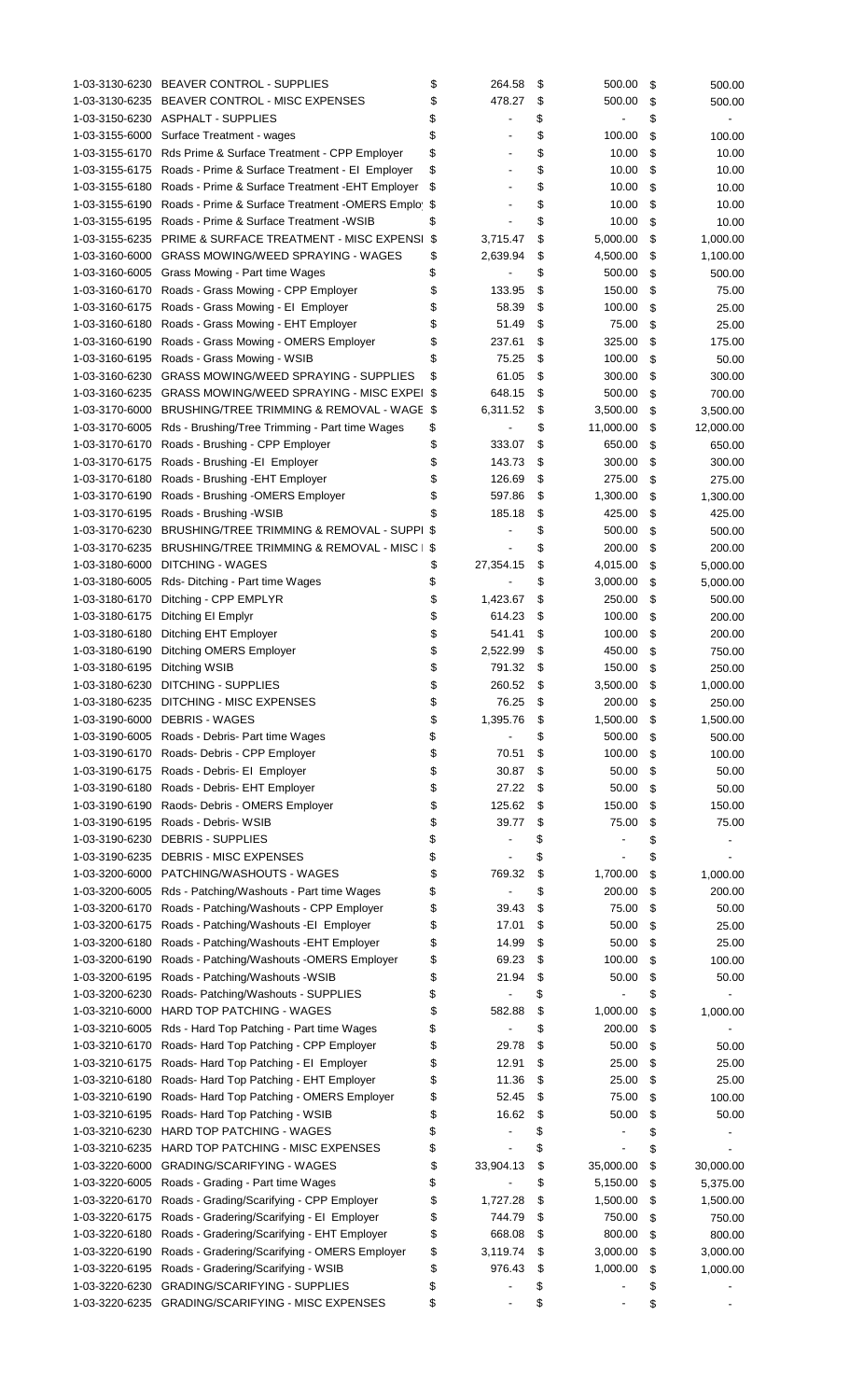| 1-03-3230-6000 | Dust Layer - wages                                              | \$<br>41.06          | \$<br>250.00    | \$<br>250.00    |
|----------------|-----------------------------------------------------------------|----------------------|-----------------|-----------------|
| 1-03-3230-6005 | Dust Layer - Part time Wages                                    | \$                   | \$              | \$              |
| 1-03-3230-6170 | Roads - Dust Layer - CPP Employer                               | \$<br>2.08           | \$<br>25.00     | \$<br>15.00     |
| 1-03-3230-6175 | Roads - Dust Layer - El Employer                                | \$<br>0.91           | \$<br>10.00     | \$<br>10.00     |
| 1-03-3230-6180 | Roads - Dust Layer - EHT Employer                               | \$<br>0.80           | \$<br>10.00     | \$<br>10.00     |
| 1-03-3230-6190 | Roads - Dust Layer - OMERS Employer                             | \$<br>3.70           | \$<br>20.00     | \$<br>10.00     |
| 1-03-3230-6195 | Roads - Dust Layer - WSIB                                       | \$<br>1.17           | \$<br>10.00     | \$<br>10.00     |
|                |                                                                 |                      |                 |                 |
| 1-03-3230-6230 | <b>DUST LAYER - SUPPLIES</b>                                    | \$<br>66,490.00      | \$<br>85,000.00 | \$<br>86,000.00 |
| 1-03-3240-6000 | <b>GRAVEL RESURFACING - WAGES</b>                               | \$<br>25,270.17      | \$<br>19,500.00 | \$<br>20,000.00 |
| 1-03-3240-6005 | Roads - Gravel Resurfacing - Part time Wages                    | \$                   | \$<br>2,500.00  | \$<br>2,500.00  |
| 1-03-3240-6170 | Roads - Gravel Resurfacing - CPP Employer                       | \$<br>1,300.65       | \$<br>900.00    | \$<br>1,200.00  |
| 1-03-3240-6175 | Roads - Gravel Resurfacing - El Employer                        | \$<br>560.75         | \$<br>450.00    | \$<br>500.00    |
| 1-03-3240-6180 | Roads - Gravel Resurfacing - EHT Employer                       | \$<br>494.29         | \$<br>400.00    | \$<br>400.00    |
| 1-03-3240-6190 | Roads - Gravel Resurfacing - OMERS Employer                     | \$<br>2,293.93       | \$<br>1,600.00  | \$<br>2,000.00  |
| 1-03-3240-6195 | Roads - Gravel Resurfacing - WSIB                               | \$<br>722.45         | \$<br>500.00    | \$<br>600.00    |
|                |                                                                 | \$                   |                 |                 |
| 1-03-3240-6230 | <b>GRAVEL RESURFACING- SUPPLIES</b>                             | 7,919.77             | \$<br>49,850.00 | \$<br>12,000.00 |
| 1-03-3240-6285 | <b>GRAVEL RESURFACING -CONTRACTED SERVICI</b>                   | \$                   | \$              | \$              |
| 1-03-3700-6235 | Equipment - MISC EXPENSES                                       | \$                   | \$<br>1,500.00  | \$<br>1,500.00  |
| 1-03-3701-6000 | JD 1986 ROADSIDE MOWER - WAGES                                  | \$<br>595.62         | \$<br>2,500.00  | \$<br>1,500.00  |
| 1-03-3701-6005 | Roads - JD Tractor Roadside Mower - Part time Wage \$           |                      | \$              | \$              |
| 1-03-3701-6170 | Roads - JD Tractor Roadside Mower - CPP Employer \$             | 30.59                | \$<br>100.00    | \$<br>100.00    |
| 1-03-3701-6175 | Roads - JD Tractor Roadside Mower - El Employer                 | \$<br>12.87          | \$<br>50.00     | \$<br>50.00     |
| 1-03-3701-6180 | Roads - JD Tractor Roadside Mower - EHT Employer                | \$<br>11.61          | \$<br>50.00     | \$<br>50.00     |
| 1-03-3701-6190 |                                                                 |                      |                 |                 |
|                | Roads - JD Tractor Roadside Mower -OMERS Emplc \$               | 53.63                | \$<br>200.00    | \$<br>150.00    |
| 1-03-3701-6195 | Roads - JD Tractor Roadside Mower - WSIB                        | \$<br>16.96          | \$<br>75.00     | \$<br>50.00     |
| 1-03-3701-6235 | JD 1986 ROADSIDE MOWER - MISC EXPENSE                           | \$<br>91.00          | \$<br>100.00    | \$<br>100.00    |
| 1-03-3701-6310 | JD 1986 ROADSIDE MOWER - GAS/OIL                                | \$<br>2,460.45       | \$<br>1,000.00  | \$<br>2,000.00  |
| 1-03-3701-6315 | JD 1986 ROADSIDE MOWER - REPAIRS/MAINTEN                        | \$<br>1,177.89       | \$<br>2,500.00  | \$<br>2,000.00  |
| 1-03-3702-6000 | DODGE 1995 - WAGES                                              | \$<br>1,231.61       | \$<br>500.00    | \$<br>500.00    |
| 1-03-3702-6005 | Roads-Dodge Truck-Part time Wages                               | \$                   | \$<br>25.00     | \$<br>25.00     |
| 1-03-3702-6170 |                                                                 | \$<br>63.30          | \$<br>15.00     |                 |
|                | Roads-Dodge Truck-CPP Employer                                  |                      |                 | \$<br>15.00     |
| 1-03-3702-6175 | Roads-Dodge Truck-El Employer                                   | \$<br>27.24          | \$<br>10.00     | \$<br>10.00     |
| 1-03-3702-6180 | Roads-Dodge Truck-EHT Employer                                  | \$<br>24.01          | \$<br>10.00     | \$<br>10.00     |
| 1-03-3702-6190 | Roads-Dodge Truck-OMERS Employer                                | \$<br>110.85         | \$<br>25.00     | \$<br>25.00     |
| 1-03-3702-6195 | Roads-Dodge Truck-WSIB                                          | \$<br>35.11          | \$<br>19.00     | \$<br>20.00     |
|                | 1-03-3702-6235 DODGE 1995 - MISC EXPENSE                        | \$<br>159.91         | \$<br>200.00    | \$<br>200.00    |
|                | 1-03-3702-6310 DODGE 1995 - GAS/OIL                             | \$<br>1,653.01       | \$<br>1,500.00  | \$<br>1,500.00  |
|                | 1-03-3702-6315 DODGE 1995 - REPAIRS/MAINTENANCE                 | \$<br>3,399.59       | \$<br>3,500.00  | \$<br>5,000.00  |
| 1-03-3703-6000 | JD 644 LOADER - WAGES                                           | \$<br>1,665.26       |                 |                 |
|                |                                                                 |                      | \$<br>400.00    | \$<br>3,000.00  |
|                | 1-03-3703-6005 Roads - 644B Loader - Part time Wages            | \$<br>$\blacksquare$ | \$              | \$              |
| 1-03-3703-6170 | JD Loader - CPP Employer                                        | \$<br>85.50          | \$<br>25.00     | \$<br>150.00    |
| 1-03-3703-6175 | JD 644 Loader - El Employee                                     | \$<br>27.14          | \$<br>10.00     | \$<br>50.00     |
| 1-03-3703-6180 | JD 644 Loader - EHT Employer                                    | \$<br>32.47          | \$<br>10.00     | \$<br>75.00     |
| 1-03-3703-6190 | Roads- JD 644 Loader - OMERS Employer                           | \$<br>149.86         | \$<br>50.00     | \$<br>300.00    |
| 1-03-3703-6195 | JD 644 Loader - WSIB                                            | \$<br>47.45          | \$<br>15.00     | \$<br>100.00    |
| 1-03-3703-6235 | JD 644 LOADER - MISC EXPENSES                                   | \$<br>123.39         | \$<br>100.00    | \$<br>500.00    |
| 1-03-3703-6310 | JD 644 LOADER - GAS/OIL                                         | \$<br>2,479.47       | \$              |                 |
|                |                                                                 |                      |                 | \$<br>2,000.00  |
| 1-03-3703-6315 | JD 644 LOADER - REPAIRS/MAINTENANCE                             | \$<br>4,774.03       | \$<br>1,000.00  | \$<br>20,000.00 |
| 1-03-3706-6000 | 450G CAT - WAGES                                                | \$<br>780.84         | \$<br>1,500.00  | \$<br>1,000.00  |
|                | 1-03-3706-6005 450G Cate - Part time Wages                      | \$<br>$\overline{a}$ | \$<br>÷,        | \$              |
| 1-03-3706-6170 | Roads - 450G Cat -CPP Employer                                  | \$<br>40.56          | \$<br>50.00     | \$<br>50.00     |
|                | 1-03-3706-6175 Roads - 450G Cat -El Employer                    | \$<br>17.28          | \$<br>25.00     | \$<br>25.00     |
| 1-03-3706-6180 | Roads - 450G Cat - EHT Employer                                 | \$<br>15.22          | \$<br>50.00     | \$<br>50.00     |
| 1-03-3706-6190 | Roads - 450G Cat -OMERS Employer                                | \$<br>70.27          | \$<br>150.00    | \$<br>100.00    |
| 1-03-3706-6195 | Roads - 450G Cat - WSIB                                         | \$<br>22.26          | \$<br>50.00     | \$              |
|                |                                                                 |                      |                 | 50.00           |
| 1-03-3706-6235 | 450G CAT - MISC EXPENSES                                        | \$<br>$\blacksquare$ | \$<br>250.00    | \$<br>250.00    |
| 1-03-3706-6310 | 450G CAT - GAS/OIL                                              | \$<br>1,653.07       | \$<br>1,200.00  | \$<br>1,500.00  |
|                | 1-03-3706-6315 450G CAT - REPAIRS/MAINTENANCE                   | \$<br>8,285.82       | \$<br>9,000.00  | \$<br>1,500.00  |
| 1-03-3707-6000 | Roads - Trailer - Wages                                         | \$<br>102.63         | \$<br>500.00    | \$<br>250.00    |
|                | 1-03-3707-6005 Rds - Trailer - PT Wages                         | \$                   | \$<br>200.00    | \$              |
| 1-03-3707-6170 | Roads - Wages - CPP Employer                                    | \$<br>5.28           | \$<br>50.00     | \$<br>25.00     |
| 1-03-3707-6175 | Roads - Trailer - El Employer                                   | \$<br>2.27           | \$<br>25.00     | \$<br>10.00     |
|                |                                                                 |                      |                 |                 |
| 1-03-3707-6180 | Roads - Trailer - EHT Employer                                  | \$<br>2.00           | \$<br>25.00     | \$<br>10.00     |
| 1-03-3707-6190 | Roads - Trailer - OMERS Employer                                | \$<br>9.24           | \$<br>75.00     | \$<br>50.00     |
| 1-03-3707-6195 | Roads - Trailer - WSIB                                          | \$<br>2.94           | \$<br>25.00     | \$<br>10.00     |
| 1-03-3707-6235 | TRAILER - LOAD KING - MISC EXPENSES                             | \$<br>1,580.27       | \$<br>2,000.00  | \$<br>5,000.00  |
| 1-03-3708-6000 | JD 915 SNOWBLOWER/SWEEPER - WAGES                               | \$<br>95.01          | \$<br>500.00    | \$<br>250.00    |
|                | 1-03-3708-6005 Roads - JD Snowblower/Sweeper - Part time Wages  | \$                   | \$              | \$              |
| 1-03-3708-6170 | Roads - JD Snowblower/Sweeper - CPP Employer                    | \$<br>4.94           | \$<br>15.00     | \$<br>10.00     |
| 1-03-3708-6175 | Roads - JD Snowblower/Sweeper - EI Employer                     | \$<br>2.10           | \$<br>15.00     | \$<br>10.00     |
| 1-03-3708-6180 | Roads - JD Snowblower/Sweeper - EHT Employer                    | \$<br>1.85           | \$<br>10.00     | \$              |
|                |                                                                 |                      |                 | 10.00           |
|                | 1-03-3708-6190 Roads - JD Snowblower/Sweeper - OMERS Employe \$ | 9.56                 | \$<br>25.00     | \$<br>15.00     |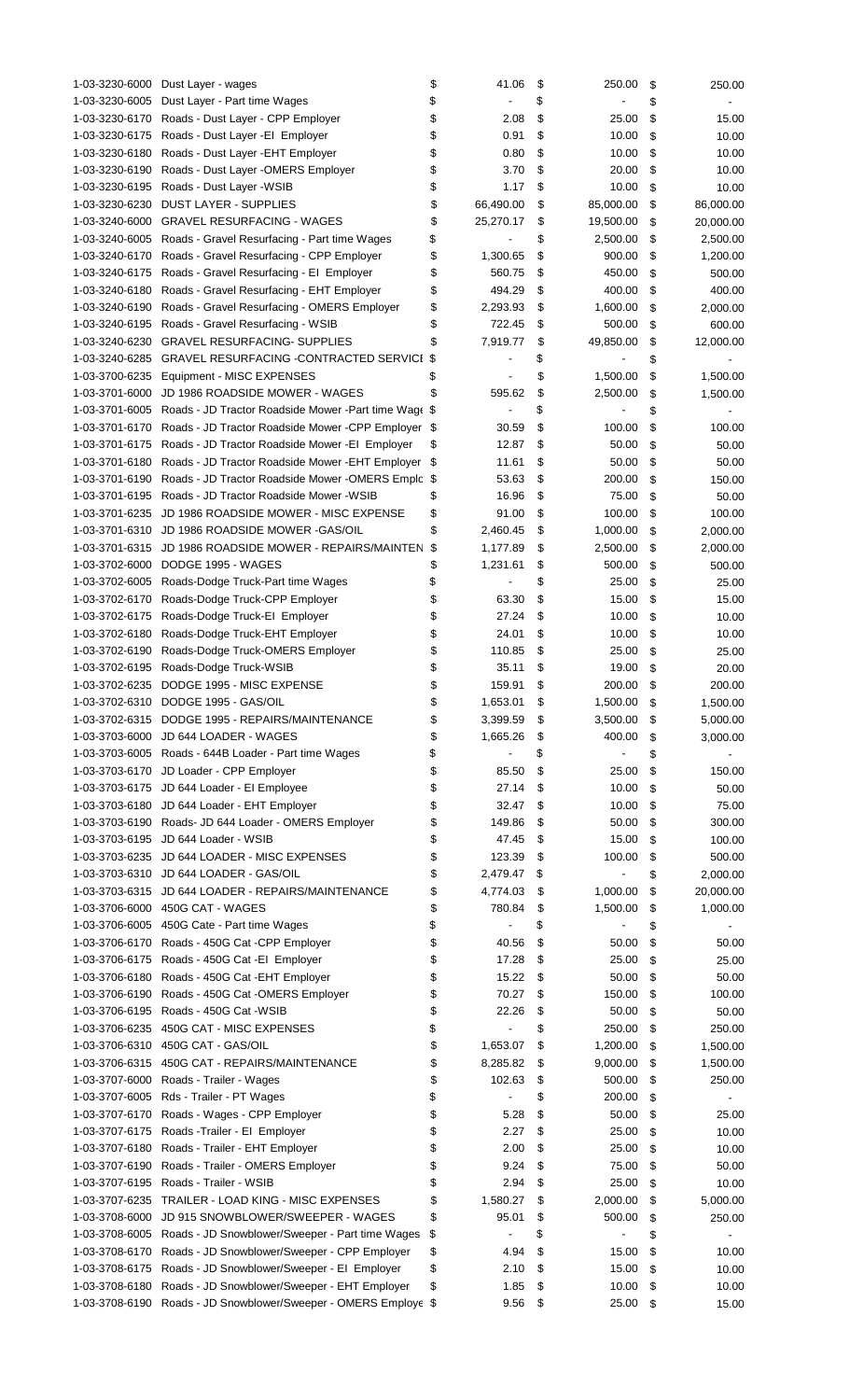|                | 1-03-3708-6195 Roads - JD Snowblower/Sweeper - WSIB          | \$<br>2.71                         | \$<br>10.00     | \$ | 10.00     |
|----------------|--------------------------------------------------------------|------------------------------------|-----------------|----|-----------|
| 1-03-3708-6235 | JD 915 SNOWBLOWER/SWEEPER - MISC EXPEN                       | \$<br>136.65                       | \$<br>100.00    | \$ | 500.00    |
| 1-03-3708-6310 | JD 915 SNOWLBLOWER/SWEEPER - GAS/OIL                         | \$                                 | \$<br>50.00     | \$ | 50.00     |
| 1-03-3708-6315 | JD 915 SNOWBLOWER/SWEEPER - REPAIRS/MA                       | \$                                 | \$<br>250.00    | \$ | 500.00    |
| 1-03-3710-6000 | 2008 CAT GRADER - WAGES                                      | \$<br>3,554.44                     | \$<br>4,000.00  | \$ | 3,500.00  |
|                | 1-03-3710-6005 Roads - Cat Grader - Part time Wages          | \$                                 | \$<br>100.00    | \$ | 100.00    |
| 1-03-3710-6170 |                                                              | \$<br>172.57                       | \$<br>150.00    | \$ |           |
|                | Roads - 08 Cat Grader - CPP Employer                         |                                    |                 |    | 200.00    |
|                | 1-03-3710-6175 Roads - 08 Cat Grader - El Employer           | \$<br>64.07                        | \$<br>75.00     | \$ | 75.00     |
| 1-03-3710-6180 | Roads - 08 Cat Grader - EHT Employer                         | \$<br>69.01                        | \$<br>75.00     | \$ | 75.00     |
| 1-03-3710-6190 | Roads - 08 Cat Grader - OMERS Employer                       | \$<br>318.65                       | \$<br>300.00    | \$ | 325.00    |
| 1-03-3710-6195 | Roads - 08 Cat Grader - WSIB                                 | \$<br>100.90                       | \$<br>75.00     | \$ | 125.00    |
| 1-03-3710-6235 | 2008 CAT GRADER - MISC EXPENSES                              | \$<br>225.30                       | \$<br>250.00    | \$ | 250.00    |
| 1-03-3710-6310 | 2008 CAT GRADER - GAS/OIL                                    | \$<br>13,307.24                    | \$<br>12,000.00 | \$ | 14,000.00 |
|                | 1-03-3710-6315 2008 CAT GRADER - REPAIRS/MAINTENANCE         | \$<br>12,828.92                    | \$<br>30,000.00 | \$ | 30,000.00 |
| 1-03-3711-6000 | 2006 INTERNATIONAL - WAGES                                   | \$<br>1,181.41                     | \$<br>4,000.00  | \$ | 1,500.00  |
|                |                                                              |                                    |                 |    |           |
| 1-03-3711-6005 | International - Part time Wages                              | \$                                 | \$<br>250.00    | \$ | 250.00    |
| 1-03-3711-6170 | Roads- Intl - CPP Employer                                   | \$<br>52.41                        | \$<br>200.00    | \$ | 100.00    |
| 1-03-3711-6175 | Roads- Intl - EI Employer                                    | \$<br>22.64                        | \$<br>100.00    | \$ | 50.00     |
| 1-03-3711-6180 | Roads - Intl - EHT Employer                                  | \$<br>23.04                        | \$<br>100.00    | \$ | 50.00     |
| 1-03-3711-6190 | Roads- Intl -OMERS Employer                                  | \$<br>107.98                       | \$<br>350.00    | \$ | 150.00    |
| 1-03-3711-6195 | Roads- Intl -WSIB                                            | \$<br>33.68                        | \$<br>150.00    | \$ | 75.00     |
| 1-03-3711-6235 | 2006 INTERNATIONAL - MISC EXPENSES                           | \$<br>186.34                       | \$<br>2,000.00  | \$ | 500.00    |
|                | 1-03-3711-6310 2006 INTERNATIONAL - GAS/OIL                  | \$<br>13,389.73                    | \$<br>12,000.00 | \$ | 15,000.00 |
|                | 1-03-3711-6315 2006 INTERNATIONAL - REPAIRS/MAINTENANCE      | \$<br>17,087.79                    | \$<br>15,000.00 | \$ |           |
|                |                                                              |                                    |                 |    | 25,000.00 |
|                | 1-03-3712-6000 Steamer - Wages                               | \$<br>850.05                       | \$<br>650.00    | S  | 1,000.00  |
| 1-03-3712-6170 | Steamer - CPP Employer                                       | \$<br>43.48                        | \$<br>35.00     | \$ | 50.00     |
| 1-03-3712-6175 | Steamer - El Employer                                        | \$<br>18.80                        | \$<br>15.00     | \$ | 25.00     |
|                | 1-03-3712-6180 Steamer - EHT Employer                        | \$<br>16.57                        | \$<br>15.00     | \$ | 25.00     |
|                | 1-03-3712-6190 Steamer - OMERS Employer                      | \$<br>76.50                        | \$<br>60.00     | \$ | 100.00    |
| 1-03-3712-6195 | Steamer - WSIB                                               | \$<br>24.22                        | \$<br>20.00     | \$ | 25.00     |
| 1-03-3712-6235 | Steamer - Misc Expenses                                      | \$                                 | \$              | \$ |           |
|                | 1-03-3712-6310 Steamer - Gas/Oil                             | \$<br>100.25                       | \$<br>105.00    | \$ |           |
|                |                                                              |                                    |                 |    | 50.00     |
|                | 1-03-3712-6315 Steamer - Repairs/Maintenance                 | \$                                 | \$<br>100.00    | \$ | 100.00    |
|                | 1-03-3713-6000 Rds - 2012 Volvo Grader - Wages               | \$<br>1,689.36                     | \$<br>3,500.00  | \$ | 2,000.00  |
|                | 1-03-3713-6005 Rds - 2012 Volvo Grader - Part time Wages     | \$                                 | \$<br>100.00    | \$ | 100.00    |
|                | 1-03-3713-6170 Rds - 2012 Volvo Grader - CPP Employer        | \$<br>94.92                        | \$<br>150.00    | \$ | 100.00    |
|                | 1-03-3713-6175 Rds - 2012 Volvo Grader - El Employer         | \$<br>$34.13$ \$                   | 199.00 \$       |    | 50.00     |
|                | 1-03-3713-6180 Rds - 2012 Volvo Grader - EHT Employer        | \$<br>32.93                        | \$<br>199.00    | \$ | 50.00     |
|                | 1-03-3713-6190 Rds - 2012 Volvo Grader - OMERS Employer      | \$<br>152.04                       | \$<br>300.00    | \$ | 175.00    |
|                | 1-03-3713-6195 Rds - 2012 Volvo Grader - WSIB                | \$<br>48.15                        | \$<br>100.00    | \$ | 50.00     |
|                | 1-03-3713-6235 Rds - 2012 Volvo Grader - Misc Expenses       | \$<br>702.88                       | \$<br>750.00    | \$ | 2,000.00  |
|                | 1-03-3713-6310 Rds - 2012 Volvo Grader - Gas/Oil             |                                    | \$              |    |           |
|                |                                                              | \$<br>13,388.68                    | 12,000.00       | \$ | 15,000.00 |
|                | 1-03-3713-6315 Rds - 2012 Volvo Grader - Repairs/Maintenance | \$<br>13,186.00                    | \$<br>30,000.00 | \$ | 30,000.00 |
|                | 1-03-3714-6000 2015 Midland Belly Dump - Wages               | \$<br>205.27                       | \$<br>500.00    | \$ | 500.00    |
|                | 1-03-3714-6005 2015 Midland Belly Dump - Part time Wages     | \$                                 | \$              | \$ |           |
|                | 1-03-3714-6170 2015 Midland Belly Dump - CPP Employer        | \$<br>10.55                        | \$<br>50.00     | \$ | 25.00     |
|                | 1-03-3714-6175 2015 Midland Belly Dump - El Employer         | \$<br>4.54                         | \$<br>25.00     | \$ | 10.00     |
|                | 1-03-3714-6180 2015 Midland Belly Dump - EHT Employer        | \$<br>4.00                         | \$<br>25.00     | \$ | 10.00     |
|                | 1-03-3714-6190 2015 Midland Belly Dump - OMERS Employer      | \$<br>18.48                        | \$<br>50.00     | \$ | 25.00     |
|                | 1-03-3714-6195 2015 Midland Belly Dump - WSIB                | \$<br>5.82                         | \$<br>15.00     | \$ | 10.00     |
|                |                                                              |                                    |                 |    |           |
|                | 1-03-3714-6230 2015 Midland Belly Dump - Supplies            | \$                                 | \$              | \$ |           |
|                | 1-03-3714-6235 2015 Midland Belly Dump - Misc Expenses       | \$<br>L,                           | \$<br>2,000.00  | \$ | 500.00    |
|                | 1-03-3714-6315 2015 Midland Belly Dump - Repairs/Maintenance | \$<br>787.25                       | \$<br>3,500.00  | \$ | 7,500.00  |
|                | 1-03-3715-6000 2015 LinkBelt - Wages                         | \$<br>504.11                       | \$<br>3,000.00  | \$ | 1,000.00  |
|                | 1-03-3715-6005 2015 LinkBelt - Part time Wages               | \$<br>$\qquad \qquad \blacksquare$ | \$<br>2,500.00  | \$ | 2,500.00  |
|                | 1-03-3715-6170 2015 LinkBelt - CPP Employer                  | \$<br>26.39                        | \$<br>299.00    | \$ | 150.00    |
|                | 1-03-3715-6175 2015 LinkBelt - El Employer                   | \$<br>11.18                        | \$<br>199.00    | \$ | 100.00    |
|                | 1-03-3715-6180 2015 LinkBelt - EHT Employer                  | \$<br>9.99                         | \$<br>100.00    | \$ | 75.00     |
|                | 1-03-3715-6190 2015 LinkBelt - OMERS Employer                | \$<br>47.04                        | \$<br>400.00    | \$ | 300.00    |
|                |                                                              |                                    |                 |    |           |
|                | 1-03-3715-6195 2015 LinkBelt - WSIB                          | \$<br>14.64                        | \$<br>150.00    | \$ | 100.00    |
|                | 1-03-3715-6235 2015 LinkBelt - Misc Expenses                 | \$<br>64.67                        | \$<br>1,000.00  | \$ | 1,000.00  |
|                | 1-03-3715-6310 2015 LinkBelt - Gas/Oil                       | \$<br>13,223.86                    | \$<br>12,000.00 | \$ | 15,000.00 |
|                | 1-03-3715-6315 2015 LinkBelt - Repairs/Maintenance           | \$<br>9,448.23                     | \$<br>10,000.00 | \$ | 25,000.00 |
|                | 1-03-3716-6000 2014 Ford Pick Up Truck - Wages               | \$<br>÷,                           | \$<br>1,000.00  | \$ | 250.00    |
|                | 1-03-3716-6005 2014 Ford Pick Up Truck - Part time Wages     | \$                                 | \$              | \$ |           |
|                | 1-03-3716-6170 2014 Ford Pick Up Truck - CPP Employer        | \$                                 | \$<br>50.00     | \$ | 25.00     |
| 1-03-3716-6175 | 2014 Ford Pick Up Truck - EI Employer                        | \$                                 | \$<br>25.00     | \$ | 10.00     |
|                | 1-03-3716-6180 2014 Ford Pick Up Truck - EHT Employer        | \$<br>$\overline{\phantom{a}}$     | \$<br>25.00     | \$ |           |
|                |                                                              |                                    |                 |    | 10.00     |
|                | 1-03-3716-6190 2014 Ford Pick Up Truck - OMERS Employer      | \$                                 | \$<br>75.00     | \$ | 50.00     |
|                | 1-03-3716-6195 2014 Ford Pick Up Truck - WSIB                | \$                                 | \$<br>25.00     | \$ | 10.00     |
|                | 1-03-3716-6235 2014 Ford Pick Up Truck - Misc Expenses       | \$<br>231.46                       | \$<br>250.00    | \$ | 250.00    |
|                | 1-03-3716-6280 2014- Ford Pick Up - Misc Services            | \$                                 | \$              | \$ |           |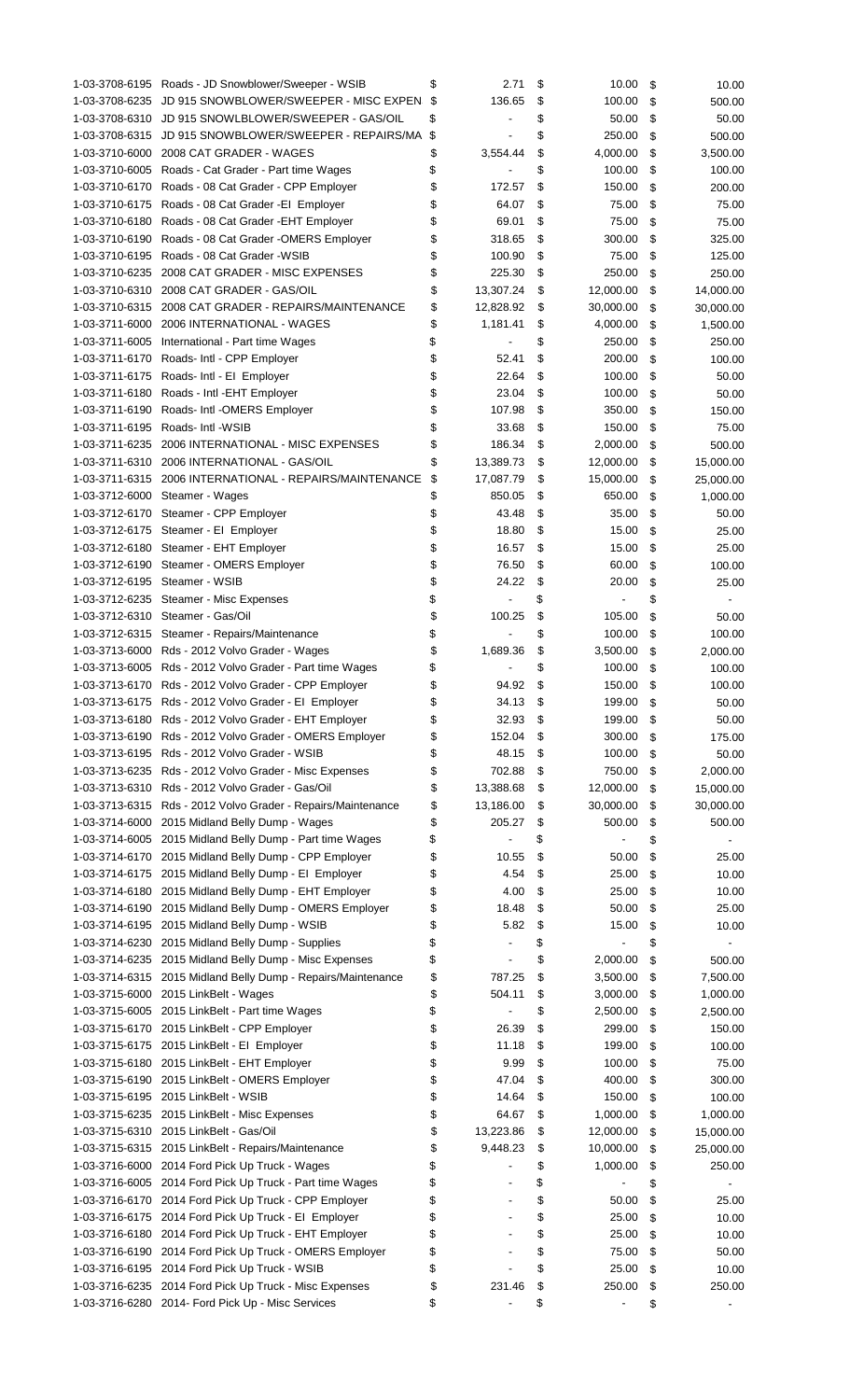|                              | 1-03-3716-6310 2014 Ford Pick Up - Gas/Oil                       | \$<br>2,041.46       | \$<br>1,500.00     | \$<br>1,500.00     |
|------------------------------|------------------------------------------------------------------|----------------------|--------------------|--------------------|
|                              | 1-03-3716-6315 2014 Ford Pick Up - Repairs/Maintenance           | \$<br>1,434.82       | \$<br>3,500.00     | \$<br>1,500.00     |
|                              | 1-03-3718-6000 2015 Wheel Loader - Wages                         | \$<br>375.30         | \$<br>1,000.00     | \$<br>500.00       |
|                              | 1-03-3718-6005 2015 Wheel Loader - Part time Wages               | \$<br>$\overline{a}$ | \$<br>100.00       | \$<br>100.00       |
|                              | 1-03-3718-6170 2015 Wheel Loader - CPP Employer                  | \$<br>19.25          | \$<br>50.00        | \$<br>25.00        |
|                              | 1-03-3718-6175 2015 Wheel Loader - El Employer                   | \$<br>8.14           | \$<br>25.00        | \$<br>10.00        |
|                              | 1-03-3718-6180 2015 Wheel Loaders - EHT Employer                 | \$<br>7.32           | \$<br>25.00        | \$<br>10.00        |
|                              | 1-03-3718-6190 2015 Wheel Loader - OMERS Employer                | \$<br>33.79          | \$<br>75.00        | \$<br>50.00        |
|                              | 1-03-3718-6195 2015 Wheel Loader - WSIB                          | \$<br>10.71          | \$<br>25.00        | \$<br>35.00        |
|                              | 1-03-3718-6310 2015 Wheel Loader - Gas/Oil                       | \$<br>2,479.47       | \$<br>2,500.00     | \$<br>2,500.00     |
|                              | 1-03-3718-6315 2015 Wheel Loader - Repairs/Maintenance           | \$<br>603.92         | \$<br>3,000.00     | \$<br>4,000.00     |
|                              | 1-03-3719-6000 2017 Peterbilt Truck - Wages                      | \$<br>436.20         | \$<br>1,200.00     | \$<br>1,000.00     |
|                              | 1-03-3719-6005 2017 Peterbilt Truck - Parttime Wages             | \$                   | \$                 | \$                 |
|                              | 1-03-3719-6170 2017 Peterbilt Truck - CPP Employer               | \$<br>22.42          | \$<br>50.00        | \$<br>50.00        |
|                              | 1-03-3719-6175 2017 Peterbilt Truck - El Employer                | \$<br>9.66           | \$<br>25.00        | \$<br>25.00        |
|                              | 1-03-3719-6180 2017 Peterbilt Truck - EHT Employer               | \$<br>8.50           | \$<br>25.00        | \$<br>25.00        |
|                              | 1-03-3719-6190 2017 Peterbilt Truck - OMERS Employer             | \$<br>39.26          | \$<br>100.00       | \$<br>50.00        |
|                              | 1-03-3719-6195 2017 Peterbilt Truck - WSIB                       | \$<br>12.43          | \$<br>50.00        | \$<br>25.00        |
|                              | 1-03-3719-6235 2017 Peterbilt Truck - Misc Expenses              | \$<br>1,880.00       | \$<br>2,500.00     | \$<br>3,000.00     |
|                              | 1-03-3719-6310 2017 Peterbilt Truck - Gas/Oil                    | \$<br>2,691.02       | \$<br>2,500.00     | \$<br>3,000.00     |
|                              | 1-03-3719-6315 2017 Peterbilt Truck - Repairs/Maintenance        | \$<br>3,456.70       | \$<br>3,500.00     | \$<br>5,000.00     |
|                              | 1-03-3720-6000 2018 F150 4x4 Truck - FT- Wages                   | \$<br>ä,             | \$<br>500.00       | \$<br>250.00       |
|                              | 1-03-3720-6170 2018 F150 4x4 Truck -CPP Employer                 | \$                   | \$<br>15.00        | \$<br>15.00        |
|                              | 1-03-3720-6175 2018 F150 4x4 Truck -EI Employer                  | \$                   | \$<br>10.00        | \$<br>10.00        |
|                              | 1-03-3720-6180 2018 F150 4x4 Truck - EHT Employer                | \$                   | \$<br>19.00        | \$<br>10.00        |
|                              | 1-03-3720-6190 2018 F150 4x4 Truck - FT-OMERS Employer           | \$                   | \$<br>15.00        | \$<br>10.00        |
|                              | 1-03-3720-6195 2018 F150 4x4 Truck -WSIB                         | \$                   | \$<br>10.00        | \$<br>10.00        |
|                              | 1-03-3720-6235 2018 F150 4X4 Truck - Misc Expenses               | \$<br>263.64         | \$<br>200.00       | \$<br>300.00       |
|                              | 1-03-3720-6310 2018 F150 4X4 Truck - Gas/Oil                     | \$<br>6,545.38       | \$<br>6,000.00     | \$<br>6,000.00     |
|                              | 1-03-3720-6315 2018 Ford Truck - Repairs/Maintenance             | \$                   | \$<br>2,000.00     | \$<br>2,500.00     |
|                              | 1-03-3802-6195 Grass Cutting Tender - WSIB                       | \$<br>28.50          | \$<br>100.00       | \$<br>100.00       |
|                              | 1-03-3802-6285 2009- Roads - Grass Cutting - Contracted Services | \$<br>10,684.80      | \$<br>10,685.00    | \$<br>10,685.00    |
|                              | 1-03-3805-6230 Roads - Fuel Tank - Supplies                      | \$<br>8,564.61       | \$<br>8,500.00     | \$<br>500.00       |
| 1-03-3810-6285 Garage Office |                                                                  | \$                   | \$<br>1,000.00     | \$<br>500.00       |
|                              | 1-03-3820-6235 Ahrens Bridge - Misc Expenses                     | \$                   | \$<br>2,550.00     | \$<br>2,550.00     |
|                              | 1-03-3820-6425 Ahrens Bridge - Capital Works                     | \$                   | \$                 | \$                 |
|                              | 1-03-3821-6000 Off Lake Culvert Rehabilitation - Wages           | \$<br>191.21         | \$                 | \$                 |
|                              | 1-03-3821-6170 Off Lake Culvert Rehabilitation - CPP Employer    | \$<br>9.71           | \$                 | \$                 |
|                              | 1-03-3821-6175 Off Lake Culvert Rehabilitation - El Employer     | \$<br>4.23           | \$                 | \$                 |
|                              | 1-03-3821-6180 Off Lake Culvert Rehabilitation - EHT Employer    | \$<br>3.73           | \$                 | \$                 |
| 1-03-3821-6190               | Off Lake Culvert Rehabilitation - OMERS Employer                 | \$<br>17.20          | \$                 | \$                 |
| 1-03-3821-6195               | Off Lake Culvert Rehabilitation - WSIB                           | \$<br>5.45           | \$                 | \$                 |
| 1-03-3900-6225               | Street Lights - Hydro                                            | \$<br>1,618.36       | \$<br>1,500.00     | \$<br>1,600.00     |
|                              | 1-03-3900-6235 STREET LIGHTS - MISC EXPENSES                     | \$                   | \$<br>500.00       | \$<br>500.00       |
|                              | 1-03-3900-6425 Street Lights - Capital Works                     | \$                   | \$                 | \$                 |
|                              | 1-03-4001-6170 OSWAP - CPP Employer                              | \$                   | \$                 | \$                 |
|                              |                                                                  | \$<br>932,301.81     | \$<br>1,022,258.79 | \$<br>1,073,474.85 |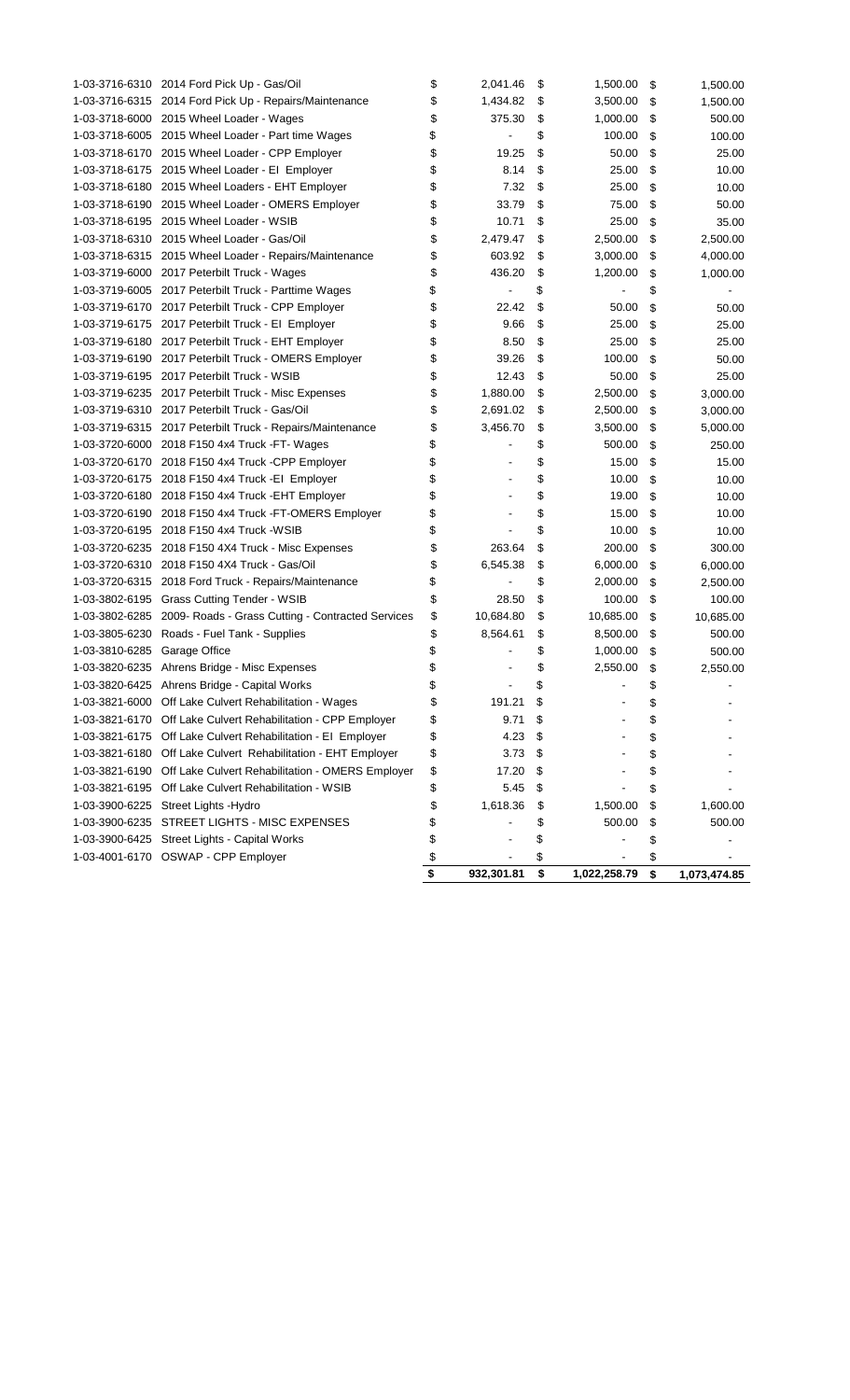| <b>Water Services</b> |                                             | 2021 Actual     | 2021 Budget     | 2022 Budget      |
|-----------------------|---------------------------------------------|-----------------|-----------------|------------------|
| 1-04-4000-6215        | <b>WATER PLANT - UNION GAS</b>              | \$<br>3,341.30  | \$<br>3,000.00  | \$<br>3,500.00   |
| 1-04-4000-6220        | <b>WATER PLANT - TELEPHONE</b>              | \$<br>645.25    | \$<br>750.00    | \$<br>750.00     |
| 1-04-4000-6225        | <b>WATER PLANT - HYDRO</b>                  | \$<br>9,530.42  | \$<br>7,800.00  | \$<br>9,500.00   |
| 1-04-4000-6315        | <b>WATER PLANT - REPAIRS/MAINTENANCE</b>    | \$              | \$              | \$<br>1,000.00   |
| 1-04-4000-6325        | <b>WATER PLANT - MISC EXPENSES</b>          | \$<br>89.55     | \$<br>250.00    | \$<br>250.00     |
| 1-04-4000-6340        | WATER PLANT - WATER SERVICES/WATERWOR       | \$<br>11,356.41 | \$<br>23,055.00 | \$<br>41,100.00  |
| 1-04-4000-6360        | WATER TREATMENT PLANT - PROPERTY TAX        | \$<br>3,387.77  | \$<br>3,500.00  | \$<br>3,500.00   |
| 1-04-4002-6000        | WTP - Wages Clerical Assistance             | \$<br>45,225.24 | \$<br>44,710.00 | \$<br>47,600.00  |
| 1-04-4002-6001        | Clearical Assist - Wages - Overtime         |                 |                 |                  |
| 1-04-4002-6005        | WTP - Clerical Assistance - Part time Wages |                 |                 |                  |
| 1-04-4002-6170        | WTP - ADMIN - CPP Employer                  | \$<br>1.740.50  | \$<br>1,700.00  | \$<br>2,000.00   |
| 1-04-4002-6175        | WTP - ADMIN - EI Employer                   | \$<br>719.58    | \$<br>750.00    | \$<br>900.00     |
| 1-04-4002-6180        | WTP - Admin - EHT Employer                  | \$<br>881.93    | \$<br>850.00    | \$<br>900.00     |
| 1-04-4002-6190        | WTP - ADMIN - OMERS Employer                | \$<br>4,645.75  | \$<br>4,565.00  | \$<br>4,700.00   |
| 1-04-4002-6195        | WTP - ADMIN - WSIB                          | \$<br>1,172.72  | \$<br>1,300.00  | \$<br>1,300.00   |
|                       |                                             | \$<br>82,736.42 | \$<br>92,230.00 | \$<br>117,000.00 |
|                       |                                             |                 |                 |                  |
| 1-04-4007-6000        | Rds Workers - Water - Wages                 | \$              | \$<br>500.00    | \$<br>500.00     |
| 1-04-4007-6001        | Rds Workers - Water - Wages - Overtime      |                 | \$              | \$               |
| 1-04-4007-6002        | Rds WTP - Standby Wages                     |                 | \$              | \$               |
| 1-04-4007-6005        | Rds Workers - Water - Part time Wages       |                 | \$              | \$               |
| 1-04-4007-6170        | Rds Workers - Water - CPP Employer          |                 | \$<br>25.00     | \$<br>15.00      |
| 1-04-4007-6175        | Rds Workers - Water - El Employer           |                 | \$<br>10.00     | \$<br>10.00      |
| 1-04-4007-6180        | Rds Workers - Water - EHT Employer          |                 | \$<br>10.00     | \$<br>10.00      |
| 1-04-4007-6190        | Rds Workers - Water - OMERS Employer        |                 | \$<br>50.00     | \$<br>25.00      |
| 1-04-4007-6195        | Rds Workers - Water - WSIB                  |                 | \$<br>15.00     | \$<br>10.00      |
|                       |                                             |                 | \$<br>610.00    | \$<br>570.00     |

| <b>Sewer Services</b> |                                                                | 2021 Actual          |    | 2021 Budget |    | 2022 Budget |
|-----------------------|----------------------------------------------------------------|----------------------|----|-------------|----|-------------|
| 1-04-4006-6000        | Sewer Services - Wages                                         | \$                   | \$ |             | \$ |             |
| 1-04-4006-6001        | Sewer Services - Wages - Overtime                              |                      | \$ |             | \$ |             |
| 1-04-4006-6005        | Sewer Services - Part time Wages                               |                      | \$ |             | \$ |             |
| 1-04-4006-6170        | Sewer Services - CPP Employer                                  |                      | \$ |             | \$ |             |
| 1-04-4006-6175        | Sewer Services - El Employer                                   |                      | \$ |             | \$ |             |
| 1-04-4006-6180        | Sewer Services - EHT Employer                                  |                      | \$ |             | \$ |             |
| 1-04-4006-6190        | Sewer Services - OMERS Employer                                |                      | \$ |             | \$ |             |
| 1-04-4006-6195        | <b>Sewer Services WSIB</b>                                     |                      |    |             | \$ |             |
| 1-04-4006-6200        | Sewer Services - Group Benefits                                |                      |    |             | S  |             |
| 1-04-4006-6226        | HYDRO - Lift Station (Sewer)                                   | \$<br>858.24         | \$ | 1,000.00    | \$ | 1,000.00    |
| 1-04-4006-6235        | Sewer Services - Misc Exp                                      |                      | \$ | 500.00      | \$ |             |
| 1-04-4006-6335        | Sewer Services/Distribution                                    | \$<br>10,633.92      | \$ | 10,000.00   | \$ | 13,100.00   |
| 1-04-4006-6425        | Sewer - Capital Works                                          | \$                   | \$ |             | S  |             |
|                       |                                                                | \$<br>11,492.16      | \$ | 11,500.00   | \$ | 14,100.00   |
|                       |                                                                |                      |    |             |    |             |
| 1-04-4008-6000        | Rds Workers - Sewer - Wages                                    | \$                   | \$ | 500.00      | \$ | 500.00      |
| 1-04-4008-6001        | Rds Workers - Sewer - Wages - Overtime                         |                      | \$ |             | \$ |             |
| 1-04-4008-6005        | Rds Workers - Sewer - Part time Wages                          |                      | \$ |             | \$ |             |
| 1-04-4008-6170        | Rds Workers - Sewer - CPP Employer                             |                      | S  | 15.00       | \$ | 15.00       |
| 1-04-4008-6175        | Rds Workers - Sewer - El Employer                              |                      | \$ | 10.00       | \$ | 10.00       |
| 1-04-4008-6180        | Rds Workers - Sewer - EHT Employer                             |                      |    | 10.00       | \$ | 10.00       |
| 1-04-4008-6190        | Rds Workers - Sewer - OMERS Employer                           |                      | S  | 25.00       | \$ | 25.00       |
| 1-04-4008-6195        | Rds Workers - Sewer - WSIB                                     |                      | \$ | 10.00       | \$ | 10.00       |
|                       |                                                                | \$<br>$\blacksquare$ | \$ | 570.00      | \$ | 570.00      |
|                       |                                                                |                      |    |             |    |             |
|                       | 1-04-4011-6285 OCWA - WTP&Lagoon OP&Mtnce - Contracted Serv \$ | 175,677.00           | \$ | 175,677.00  | \$ | 178,664.00  |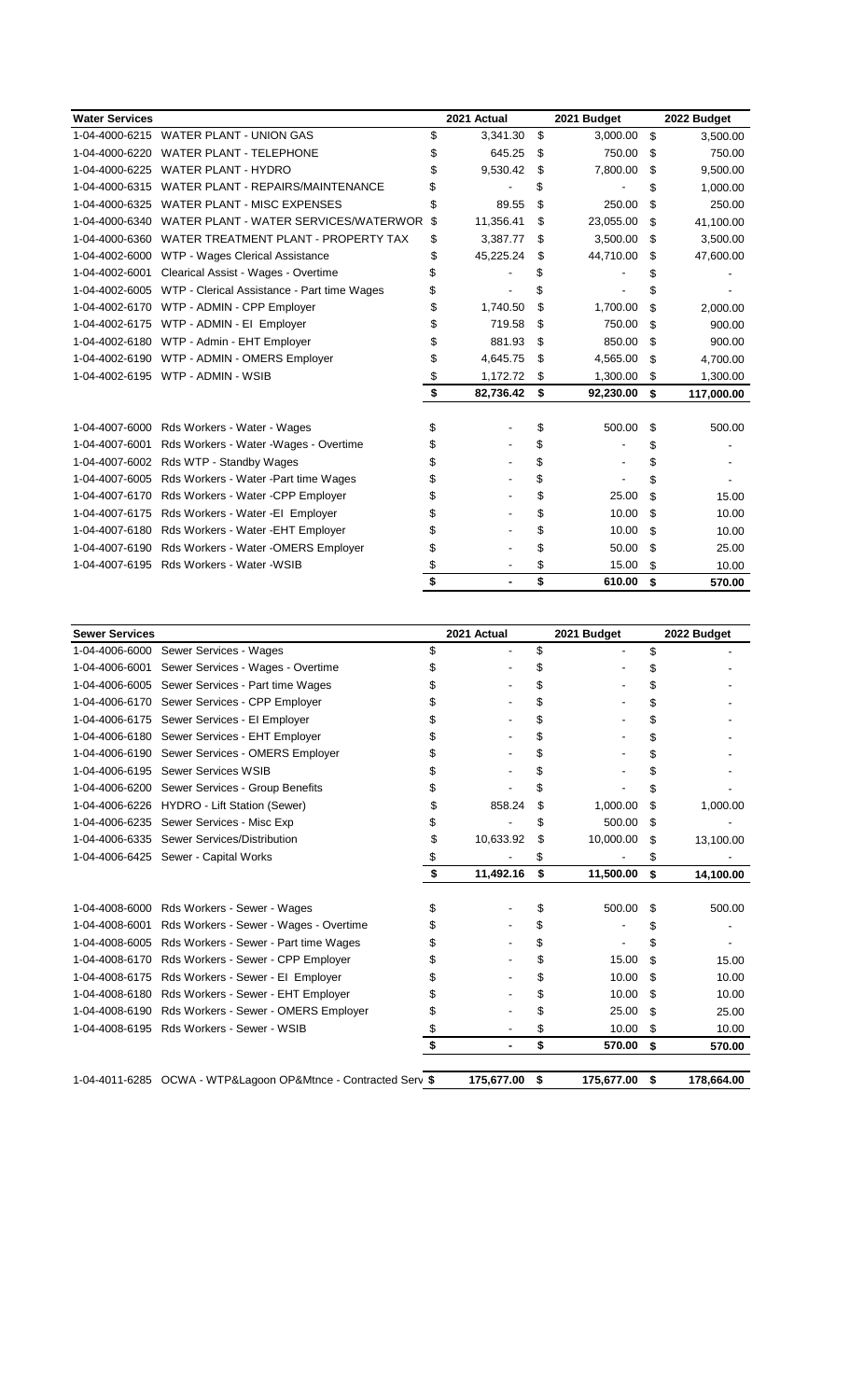| <b>Waste Disposal</b> |                                                      |    | 2021 Actual |      | 2021 Budget  |     | 2022 Budget |
|-----------------------|------------------------------------------------------|----|-------------|------|--------------|-----|-------------|
| 1-04-4100-6000        | WAGES - WASTE DISPOSAL                               | \$ | 65,462.36   | \$   | 41,500.00 \$ |     | 45,500.00   |
|                       | 1-04-4100-6005 WTP- Waste Disposal - Part time Wages | \$ | 5,301.61    | S    | 9,000.00     | \$. | 5,500.00    |
|                       | 1-04-4100-6170 Waste Disposal - CPP Employer         | S  | 3.275.94    | \$   | 2,000.00 \$  |     | 2,000.00    |
|                       | 1-04-4100-6175 Waste Disposal - El Employer          | \$ | 1,554.62    | - \$ | 1,300.00 \$  |     | 1,300.00    |
|                       | 1-04-4100-6180 Waste Disposal - EHT Employer         | \$ | 1,380.56    | - \$ | 1,200.00 \$  |     | 1,200.00    |
|                       | 1-04-4100-6190 Waste Disposal - OMERS Employer       | \$ | 5,884.70    | \$   | 4,500.00 \$  |     | 4,500.00    |
|                       | 1-04-4100-6195 Waste Disposal - WSIB                 | S  | 2.017.75    | \$   | 1,800.00 \$  |     | 1,600.00    |
|                       | 1-04-4100-6220 Waste Disposal - Phone                |    | 180.60      | \$.  | 250.00 \$    |     | 250.00      |
|                       | 1-04-4100-6230 Waste Disposal - Supplies             |    | ۰           | \$   |              | S   |             |
|                       | 1-04-4100-6233 Waste Disposal - Safety Clothing      |    | 578.39      | S    | 286.41       | S   | 299.30      |
| 1-04-4100-6235        | Waste Disposal - Misc Expense                        | \$ | 10,957.30   | S    | 400.00       | \$. |             |
| 1-04-4100-6325        | WASTE DISPOSAL - OP & MAINT ADMIN                    |    |             |      |              |     |             |
| 1-04-4100-6425        | Waste Disposal - Capital Works                       |    |             |      |              |     | 900.00      |
|                       |                                                      |    | 96,593.83   |      | 62,236.41    | S   | 63.049.30   |

| Cemetery       |                                              | 2021 Actual         |      | 2021 Budget    |    | 2022 Budget |
|----------------|----------------------------------------------|---------------------|------|----------------|----|-------------|
| 1-05-5100-6000 | CEMETERY - WAGES                             | \$<br>2,072.02      | - \$ | 2,700.00       | S  | 2,700.00    |
|                | 1-05-5100-6170 CEMETERY - CPP EMPLOYER       | \$<br>105.76        | - \$ | $\blacksquare$ | \$ | 125.00      |
|                | 1-05-5100-6175 Cemetery - El Employer        | \$<br>46.01         | -S   | ۰.             | S  | 75.00       |
|                | 1-05-5100-6180 Cemetery - EHT Employer       | \$<br>40.57         | - \$ | ۰.             | S  | 50.00       |
|                | 1-05-5100-6190 Cemetery - OMERS Employer     | \$<br>187.24        | - \$ | $\sim$         | \$ | 200.00      |
|                | 1-05-5100-6195 CEMETERY - WSIB               | \$<br>196.85        | - \$ |                | \$ | 250.00      |
|                | 1-05-5100-6235 CEMETERY MISC AND SUPPLIES    | \$<br>$(620.44)$ \$ |      | 2,000.00 \$    |    | 1,000.00    |
|                | 1-05-5100-6240 Cemetery - Mortuary Insurance | \$<br>80.87         | - \$ | 80.00 \$       |    | 135.00      |
|                | 1-05-5100-6280 CEMETERY CONTRACT             | \$<br>6.313.27      | - \$ | $9,000.00$ \$  |    | 9,000.00    |
|                | 1-05-5200-6235 CENOTAPH - MISC & SUPPLIES    | 114.47              | -\$  | 100.00 \$      |    | 250.00      |
|                |                                              | 8.536.62            | - \$ | 13.880.00      | S. | 13.785.00   |

| <b>Social and Family Services</b> |                                                         |    | 2021 Actual   |      | 2021 Budget    |    | 2022 Budget              |
|-----------------------------------|---------------------------------------------------------|----|---------------|------|----------------|----|--------------------------|
|                                   | 1-06-6005-6280 DSSAB - General Assistance               | \$ | 17.981.78 \$  |      | 437,602.33 \$  |    | 430.210.00               |
|                                   | 1-06-6006-6280 DSSAB - Child Care                       | \$ | 20.073.51 \$  |      | $\sim$         | S  | $\blacksquare$           |
|                                   | 1-06-6007-6280 DSSAB - Social Housing                   | \$ | 149.736.24 \$ |      | $\sim 100$     | \$ | $\overline{a}$           |
|                                   | 1-06-6009-6280 DSSAB - Land Ambulance                   | \$ | 225.932.77    | - \$ | $\sim 100$     | \$ | $\overline{\phantom{a}}$ |
|                                   | 1-06-6010-6280 Northwestern Health Unit - Misc Services | S  | 29.606.28     | - \$ | $31.118.23$ \$ |    | 31.450.69                |
|                                   |                                                         |    | 443.330.58    | - \$ | 468.720.56     | \$ | 461,660.69               |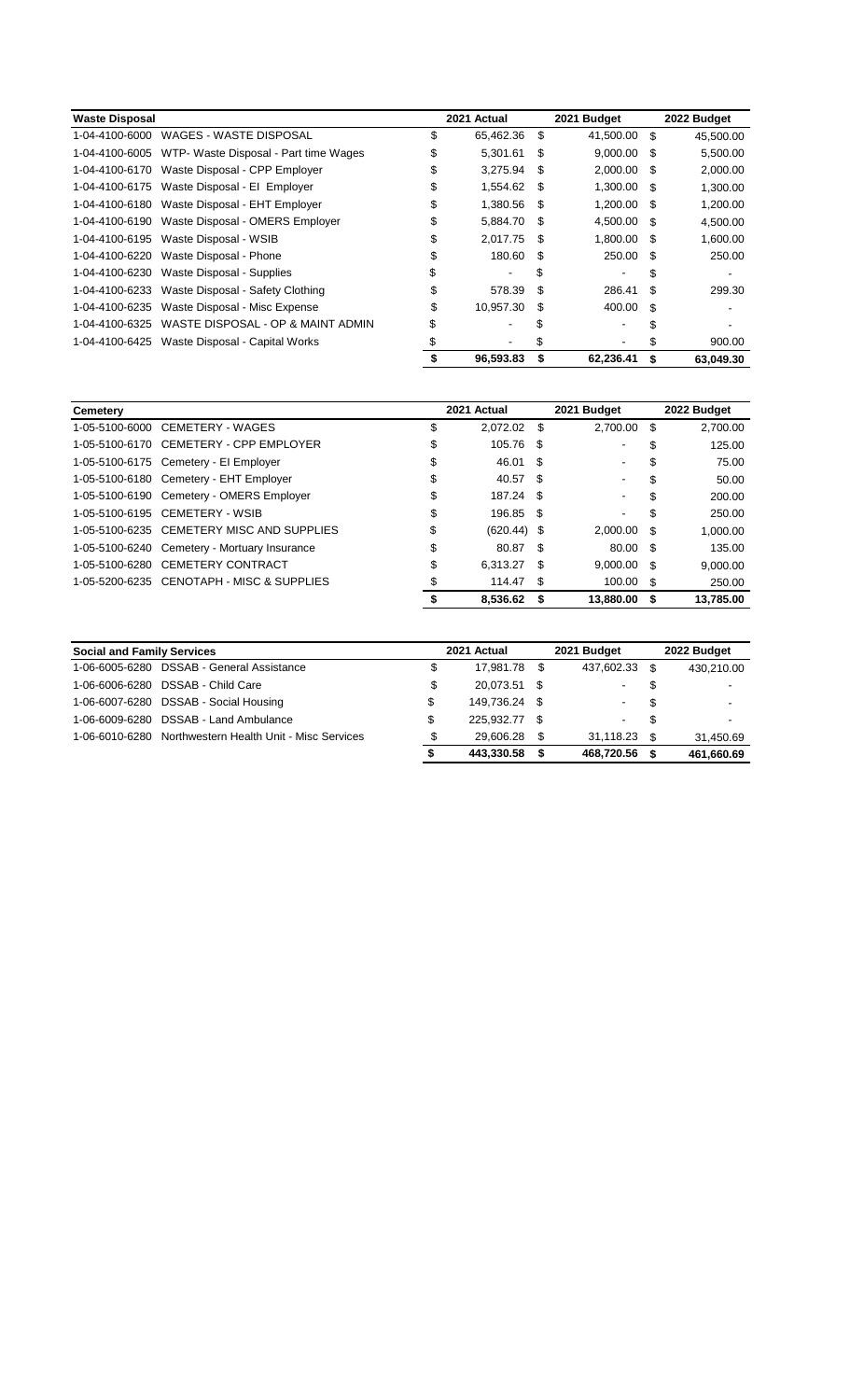|                           | <b>Recreation and Community Services</b>                  | 2021 Actual          | 2021 Budget        | 2022 Budget     |
|---------------------------|-----------------------------------------------------------|----------------------|--------------------|-----------------|
|                           | 1-07-7000-6000 Waterfront - Wages                         | \$<br>1,763.80       | \$                 | \$              |
|                           | 1-07-7000-6005 Waterfront - Part time Wages               | \$                   | \$                 | \$              |
|                           | 1-07-7000-6170 Waterfront - CPP Employer                  | \$<br>91.18          | \$                 | \$              |
|                           | 1-07-7000-6175 Waterfront - El Employer                   | \$<br>39.41          | \$                 | \$              |
|                           | 1-07-7000-6180 Waterfront - EHT Employer                  | \$<br>34.73          | \$                 | \$              |
|                           | 1-07-7000-6190 Waterfront - OMERS Employer                | \$<br>161.51         | \$                 | \$              |
|                           | 1-07-7000-6195 Waterfront - WSIB                          | \$<br>50.76          | \$                 | \$              |
|                           | 1-07-7000-6235 WATERFRONT MISC. & SUPPLIES                | \$                   | \$                 | \$              |
|                           | 1-07-7000-6425 Waterfront - Capital Works                 | \$                   | \$                 | \$              |
|                           | 1-07-7005-6225 Pump House - Hydro                         | \$<br>878.82         | \$                 | \$              |
|                           | 1-07-7005-6235 PUMP HOUSE MIS, & SUPPLIES                 | \$                   | \$                 | \$              |
|                           | 1-07-7010-6225 Rec-RV Park - Hydro                        | \$                   | \$                 | \$              |
|                           | 1-07-7010-6235 R.V. PARK EXPENSES                         | \$                   | \$                 | \$              |
|                           | 1-07-7010-6425 RV Park (waterfront) - Capital Works       | \$                   | \$                 | \$              |
|                           | 1-07-7015-6240 Museum - Insurance                         | \$                   | \$                 | \$              |
|                           | 1-07-7015-6280 MUSEUM / HERITAGE                          | \$<br>7,073.27       | \$<br>7,000.00     | \$<br>7,000.00  |
|                           | 1-07-7015-6425 Heritage - Capital Works                   | \$                   | \$                 | \$              |
|                           | 1-07-7018-6000 Fitness Centre - Wages                     | \$                   | \$                 |                 |
|                           | 1-07-7018-6005 Fitness Centre - Part time Wages           | \$                   | \$                 | \$              |
|                           | 1-07-7018-6170 Fitness Centre - CPP Employer              | \$                   | \$                 | \$              |
|                           | 1-07-7018-6175 Fitness Centre - El Employer               | \$                   | \$                 | \$              |
|                           | 1-07-7018-6180 Fitness Centre - EHT Employer              | \$                   | \$                 | \$              |
|                           | 1-07-7018-6190 Fitness Centre - OMERS Employer            | \$                   | \$                 | \$              |
|                           | 1-07-7018-6195 Fitness Centre - WSIB                      | \$                   | \$                 | \$              |
|                           | 1-07-7018-6235 Fitness Centre - Misc Expenses             | \$<br>172.99         | \$                 | \$              |
|                           | 1-07-7018-6425 Fitness Centre - Capital Works             | \$                   | \$                 | \$              |
|                           | 1-07-7020-6235 EMO LIBRARY GRANT                          | \$                   | \$                 | \$              |
|                           | 1-07-7020-6300 LIBRARY BOARD -CHAPPLE-EMO                 | \$<br>3,490.56       | \$                 | \$              |
|                           | 1-07-7025-6000 RECREATION, LABOUR                         | \$<br>7,334.50       | \$                 | \$              |
|                           | 1-07-7025-6001 Recreation - Wages - Overtime              | \$                   | \$                 | \$              |
|                           | 1-07-7025-6005 Rec - Part time Wages                      | \$<br>$\blacksquare$ | \$                 | \$              |
|                           | 1-07-7025-6170 Rec - CPP Employer                         | \$<br>366.23         | \$                 | \$              |
|                           | 1-07-7025-6175 Rec - El Employer                          | \$<br>156.69         | \$                 | \$              |
|                           | 1-07-7025-6180 Rec - EHT Employer                         | \$<br>151.84         | \$                 | \$              |
|                           | 1-07-7025-6190 Rec - OMERS Employer                       | \$<br>650.63         | \$                 | \$              |
| 1-07-7025-6195 Rec - WSIB |                                                           | \$<br>208.84         | \$                 |                 |
|                           | 1-07-7025-6235 RECREATION, MISC & SUPPLIES                | \$<br>928.37         |                    |                 |
|                           | 1-07-7025-6240 Recreation & Cultural Services - Insurance | \$                   | \$                 | \$              |
|                           | 1-07-7025-6280 Recreation - Municipal Levy                | \$                   | \$<br>42,920.00    | \$<br>41,090.00 |
|                           | 1-07-7025-6300 Recreations - Donations                    | \$                   | \$                 | \$              |
|                           | 1-07-7025-6425 Recreation - Capital Works                 | \$                   | \$                 |                 |
|                           | 1-07-7070-6235 Recreation Committee - Misc Expenses       | \$                   | \$                 | \$              |
|                           |                                                           | \$<br>23,554.13      | \$<br>49,920.00 \$ | 48,090.00       |

| <b>Planning and Development</b> |                                                 | 2021 Actual |           |    | 2021 Budget |     | 2022 Budget |  |
|---------------------------------|-------------------------------------------------|-------------|-----------|----|-------------|-----|-------------|--|
| 1-08-8005-6280                  | <b>RAINY RIVER FUTURES</b>                      | \$          | 4,529.00  | \$ | 4.529.00    | \$  | 4,529.00    |  |
| 1-08-8010-6235                  | PLANNING MISC & SUPPLIES                        |             | 5,747.63  | S  | 5,000.00    | \$  | 6,700.00    |  |
| 1-08-8010-6800                  | New Gold Project                                | S           | 5,456.88  | S. |             |     |             |  |
| 1-08-8010-6801                  | Planning - Temporary Camp/ Saulteaux Project    |             |           | S  |             |     | 530,000.00  |  |
| 1-08-8015-6280                  | AMBIS                                           | \$          | 30,406.50 | \$ | 30,000.00   | S   | 32,000.00   |  |
| 1-08-8015-6800                  | <b>AMBIS - New Gold Project</b>                 |             |           |    |             |     |             |  |
| 1-08-8020-6195                  | Drainage Superintendent - WSIB                  |             |           |    | 50.00       | \$  | 50.00       |  |
| 1-08-8020-6280                  | DRAINAGE SUPERINTENDENT                         |             |           | S  | 250.00      | \$  |             |  |
| 1-08-8025-6000                  | <b>Petition Drains - Wages</b>                  |             |           | \$ | 1,500.00    | \$. |             |  |
| 1-08-8025-6005                  | Drains - Repairs/ Maintenance - Part time Wages | \$          |           | \$ | 1,000.00    | S   |             |  |
| 1-08-8025-6170                  | Petition Drains - CPP Employer                  |             |           | \$ | 250.00      | \$. |             |  |
| 1-08-8025-6175                  | Petition Drains - El Employer                   |             |           | \$ | 100.00      | S   |             |  |
| 1-08-8025-6180                  | <b>EHT Employer</b>                             |             |           |    | 100.00      | \$. |             |  |
| 1-08-8025-6190                  | Petition Drains - OMERS Employer                |             |           | \$ | 500.00      | \$  |             |  |
| 1-08-8025-6195                  | Petition Drain - WSIB                           |             |           | \$ | 125.00      | \$  |             |  |
| 1-08-8025-6235                  | DRAIN, REPAIR & MAIN.                           |             |           |    |             |     | 7,000.00    |  |
| 1-08-8030-6235                  | <b>DRAINAGE {PETITION}</b>                      |             |           |    |             |     |             |  |
| 1-08-8035-6235                  | Planning - Webb Fees Internet                   | \$          |           |    |             | \$  | 4,350.00    |  |
| 1-08-8045-6235                  | Official Plan/Zoning Bylaw Review               |             |           |    |             |     |             |  |
|                                 |                                                 | S           | 46,140.01 | \$ | 43,404.00   | \$  | 584,629.00  |  |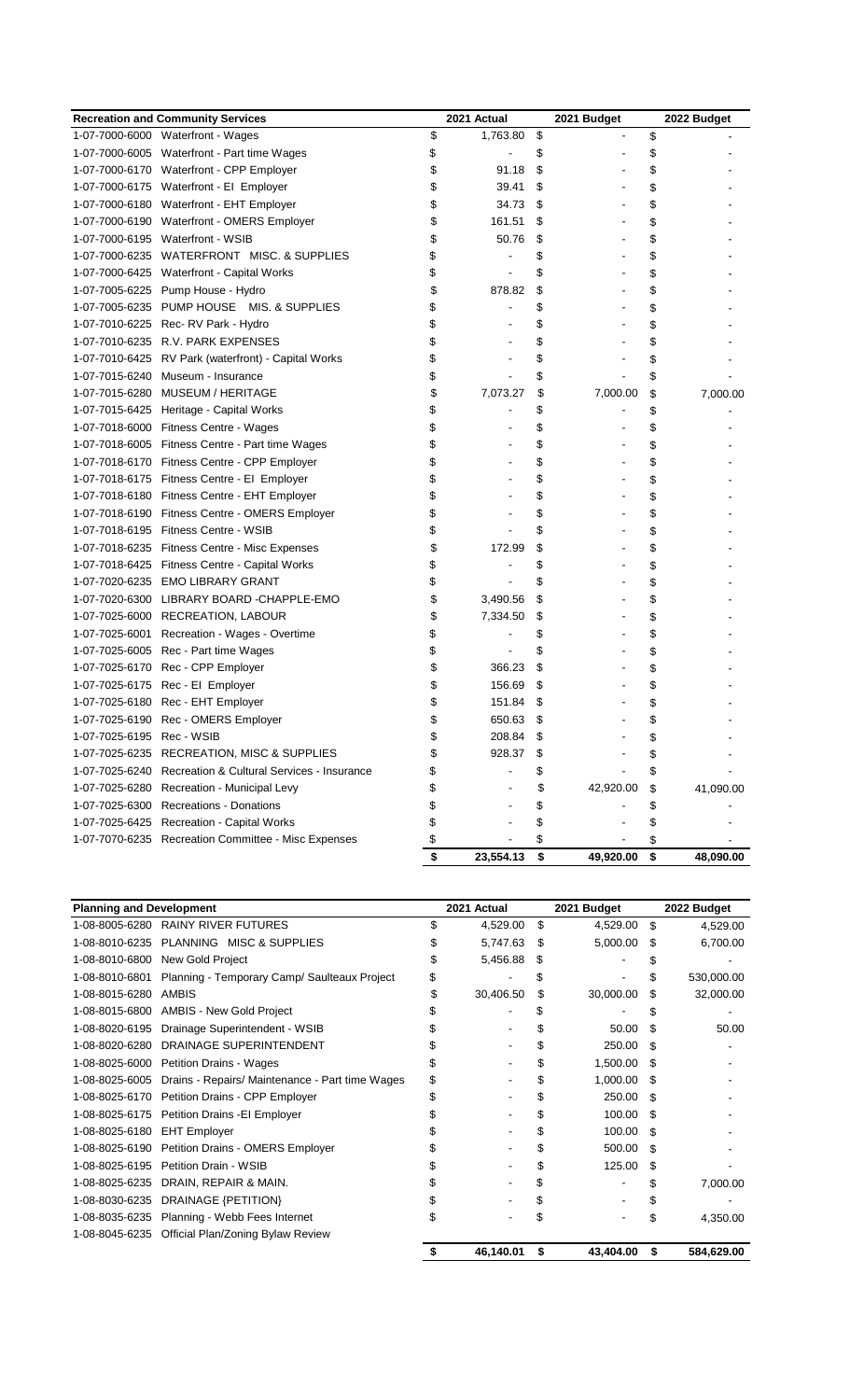| <b>School Board</b> |                                               | 2021 Actual |      | 2021 Budget |  | 2022 Budget    |
|---------------------|-----------------------------------------------|-------------|------|-------------|--|----------------|
| 1-11-9500-6280      | MISC SERVICES - BD OF ED - ENGLISH PUBLIC     | 383.115.71  | - \$ | 478.093.00  |  | 454.712.00     |
| 1-11-9600-6280      | MISC SERVICES - BD OF ED - ENGLISH SEPARAT \$ | 60.756.82   |      | ۰           |  | $\blacksquare$ |
|                     |                                               | 443.872.53  |      | 478.093.00  |  |                |
|                     |                                               |             |      |             |  |                |

| <b>Contributions to Reserves</b> |                                                                 | 2021 Actual |  | 2021 Budget |           |   | 2022 Budget |  |  |
|----------------------------------|-----------------------------------------------------------------|-------------|--|-------------|-----------|---|-------------|--|--|
|                                  | 1-01-1900-6400 Admin - Contribution to Reserve Fund             |             |  |             |           |   |             |  |  |
|                                  | 1-01-1950-6400 Development Reserve - New Gold                   |             |  |             |           |   |             |  |  |
|                                  | 1-01-1905-6400 Assessment at Risk Reserve Fund                  |             |  |             |           |   |             |  |  |
|                                  | 1-01-1990-6400 Contribution to Gas Tax Reserve                  |             |  |             | 79.372.00 | S | 42.228.04   |  |  |
|                                  | 1-02-2990-6400 Fire Dept - Contribution to Reserves             |             |  |             |           |   |             |  |  |
|                                  | 1-03-3950-6350 Contribution to Revenue Fund                     |             |  |             |           |   |             |  |  |
|                                  | 1-03-3990-6400 Contribution to Roads - Sick Leave Reserve       |             |  |             |           |   |             |  |  |
| 1-03-3999-6400                   | Contribution to Roads Reserves - HICKEY BRIDGE                  | S           |  |             |           |   | 89.618.74   |  |  |
|                                  | 1-04-4000-6400 Contribution to Reserves - Water Treatment Plant | S           |  |             |           |   |             |  |  |
|                                  | 1-04-4004-6400 Contr to Reserve - Groundwater Source Protection |             |  |             |           |   |             |  |  |
|                                  | 1-04-4100-6400 Contribution to Reserve Fund - Dump Closures     |             |  |             |           |   |             |  |  |
|                                  | 1-07-7999-6400 Contribution to Recreation Reserve Fund          |             |  |             |           |   |             |  |  |
|                                  |                                                                 |             |  |             | 79.372.00 |   | 131.846.78  |  |  |

| Capital                    |                                                                | 2021 Actual        | 2021 Budget        | 2022 Budget        |
|----------------------------|----------------------------------------------------------------|--------------------|--------------------|--------------------|
|                            | 1-01-1161-6425 PSAB/Asset Management - Capital Works           | \$                 | \$                 | \$                 |
|                            | 1-01-1995-6425 Administration - Capital Works                  | \$                 | \$<br>200,000.00   | \$                 |
|                            | 1-02-2050-6425 Fire Department Equipment - Capital             | \$<br>9,204.32     | \$                 | \$<br>19,000.00    |
|                            |                                                                | \$                 | \$                 | \$<br>17,100.00    |
|                            | 1-02-2052-6425 2001 Pumper - Unit 5-2 - Capital                |                    |                    | \$                 |
|                            | 1-02-2900-6235 FIRE CAPITAL- Misc Expense                      | \$                 | \$                 | \$                 |
|                            | 1-02-2900-6425 FIRE CAPITAL - Capital Works                    | \$<br>559,812.17   | \$<br>543,150.00   | \$                 |
| 1-03-3110-6425             | Bridges/Culverts- Capital Works                                | \$<br>15,244.08    | \$                 | \$                 |
|                            | 1-03-3240-6425 Roads Gravel - Capital                          | \$<br>95,356.16    | \$<br>96,675.00    | \$                 |
| 1-03-3701-6425             | JD Roadside Mower/Capital Works                                | \$                 | \$                 | \$                 |
| 1-03-3707-6425             | Trailer - Capital Works                                        | \$                 | \$                 | \$                 |
| 1-03-3708-6425             | JD Sweeper/Capital                                             | \$                 | \$                 | \$                 |
|                            | 1-03-3713-6425 Roads- 2012 Volvo Grader - Capital              | \$                 | \$                 | \$                 |
| 1-03-3721-6425             | Roadside Reclaimer - Capital                                   | \$<br>5,892.61     | \$<br>5,000.00     | \$                 |
| 1-03-37??-6425             | <b>Bobcat</b>                                                  | \$                 | \$                 | \$<br>149,000.00   |
| 1-03-37??-6425             | <b>Bobcat Trailer</b>                                          | \$                 | \$                 | \$<br>15,000.00    |
| 1-03-37??-6425 2 Ton Truck |                                                                | \$                 | \$                 | \$<br>136,000.00   |
|                            | 1-03-3822-6425 Hickey Bridge Replacememt                       | \$                 | \$                 | \$<br>37,142.40    |
|                            | 1-03-3821-6425 Off Lake Rd Culvert - Capital Works             | \$<br>308,398.07   | \$<br>346,000.00   | \$<br>7,030.00     |
|                            | Purchase Aggregate Permit                                      | \$                 | \$                 | \$                 |
|                            | 1-04-4000-6425 Water - Capital Works                           | \$<br>100,639.17   | \$<br>300,000.00   | \$<br>201,343.49   |
|                            |                                                                | \$                 | \$                 | \$<br>130,910.00   |
|                            |                                                                | \$                 | \$                 | \$<br>50,000.00    |
|                            | 1-04-4110-6425 Landfill - Capital Works                        | \$<br>91,066.08    | \$<br>161,165.00   | \$<br>25,500.00    |
|                            | 1-07-7005-6425 Pump House Upgrade                              | \$                 | \$                 | \$<br>80,000.00    |
|                            | 1-07-7025-6425 Recreation - Capital Works-Sports Field Shelter |                    | \$                 | \$<br>59,606.00    |
|                            | <b>Outdoor Rink</b>                                            |                    | \$                 | \$<br>50,000.00    |
|                            | Park Washroom                                                  |                    | \$                 | \$<br>50,000.00    |
|                            | Park - W&S Connections/Walkways                                |                    | \$                 | \$<br>119,366.00   |
|                            | Outdoor Rink - Roof Project                                    |                    | \$                 | \$<br>480,000.00   |
|                            | Playground Equpt/Endbridge                                     |                    | \$                 | \$<br>10,000.00    |
|                            |                                                                |                    | \$                 | \$<br>1,636,997.89 |
|                            |                                                                |                    |                    |                    |
|                            |                                                                | \$<br>1,185,612.66 | \$<br>1,651,990.00 | \$<br>1,636,997.89 |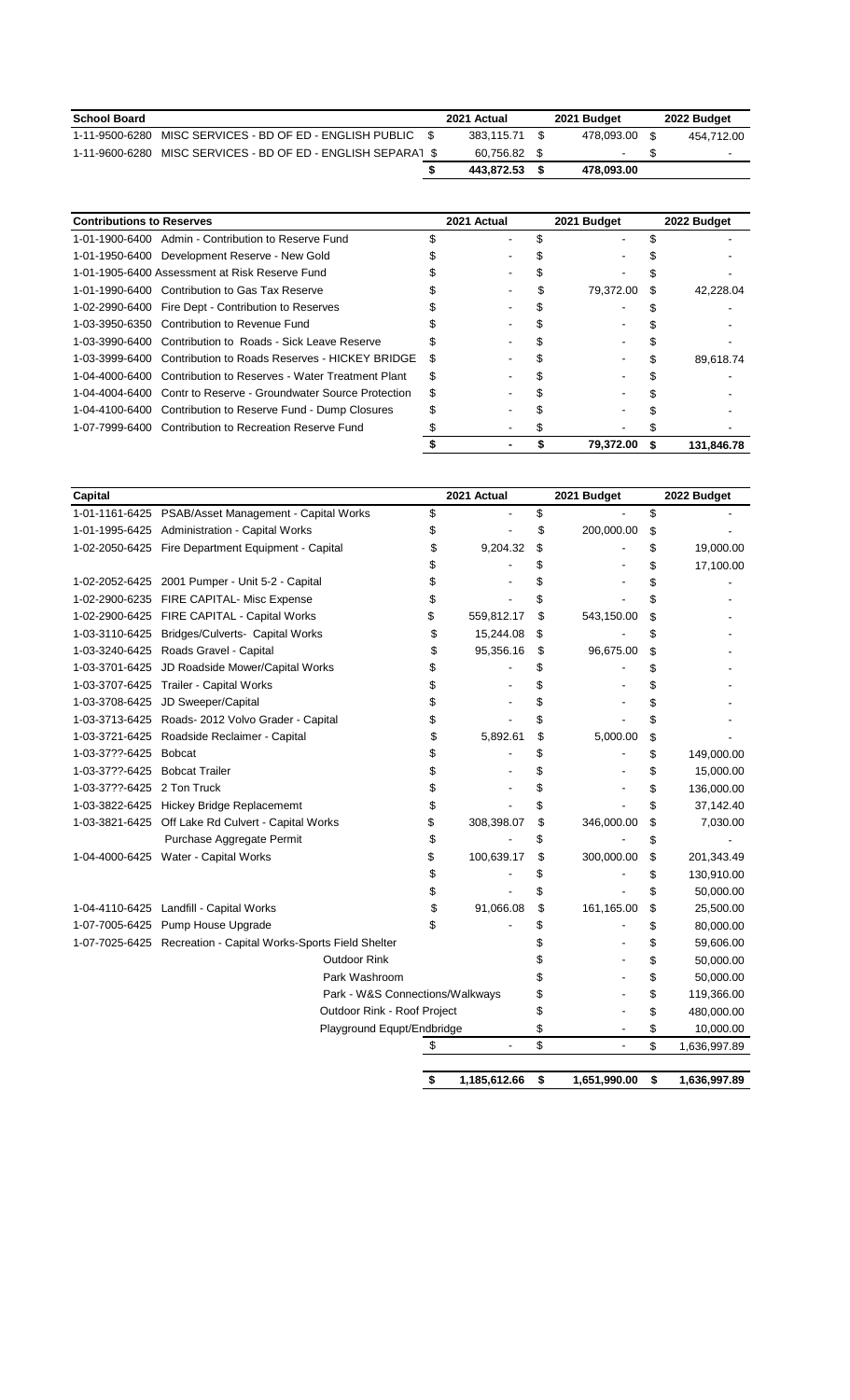| <b>SUMMARY - EXPENDITURES</b>                  | 2021 Actual |              |    | 2021 Budget  | 2022 Budget |              |  |
|------------------------------------------------|-------------|--------------|----|--------------|-------------|--------------|--|
| <b>Administration</b>                          | \$          | 515,120.87   | \$ | 430,470.00   | \$          | 518,007.42   |  |
| <b>Protection</b>                              | \$          | 3,147.95     | \$ | 9,475.00     | \$          | 181,510.00   |  |
| <b>Police</b>                                  | \$          | 136,802.40   | \$ | 138,514.00   | \$          | 136,280.00   |  |
| Fire                                           | \$          | 126,014.97   | \$ | 144,610.00   | \$          | 181,510.00   |  |
| <b>Transportation</b>                          | \$          | 932,301.81   | \$ | 1,022,258.79 | \$          | 1,073,474.85 |  |
| <b>Water Services</b>                          | \$          | 82,736.42    | \$ | 92,840.00    | \$          | 117,000.00   |  |
|                                                |             |              | \$ |              | \$          | 570.00       |  |
| <b>Sewer Services</b>                          | \$          | 11,492.16    | \$ | 12,070.00    | \$          | 14,100.00    |  |
|                                                | \$          |              | S  |              | \$          | 570.00       |  |
| <b>OCWA</b>                                    | \$          | 175,677.00   | \$ | 175,677.00   | \$          | 178,664.00   |  |
| <b>Waste Disposal</b>                          | \$          | 96,593.83    | \$ | 62,236.41    | \$          | 63,049.30    |  |
| <b>Cemetery</b>                                | \$          | 8,536.62     | \$ | 13,880.00    | S           | 13,785.00    |  |
| <b>Social and Family Services</b>              | \$          | 443,330.58   | \$ | 468,720.56   | \$          | 461,660.69   |  |
| <b>Recreation and Community Services</b>       | \$          | 23,554.13    | \$ | 49,920.00    | \$          | 48,090.00    |  |
| <b>Planning and Development</b>                | \$          | 46,140.01    | \$ | 43,404.00    | \$          | 584,629.00   |  |
| <b>English Public School Board</b>             | \$          | 383,115.71   | \$ | 478,093.00   | \$          | 454,712.00   |  |
| <b>English Separate School Board</b>           | \$          | 60,756.82    | \$ |              | S           |              |  |
| <b>Contributions to Reserves</b>               | \$          |              | \$ | 79,372.00    | \$          | 131,846.78   |  |
| <b>Capital Works</b>                           | \$          | 1,185,612.66 | \$ | 1,651,990.00 | \$          | 1,636,997.89 |  |
| <b>Defecit</b>                                 | \$          |              | \$ | 128,000.00   | \$          |              |  |
| <b>ARB Norbord</b>                             |             |              | \$ | 125,000.00   | \$          |              |  |
| <b>ARB New Gold</b>                            |             |              |    |              |             |              |  |
| <b>Infrastructure Ontario - Loan Repayment</b> |             |              | \$ | 78,425.00    | \$          | 79,970.00    |  |
| <b>TOTAL</b>                                   | \$          | 4,230,933.94 | \$ | 5,204,955.76 | \$          | 5,876,426.93 |  |

| <b>SUMMARY - REVENUES</b>         | 2021 Actual        | 2021 Budget        | 2022 Budget        |
|-----------------------------------|--------------------|--------------------|--------------------|
| <b>Taxation</b>                   | \$<br>2,104,231.97 | \$<br>2,215,381.00 | \$<br>2,169,609.00 |
| <b>General Government</b>         | \$<br>220,958.48   | \$<br>90,671.38    | \$<br>73,120.38    |
| Grants                            | \$<br>1,090,166.36 | \$<br>1,337,409.00 | \$<br>1,749,625.21 |
| <b>Protection</b>                 | \$<br>68,912.15    | \$<br>37,600.00    | \$<br>46,900.00    |
| <b>Transportation</b>             | \$<br>15,158.50    | \$<br>17,000.00    | \$<br>17,000.00    |
| <b>Water Services</b>             | \$<br>88,197.82    | \$<br>90,700.00    | \$<br>87,750.00    |
| <b>Sewer Services</b>             | \$<br>(2,369.81)   | \$<br>10,500.00    | \$<br>10,500.00    |
| <b>Waste Disposal Services</b>    | \$<br>189,897.20   | \$<br>176,000.00   | \$<br>75,000.00    |
| <b>Cemetery Services</b>          | \$<br>3,480.00     | \$<br>2,540.00     | \$<br>4,000.00     |
|                                   | \$<br>3,778,632.67 | \$<br>3,977,801.38 | \$<br>4,233,504.59 |
|                                   | \$                 | \$                 | \$                 |
| <b>Surplus</b>                    | \$                 | \$                 | \$<br>146,676.00   |
| <b>Deferred Revenue</b>           | \$                 | \$                 | \$                 |
| <b>Wood Gundy - HISA</b>          | \$                 | \$<br>599,595.34   | \$<br>683,879.34   |
| <b>CCDF - Legacy Fund</b>         | \$                 | \$                 | \$<br>47,747.00    |
| <b>Admin Reserve</b>              | \$                 | \$<br>20,000.00    | \$<br>4,350.00     |
| <b>OCIF - HISA Reserve</b>        | \$                 | \$<br>51,094.04    | \$<br>37,860.00    |
| <b>Assessment at Risk Reserve</b> | \$                 | \$<br>125,000.00   | \$<br>39,000.00    |
| <b>WTP Reserve</b>                | \$                 | \$<br>87,500.00    | \$                 |
| <b>Landfill Closure Reserve</b>   | \$                 | \$                 | \$                 |
| <b>Gas Tax Reserve</b>            | \$                 | \$<br>163,365.00   | \$<br>100,060.00   |
| <b>Recreation Reserve</b>         | \$                 | \$                 | \$<br>12,000.00    |
| <b>Fire Department Reserve</b>    | \$                 | \$<br>180,600.00   | \$<br>35,000.00    |
| <b>Roads Reserve</b>              | \$                 | \$                 | \$                 |
| <b>Saulteaux Reserve HISA</b>     | \$                 | \$                 | \$<br>536,350.00   |
|                                   |                    | \$<br>1,227,154.38 | \$                 |
| <b>TOTAL</b>                      | \$<br>3,778,632.67 | \$<br>5,204,955.76 | \$<br>5,876,426.93 |
|                                   |                    |                    |                    |
| <b>EXPENDITURES</b>               | \$<br>4,230,933.94 | \$<br>5,204,955.76 | \$<br>5,876,426.93 |
| <b>REVENUES</b>                   | \$<br>3,778,632.67 | \$<br>5,204,955.76 | \$<br>5,876,426.93 |
| <b>DEFICIT/SURPLUS</b>            | (452, 301.27)      | \$                 | \$                 |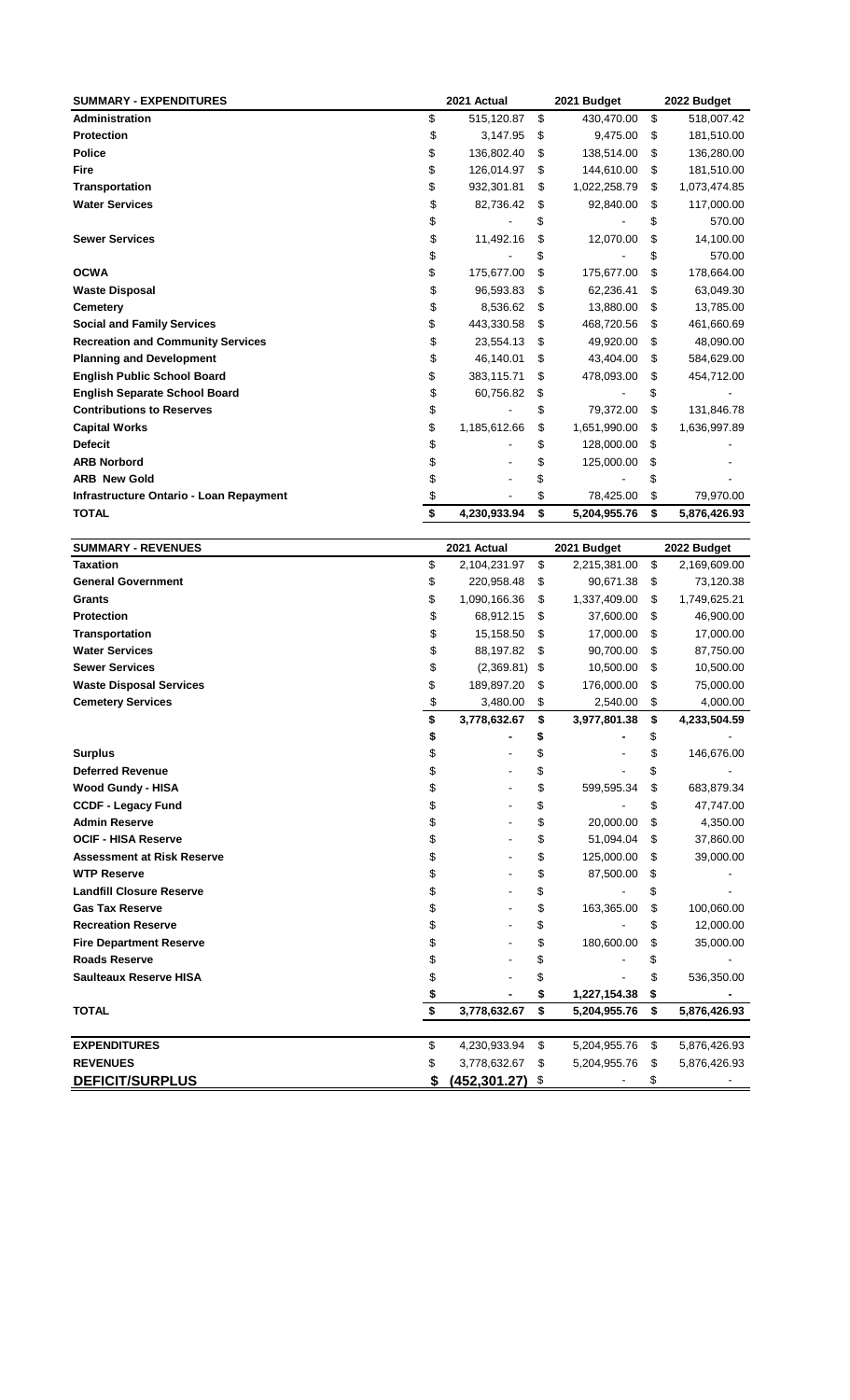### **RECREATION 2022**

|                                                                                                                                                                                                                                                                                                                                                                                                                                                                                                                                                      | 2021 Actual |      | 2021 Budget |     | 2022 Budget |
|------------------------------------------------------------------------------------------------------------------------------------------------------------------------------------------------------------------------------------------------------------------------------------------------------------------------------------------------------------------------------------------------------------------------------------------------------------------------------------------------------------------------------------------------------|-------------|------|-------------|-----|-------------|
|                                                                                                                                                                                                                                                                                                                                                                                                                                                                                                                                                      | 1,828.00    | S    | 1.830.00    | \$. | 1.830.00    |
|                                                                                                                                                                                                                                                                                                                                                                                                                                                                                                                                                      |             |      | 42.920.00   | \$. | 41,090.00   |
|                                                                                                                                                                                                                                                                                                                                                                                                                                                                                                                                                      | ۰           |      |             |     |             |
|                                                                                                                                                                                                                                                                                                                                                                                                                                                                                                                                                      | ۰           |      |             |     |             |
|                                                                                                                                                                                                                                                                                                                                                                                                                                                                                                                                                      |             |      |             |     |             |
|                                                                                                                                                                                                                                                                                                                                                                                                                                                                                                                                                      |             |      |             |     |             |
|                                                                                                                                                                                                                                                                                                                                                                                                                                                                                                                                                      | 300.00      | -S   | 250.00      | £.  | 300.00      |
| S                                                                                                                                                                                                                                                                                                                                                                                                                                                                                                                                                    | 2,801.70    |      |             |     | 2,500.00    |
| S                                                                                                                                                                                                                                                                                                                                                                                                                                                                                                                                                    | 700.00      | - \$ |             |     | 3,000.00    |
|                                                                                                                                                                                                                                                                                                                                                                                                                                                                                                                                                      | 5.000.00    | - \$ |             |     |             |
|                                                                                                                                                                                                                                                                                                                                                                                                                                                                                                                                                      | 305.00      | \$   |             | æ.  | 500.00      |
|                                                                                                                                                                                                                                                                                                                                                                                                                                                                                                                                                      | 10.934.70   |      | 45.000.00   |     | 49.220.00   |
| <b>Recreation Revenues</b><br>4-00-0050-5700 Recreation - Library Grant<br>Recreation - Municipal Levy<br>4-00-0050-5705 Recreation - Pump House - Revenue<br>4-00-0050-5710 Recreation - Grants<br>4-00-0050-5711 Recreation - Committee Fund Raising<br>4-00-0050-5712 Recreation - Canada Summer Jobs Grant<br>4-00-0050-5715 Recreation - RV Park Revenue<br>4-00-0050-5721 Recreation - Fitness Centre Revenue<br>4-00-0050-5725 Recreation - Hall Rentals<br>4-00-0050-5730 Recreation - Donations<br>4-00-0050-5735 Recreation - Misc Revenue |             |      | - \$        |     |             |

| <b>Recreation Expenditures</b> |                                                                                                    |          | 2021 Actual |          | 2021 Budget |          | 2022 Budget    |  |  |
|--------------------------------|----------------------------------------------------------------------------------------------------|----------|-------------|----------|-------------|----------|----------------|--|--|
|                                | 4-07-7000-6000 Recreation - Waterfront Wages                                                       | \$       |             | \$       | 1,700.00    | \$       | 1,500.00       |  |  |
| 4-07-7000-6005                 | Recreation - Waterfront Part Time Wages                                                            | \$       |             | \$       |             | \$       |                |  |  |
| 4-07-7000-6170                 | Recreation - Waterfront CPP Employer                                                               | \$       |             | \$       | 100.00      | \$       | 100.00         |  |  |
| 4-07-7000-6175                 | Recreation - Waterfront El Employer                                                                | \$       |             | \$       | 50.00       | \$       | 50.00          |  |  |
| 4-07-7000-6180                 | Recreation - Waterfront EHT Employer                                                               | \$       |             | \$       | 50.00       | \$       | 50.00          |  |  |
| 4-07-7000-6190                 | Recreation - Waterfront OMERS Employer                                                             | \$       |             | \$       | 200.00      | \$       | 200.00         |  |  |
| 4-07-7000-6195                 | <b>Recreation - Waterfront WSIB</b>                                                                | \$       |             | \$       | 75.00       | \$       | 75.00          |  |  |
| 4-07-7000-6235                 | <b>Recreation - Waterfront Misc Expenses</b>                                                       | \$       | 276.78      | \$       | 500.00      | \$       | 500.00         |  |  |
| 4-07-7004-6000                 | Community Centre - FT-Wages                                                                        | \$       |             | \$       | 2,000.00    | \$       | 2,000.00       |  |  |
| 4-07-7004-6005                 | Community Centre - Part time Wages                                                                 | \$       |             | \$       |             | \$       |                |  |  |
| 4-07-7004-6170                 | Community Centre - CPP Employer                                                                    | \$       |             | \$       | 100.00      | \$       | 100.00         |  |  |
| 4-07-7004-6175                 | Community Centre - EI Employer                                                                     | \$       |             | \$       | 75.00       | \$       | 75.00          |  |  |
| 4-07-7004-6180                 | Community Centre - EHT Employer                                                                    | \$       |             | \$       | 50.00       | \$       | 50.00          |  |  |
| 4-07-7004-6190                 | <b>Community Centre - OMERS Employer</b>                                                           | \$       |             | \$       | 200.00      | \$       | 200.00         |  |  |
| 4-07-7004-6195                 | <b>Community Centre - WSIB</b>                                                                     | \$       |             | \$       | 100.00      | \$       | 100.00         |  |  |
| 4-07-7004-6210                 | Recreation - Community Centre Water/Sewer/Garbag                                                   | \$       | 1,203.30    | \$       | 1,205.00    | \$       | 1,205.00       |  |  |
| 4-07-7004-6215                 | Recreation - Community Centre Union Gas                                                            | \$       | 7,537.35    | \$       | 5,500.00    | \$       | 7,500.00       |  |  |
| 4-07-7004-6220                 | Recreation - Community Centre Telephone                                                            | \$       | 685.61      | \$       | 700.00      | \$       | 700.00         |  |  |
| 4-07-7004-6225                 | Recreation - Community Centre Hydro                                                                | \$       | 2,438.41    | \$       | 3,500.00    | \$       | 3,500.00       |  |  |
| 4-07-7004-6230                 | <b>Recreation - Community Centre Supplies</b>                                                      | \$       |             | \$       | 500.00      | \$       | 500.00         |  |  |
| 4-07-7004-6235                 | Recreation - Community Centre Misc Expenses                                                        | \$       | 1,869.21    | \$       | 500.00      | \$       | 1,000.00       |  |  |
| 4-07-7004-6240                 | Recreation - Community Centre Insurance                                                            | \$       |             | \$       |             | \$       |                |  |  |
| 4-07-7004-6315                 | Recreation - Community Centre Repairs/Maintenance                                                  | \$       | 2,232.13    | \$       | 2,500.00    | \$       | 1,000.00       |  |  |
| 4-07-7004-6425                 | Recreation - Community Centre Capital Works                                                        | \$       |             | \$       |             | \$       |                |  |  |
| 4-07-7005-6225                 | Recreation - Pump House Hydro                                                                      | \$       |             | \$       | 750.00      | \$       | 750.00         |  |  |
| 4-07-7005-6235                 | Recreation - Pump House Misc Expenses                                                              | \$       | 970.74      | \$       | 100.00      | \$       | 250.00         |  |  |
| 4-07-7006-6000                 | Sportsfield - FT - Wages                                                                           | \$       |             | \$       | 1,000.00    | \$       | 1,000.00       |  |  |
| 4-07-7006-6005                 | Sportsfield - Part time Wages                                                                      | \$       |             | \$       |             | \$       |                |  |  |
| 4-07-7006-6170                 | Sportsfield - CPP Employer                                                                         | \$       |             | \$       | 50.00       | \$       | 50.00          |  |  |
| 4-07-7006-6175                 | Sportsfield - El Employer                                                                          | \$       |             | \$       | 25.00       | \$       | 25.00          |  |  |
| 4-07-7006-6180                 | Sportsfield - EHT Employer                                                                         | \$       |             | \$       | 25.00       | \$       | 25.00          |  |  |
| 4-07-7006-6190                 | Sportsfield - OMERS Employer                                                                       | \$       |             | \$       | 100.00      | \$       | 100.00         |  |  |
| 4-07-7006-6195                 | Sportsfield - WSIB                                                                                 | \$       |             | \$       | 25.00       | \$       | 25.00          |  |  |
| 4-07-7006-6225                 | Recreation - Sportsfield - Hydro                                                                   | \$       | 452.01      | \$       | 400.00      | \$       | 450.00         |  |  |
|                                | 4-07-7006-6235 Recreation - Sports Field Misc Expenses                                             | \$       | 141.61      | \$       | 100.00      | \$       | 250.00         |  |  |
|                                | 4-07-7006-6315 Recreation - Sports Field Repairs/Maintenance                                       | \$       | 321.10      | \$       | 250.00      | \$       | 250.00         |  |  |
| 4-07-7007-6000                 | Outdoor Rinks - FT - Wages                                                                         | \$       |             | \$       | 2,500.00    | \$       | 2,500.00       |  |  |
| 4-07-7007-6005                 | Outdoor Rinks - Part time Wages                                                                    | \$       |             | \$       |             | \$       |                |  |  |
|                                | 4-07-7007-6170 Outdoor Rinks - CPP Employer                                                        | \$       |             | \$       | 50.00       | \$       | 50.00          |  |  |
|                                | 4-07-7007-6175 Outdoor Rinks - El Employer                                                         | \$       |             | \$       | 25.00       | \$       | 25.00          |  |  |
|                                | 4-07-7007-6180 Outdoor Rinks - EHT Employer                                                        | \$       |             | \$       | 25.00       | \$       | 25.00          |  |  |
|                                | 4-07-7007-6190 Outdoor Rinks - OMERS Employer                                                      | \$       |             | \$       | 100.00      | \$       | 100.00         |  |  |
|                                | 4-07-7007-6195 Outdoor Rinks - WSIB                                                                | \$       |             | \$       | 25.00       | \$       | 25.00          |  |  |
|                                | 4-07-7007-6225 Recreation -Outdoors Rink - Hydro                                                   | \$       | 320.93      | \$       | 500.00      | \$       | 500.00         |  |  |
|                                | 4-07-7007-6235 Recreation - Outdoor Rinks Misc Expenses                                            | \$       | 175.05      | \$       | 500.00      | \$       | 500.00         |  |  |
|                                | 4-07-7007-6315 Recreation - Outdoor Rinks Repairs/Maintenance                                      | \$       |             | \$       | 500.00      | \$       | 500.00         |  |  |
| 4-07-7008-6235                 | Recreation - July 1st Celebrations Misc Expenses                                                   | \$       |             | \$       | -           | \$       | 400.00         |  |  |
| 4-07-7010-6225                 | Recreation - RV Park Hydro                                                                         | \$       | 320.97      | \$       | 500.00      | \$       | 500.00         |  |  |
|                                | 4-07-7010-6235 Recreation - RV Park Misc Expenses                                                  | \$       |             | \$       | 250.00      | \$       | 250.00         |  |  |
|                                | 4-07-7010-6425 Recreation - RV Park Capital Works                                                  | \$       |             | \$       |             | \$       |                |  |  |
|                                | 4-07-7018-6000 Fitness Centre - FT - Wages<br>4-07-7018-6005 Fitness Centre - PT - Part time Wages | \$<br>\$ |             | \$<br>\$ | 1,500.00    | \$       | 1,500.00       |  |  |
| 4-07-7018-6170                 | Fitness Centre - CPP Employer                                                                      | \$       |             | \$       | 50.00       | \$<br>\$ |                |  |  |
|                                | 4-07-7018-6175 Fitness Centre - El Employer                                                        | \$       |             | \$       | 25.00       | \$       | 50.00<br>25.00 |  |  |
|                                | 4-07-7018-6180 Fitness Centre - EHT Employer                                                       | \$       |             | \$       | 25.00       | \$       | 25.00          |  |  |
|                                |                                                                                                    |          |             |          |             |          |                |  |  |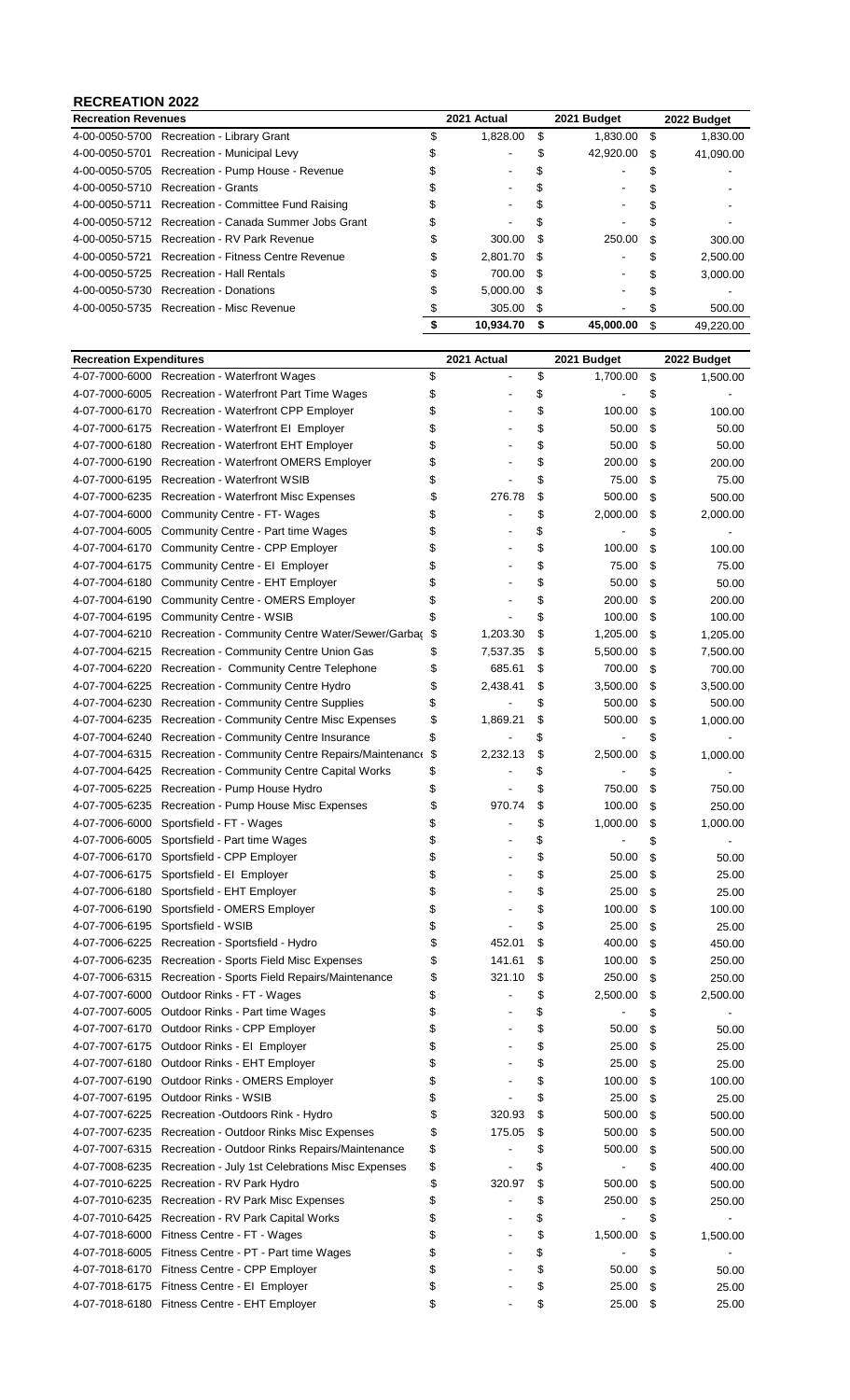| 4-07-7018-6190 | Fitness Centre - OMERS Employer                     |   |           |   | 100.00        | \$. | 100.00    |
|----------------|-----------------------------------------------------|---|-----------|---|---------------|-----|-----------|
| 4-07-7018-6195 | Fitness Centre - WSIB                               |   |           |   | 25.00         | \$. | 25.00     |
| 4-07-7018-6235 | <b>Recreation - Fitness Centre Misc Expenses</b>    |   | 407.04    |   | 660.00        | S   | 2,000.00  |
| 4-07-7018-6425 | <b>Recreation - Fitness Centre Capital Works</b>    |   |           |   |               |     |           |
| 4-07-7020-6235 | Recreation - Emo Library Grant Misc Expenses        | S | 1,828.00  | S | 1,830.00      | S   | 1,830.00  |
| 4-07-7020-6300 | <b>Recreation - Library Board Donations</b>         |   | 3,490.56  | S | 3,530.00      | \$. | 3,530.00  |
| 4-07-7025-6000 | Recreation - Wages                                  |   |           |   | 5,000.00      | \$. | 4,900.00  |
|                | 4-07-7025-6005 Recreation - Part time Wages         |   |           |   |               |     |           |
| 4-07-7025-6170 | Recreation - CPP Employer                           |   |           |   | 50.00         | \$. | 50.00     |
|                | 4-07-7025-6175 Recreation - El Employer             |   |           |   | 25.00 \$      |     | 25.00     |
|                | 4-07-7025-6180 Recreation - EHT Employer            |   |           |   | 25.00         | -S  | 25.00     |
| 4-07-7025-6190 | <b>Recreation - OMERS Employer</b>                  |   |           |   | 100.00        | \$. | 100.00    |
| 4-07-7025-6195 | <b>Recreation - WSIB</b>                            |   |           |   | 25.00         | £.  | 25.00     |
| 4-07-7025-6235 | Recreation - Misc Expenses                          |   | 307.27    |   | 1,000.00      | -\$ | 500.00    |
| 4-07-7025-6240 | Recreation - Insurance                              |   | 3,621.81  | S | $3,625.00$ \$ |     | 5,055.00  |
| 4-07-7025-6300 | Recreation - Recreation - Donations                 |   |           |   |               |     |           |
|                | 4-07-7070-6235 Recreation - Committee Misc Expenses |   | 179.17    |   |               |     | 500.00    |
|                |                                                     |   | 28,779.05 | S | 45,000.00     | S   | 49,220.00 |